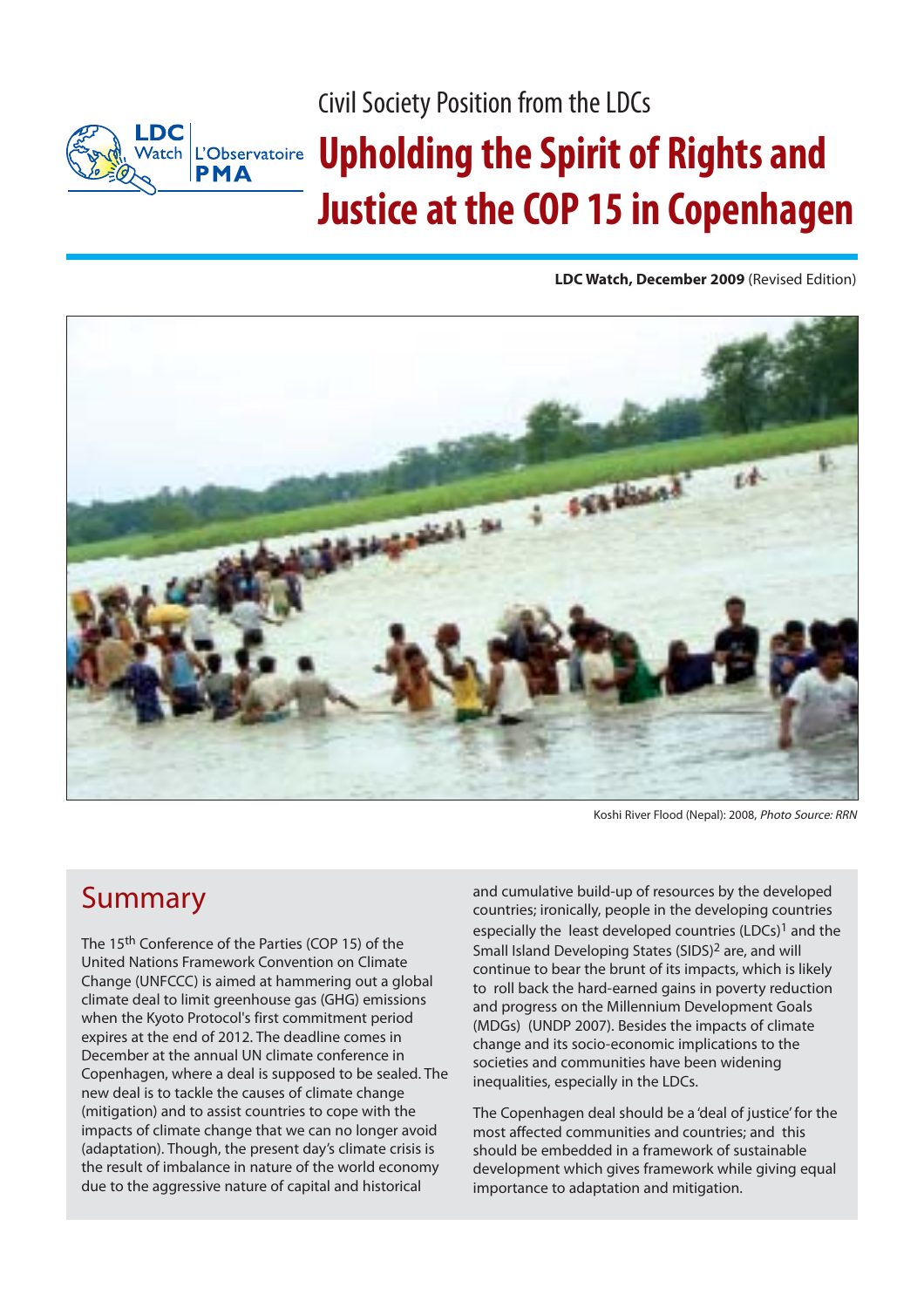Most importantly, the Copenhagen Climate Deal should provide post-2012 framework for both environmental space and development policy choice for the LDCs and developing countries. Any new climate change regime that does not address these facts will be environmentally, politically, socially, morally and economically unsustainable and unjustified. Developed countries should lead the way in reducing their GHG emissions and work with the developing countries to create development space and help make a transformation to low- carbon and green technologies.

### Climate Change Impacts in the LDCs

Although the rich countries and their economic policy instruments are largely responsible for the climate crisis,; its impacts are disproportionately and unfairly affecting especially the LDCs. very unevenly and disproportionately. There are cascading effects of climate change, with some areas becoming drier due to more heat and evaporation, such as the Sahel, the Mediterranean basin, Southern Africa, and parts of Southern Asia (World Bank 2009). Other areas are experiencing increased and more variable precipitation such as Central Asia. In South Asia, the impacts of higher temperatures, more variable precipitation, more extreme weather events, and sea level rise will likely continue to intensify. In this backdrop, the Fourth Assessment Report of the Intergovernmental Panel on Climate Change (IPCC) published in 2007, identified for the first time, identified regions most likely to be affected by climate change. The most vulnerable regions are: the Arctic, because of high rates of projected warming on sensitive natural systems; Africa, especially the Sub-Saharan Region, because of low adaptive capacity and projected changes in rainfall; Small Island States, because of high exposure of the population and infrastructure to the risk of sea-level rise and increased storm surges, and; and Asian mega-deltas such as the Ganges-Brahmaputra and Mekong, because of their large populations and high exposure to sea-level rise, storm surges, and river flooding ( IPCC 2007). Ironically, most of the LDCs are located in the regions sensitive to climate change, as specified by the IPCC Fourth Assessment Report. Meanwhile, these changes are already having impacts on the lives and livelihoods of millions of people living in LDCs and SIDS. Extreme weather events caused by climate change such as droughts, floods and storms are often terrible experiences for those affected;: they cause great loss of life, destroy countless livelihoods and leave millions of people displaced and devastated.

While climate change is undoubtedly a scientific issue, on the impact level, it is primarily a justice issue, specifically in particular for the LDCs. People in the poor countries who are mostly concentrated in the fragile agro-ecological zones, living in low lying coastal and flood prone areas, and have limited access to basic rights and services, are

becoming increasingly vulnerable to the harmful impacts of climate change. They are also at the forefront of being victimised by social, cultural and economic insecurity and conflicts over water, food and shelter.

Again, in the coming decades, climate change is expected to exacerbate the risks of disasters, not only from more frequent and intense hazard events but also through greater vulnerability to the existing hazards. The other adverse impacts of climate change, for example on public health, ecosystems, food security, migration and on the situation of specially vulnerable groups such as children, the elderly and women, will increase the vulnerability of communities to natural hazards of all types. Many of the countries that are already of humanitarian concern and which have populations that are highly vulnerable will face even greater risk owing to the impact of climate change.

### Social and Economic Implications of Climate Change in the LDCs

Climate change is a consequence of social and economic injustices that humankind, especially from the developed nations – noted as the Annex I Parties by the UNFCCC – have created over past years to satisfy their wants in an unsustainable manner. The causes and consequences of climate change are deeply intertwined with global patterns of inequality, which have structurally made some countries poor, such as the LDCs, where around 785 million people – just over 10 per cent of the world's population - live their lives confronting social injustice, economic disparity and poverty. LDCs have a per capita Gross Domestic Product (GDP) under \$900 and have very low levels of capital, human and technological development. In fact, the LDCs have always faced several daunting structural constraints, some of which have been inherited from their colonial past and some of which are imposed to the LDCs as a tool of exploitation and domination such as the neo-liberal economic policies that have shaped the existing development paradigm. The recent Human Development Report stated that 'there are glaring inequalities in the distribution of responsibility of the causes of climate change and its impacts among the nations and peoples of the world' (UNDP 2007). Poor people in the developing and least developed countries are bearing the brunt of its impacts while contributing very little to its causes.

LDCs' existing concerns about food security, water scarcity and energy are made all the more difficult by climate risks that will challenge the goals of inclusive and environmentally sustainable economic growth. Likewise, the social and economic dimensions of climate change will result in unprecedented development and security challenges to the efforts of LDCs towards growth and development; this situation also would hold back the achievement of MDGs, especially the goals of eradicating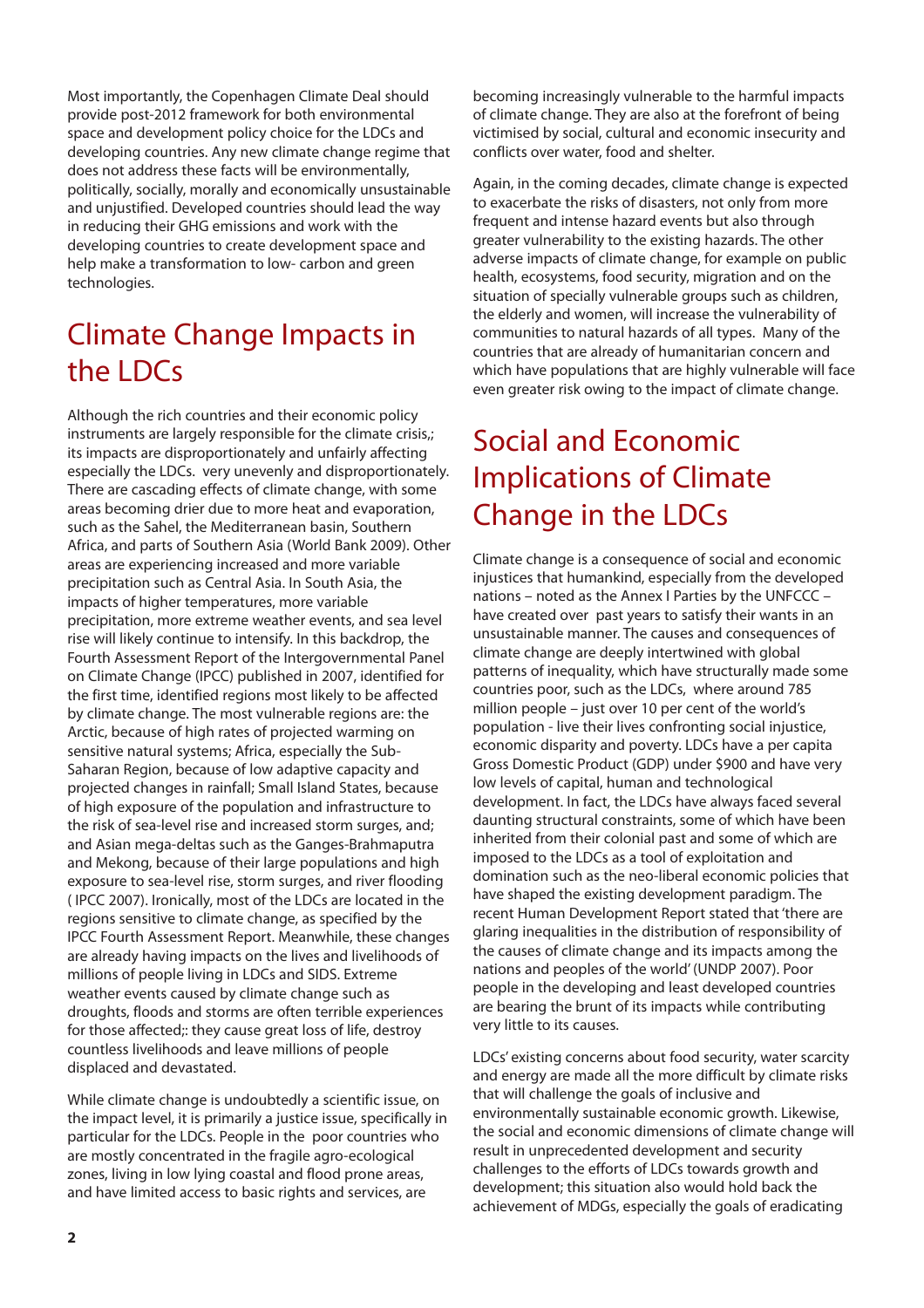poverty, combating communicable diseases, and ensuring environmental sustainability etc. Major incidents that would affect the poverty reduction strategies and MDGs achievements are: (i) inundation or submersion of lowlying coastal areas due to sea level rise and displacement

of huge population; (ii) incremental cost of disaster risk reduction and financial loss due to increased level of disasters; (iii) intrusion of salinity and thereby scarcity of drinking water; (iv) reduction in crop production which is around up to 30to 50 %, and; (v) increasing health hazards.

#### **Table 1: Examples of Some Projected Regional Impacts**

| <b>Projected impacts</b>                                                                                                                                                                                                                                                                                                        |
|---------------------------------------------------------------------------------------------------------------------------------------------------------------------------------------------------------------------------------------------------------------------------------------------------------------------------------|
| By 2020, between 75 and 250 million people are projected to be exposed to increased water stress due<br>to climate change.                                                                                                                                                                                                      |
| By 2020, in some countries, yield from rain-fed agriculture could be reduced by up to 50%. Agriculture<br>$\overline{\phantom{a}}$<br>production including access to food, in many African countries is projected to be severely compromised.<br>This would further adversely affect food security and exacerbate malnutrition. |
| Towards the end of 21 <sup>st</sup> Century, projected sea-level rise will affect low-lying coastal areas with large<br>$\overline{\phantom{a}}$<br>populations. The cost of adaptation could amount to at least 5 - 10% of Gross Domestic Product.                                                                             |
| By 2020, an increase of 5 -8% of arid and semi-arid land in Africa is projected under a range of climate<br>scenarios.                                                                                                                                                                                                          |
| By 2050, freshwater availability in Central, South, East and South-East Asia, particularly in the large river<br>$\overline{\phantom{a}}$<br>basins, is projected to decrease.                                                                                                                                                  |
| Coastal areas, especially heavily populated mega-delta regions in South, East and South-East Asia, will be<br>$\overline{\phantom{a}}$<br>at greatest risk due to increased flooding from the sea and, in some mega-deltas, flooding from the<br>rivers.                                                                        |
| Climate change is projected to compound the pressures on natural resources and the environment<br>$\overline{\phantom{a}}$<br>associated with rapid urbanization, industrialization and economic development.                                                                                                                   |
| Endemic morbidity and mortality due to diarrhoeal disease primarily associated with floods and<br>$\overline{\phantom{a}}$<br>droughts are expected to rise in East South and South-East Asia due to projected changes in the<br>hydrological cycle.                                                                            |
| By mid-century, increases in temperature and associated decreases in soil water are projected to lead to<br>gradual replacement of tropical forest by savanna in eastern Amazonia. Semi arid vegetation will tend to<br>be replaced by arid-land vegetation.                                                                    |
| There is a risk of significant bio-diversity loss through species extinction in many areas.<br>$\overline{\phantom{a}}$                                                                                                                                                                                                         |
| Productivity of some important crops is projected to decrease and livestock productivity to decline, with<br>$\overline{\phantom{a}}$<br>adverse consequences for food security.                                                                                                                                                |
| Changes in precipitation patterns and the disappearance of glaciers are projected to significantly affect<br>$\overline{\phantom{a}}$<br>water availability for human consumption, agriculture and energy generation.                                                                                                           |
| Sea-level rise is expected to exacerbate inundation, storm surge, erosion and other coastal hazards and<br>thus threaten vital infrastructure, settlements and facilities that support the livelihoods of island<br>communities.                                                                                                |
| By mid-century, climate change is expected to reduce water resources in many small islands, e.g. in the<br>$\overline{\phantom{a}}$<br>Caribbean and Pacific, to the point where they become insufficient to meet demand during low-rainfall<br>period                                                                          |
| Deterioration of coastal conditions.                                                                                                                                                                                                                                                                                            |
|                                                                                                                                                                                                                                                                                                                                 |

**Source:** IPCC 2007: Climate Change 2007: Synthesis Report. Contribution of Working Groups I, II, III to the Fourth Assessment Report of the Intergovernmental Panel of Climate Change, IPCC, Geneva, Switzerland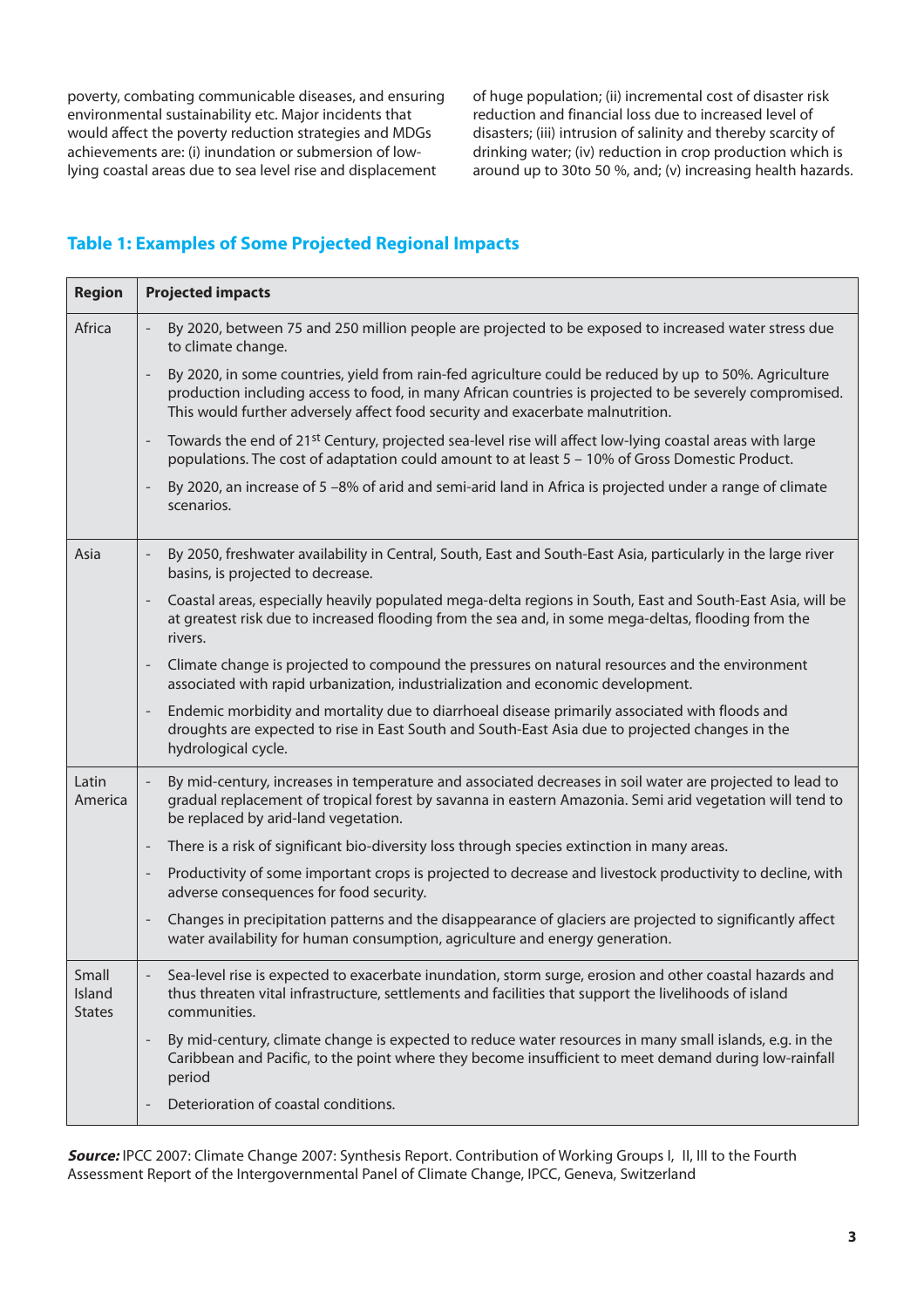#### **Table 2: Likely Implications of Climate Change for Realising the MDGs**

| <b>Millennium Development Goals</b>                                                                                        | <b>Likely impacts of climate change</b>                                                                                                                                                                                                                                                                                                                                                                                                                                                                              |
|----------------------------------------------------------------------------------------------------------------------------|----------------------------------------------------------------------------------------------------------------------------------------------------------------------------------------------------------------------------------------------------------------------------------------------------------------------------------------------------------------------------------------------------------------------------------------------------------------------------------------------------------------------|
| Eradicate extreme poverty and<br>hunger<br>(Goal 1)                                                                        | Climate change is projected to reduce poor people's access to livelihoods needs<br>such as food, health, water, homes, and infrastructure, by impacting their<br>livelihoods assets and thus further exacerbating the vulnerability context.                                                                                                                                                                                                                                                                         |
|                                                                                                                            | Climate change is altering the path and rate of economic growth due to<br>changes in natural systems and resources, infrastructure, and labour<br>productivity. A reduction in economic growth directly impacts poverty through<br>reduced income opportunities.                                                                                                                                                                                                                                                     |
|                                                                                                                            | Climate change is projected to alter regional food security. In Africa, in particular,<br>food security is in jeopardy.                                                                                                                                                                                                                                                                                                                                                                                              |
| Health-related goals:<br>Combat major diseases<br>Reduce infant mortality<br>Improve maternal health<br>(Goals 4, 5 and 6) | Direct effects of climate change include increases in heat-related mortality and<br>illness associated with heat waves (which may be balanced by less winter cold-<br>related deaths in some regions).                                                                                                                                                                                                                                                                                                               |
|                                                                                                                            | Climate change may increase the prevalence of some vector-borne diseases (for<br>example, malaria and dengue fever), and vulnerability to water-, food- or<br>person-to-person borne diseases such as cholera and dysentery.                                                                                                                                                                                                                                                                                         |
|                                                                                                                            | Children and pregnant women are particularly susceptible to vector- and water-<br>borne diseases. Anemia - resulting from malaria - is responsible for a quarter of<br>maternal mortality.                                                                                                                                                                                                                                                                                                                           |
|                                                                                                                            | Climate change is likely to result in declining quantity and quality of drinking<br>water, which is a prerequisite for good health, and it may also exacerbate<br>malnutrition - an important cause of ill health among children - by reducing<br>natural resource productivity and threatening food security, particularly in Sub-<br>Saharan Africa and other LDCs.                                                                                                                                                |
| Achieve universal primary<br>education<br>(Goal 2)                                                                         | Links to climate change are less direct, but loss of livelihoods assets (social,<br>natural, physical, human and financial capital) may reduce opportunities for full-<br>time education in numerous ways. Natural disasters and drought reduce<br>children's available time (which may be diverted to household tasks), while<br>displacement and migration can reduce access to quality education<br>opportunities.                                                                                                |
| Promote gender equality and<br>empower women<br>(Goal 3)                                                                   | Climate change is likely to exacerbate current gender inequalities. Depletion of<br>natural resources and decreasing agricultural productivity may place additional<br>burdens on women's health and reduce time available to participate in decision-<br>making processes and income-generating activities.                                                                                                                                                                                                         |
|                                                                                                                            | Climate-related disasters have been found to impact more severely on female-<br>headed households, particularly where they have fewer assets to support their<br>livelihoods.                                                                                                                                                                                                                                                                                                                                        |
| Ensure environmental<br>sustainability<br>(Goal 7)                                                                         | Climate change will alter the quality and productivity of natural resources and<br>ecosystems, some of which may be irreversibly damaged; these changes may<br>also decrease biological diversity and further accelerate the existing rate of<br>environmental degradation.                                                                                                                                                                                                                                          |
| Global partnerships<br>(Goal 8)                                                                                            | Climate change is a global issue and response requires global cooperation,<br>especially to help developing countries to adapt to the adverse impacts of<br>climate change. But, because of the impacts of climate change in the developed<br>world as well, part of the development assistance which could have been set<br>aside for the development of the developing countries is likely to be used<br>responding climate change impacts back home, thus affecting the aid flows to<br>the developing countries. |

**Source**: The World Bank 2009: Climate Change Strategy for South Asian Region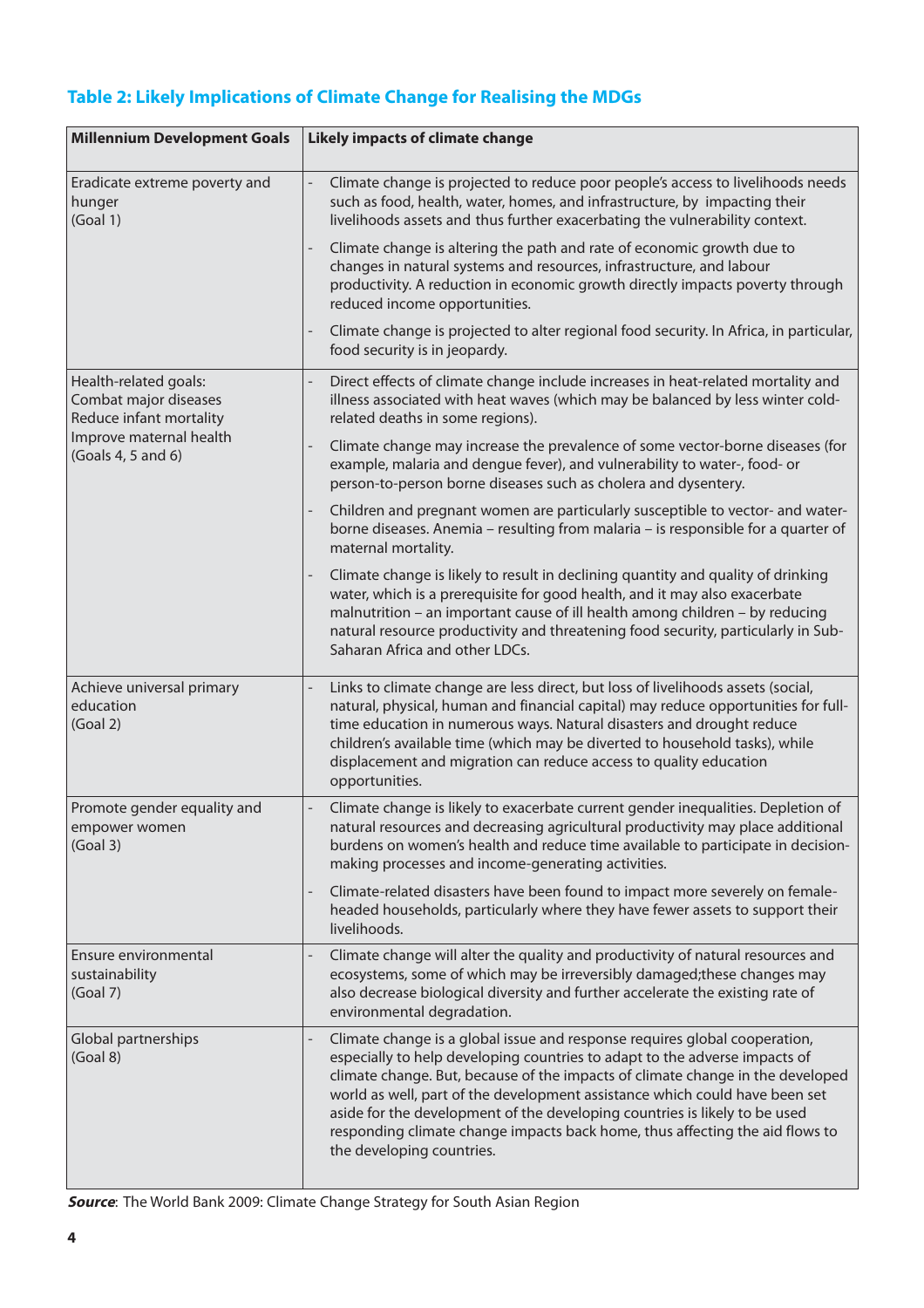The LDCs that are already plagued by poverty, natural disasters, conflicts and geographical constraints, are further subjected to the devastating impacts of climate change, which are likely to lead the LDCs further to perpetual poverty, food and fuel crises, conflict, inequity, indebtedness and underdevelopment. There is also a growing concern that the impacts of climate change will be affecting the full enjoyment of the accepted human rights, including the rights to life, the right to take part in the social and cultural life, the right to use and enjoy property, the right to an adequate standard of living, the right to food, and the right to the highest attainable standard of physical and mental health.

Therefore, the global injustice of a world in which responsibility for the causes of climate change is inversely

proportional to the degree of vulnerability to its consequence calls for equity and justice to be placed at the heart of a responsive agenda on climate policy and action.

Thus the LDCs that are already experiencing the horrors of climate change must be compensated for the additional costs of adaptation and mitigation actions that go beyond their development objectives. This approach underlies the UNFCCC principle of "common but differentiated responsibilities". It recognizes that current climate risks are the consequence of past actions by developed countries and there is a need for assuring equal and fair access to the global atmospheric commons. Moreover, Article 4.9 of the UNFCCC recognizes the special situations of the LDCs and states "The Parties shall take full account of the specific

| <b>Impacts of</b><br>climate change                                                                   | <b>Impacts on Human</b><br><b>Systems</b>                                                                                                              | <b>Rights Implicated</b>                                                                           | <b>International Human Rights Instruments in</b><br>effect                                                                                                                                                                                                                                                                                                                                                                                                                                                                     |
|-------------------------------------------------------------------------------------------------------|--------------------------------------------------------------------------------------------------------------------------------------------------------|----------------------------------------------------------------------------------------------------|--------------------------------------------------------------------------------------------------------------------------------------------------------------------------------------------------------------------------------------------------------------------------------------------------------------------------------------------------------------------------------------------------------------------------------------------------------------------------------------------------------------------------------|
| Rise of<br>temperature                                                                                | Increased water and<br>food insecurity                                                                                                                 | Life and livelihoods                                                                               | Universal Declaration of Human Rights (UDHR)<br>1948 Article 3 states that everyone has right to<br>life, liberty and security. Similarly, Article 25 of<br>UDHR and Article 11 of the International<br>Covenant on Economic Social and Cultural Rights<br>(ICESCR) 1996 obligates the State Parties to<br>recognize the right of all persons to an adequate<br>standard of living for himself and his family,<br>including adequate food, clothing and housing,<br>and to the continuous improvement of living<br>conditions. |
| Risks of extreme<br>weather events                                                                    | Increased health<br>risks/fatalities                                                                                                                   | Health                                                                                             | ICESCR 1966 Article 12 recognizes the right of<br>everyone to enjoyment of the highest attainable<br>standard of physical and mental health.                                                                                                                                                                                                                                                                                                                                                                                   |
| Threats to unique<br>eco-systems                                                                      | Changes in livelihoods                                                                                                                                 | Means of subsistence                                                                               |                                                                                                                                                                                                                                                                                                                                                                                                                                                                                                                                |
| Changes in<br>precipitation<br>patterns and<br>distribution of<br>water<br>Threats to<br>biodiversity | Effects on the wider<br>economy<br>Changes in<br>water<br>productivity and<br>food production                                                          | Adequate standard of<br>living<br>Water<br>agricultural<br>Property                                | ICESCR, 1966 Article 1.2 states that 'in no case may<br>a people be deprived of its own means of<br>subsistence'. Similarly, Article 25 of UDHR and<br>Article 11 of ICESCR are also being violated.                                                                                                                                                                                                                                                                                                                           |
| Sea-level rise,<br>flooding and<br>storm surges                                                       | Human settlement, land<br>and property<br>Damage to vital<br>infrastructure<br>Displacement and<br>migration<br>Decline in natural<br>systems services | Self-determination,<br>adequate and secure<br>housing, gender<br>children and<br>indigenous rights | Optional protocol to the international Covenant<br>on civil and political rights, 1975<br>Various articles of ICESCR<br>Convention on the Elimination of All Forms of<br>Discrimination Against Women, 1979 Article 14<br>states that 'the State Parties will take into account<br>the particular problems faced by the rural<br>women                                                                                                                                                                                         |

#### **Table 3: Possible Human Hights Implications of Climate Change in the LDCs**

**Source**: World Bank 2008: Social Dimension on Climate Change: Workshop Report 2008, Social Development Department, World Bank; www.worldbank.org/sdcc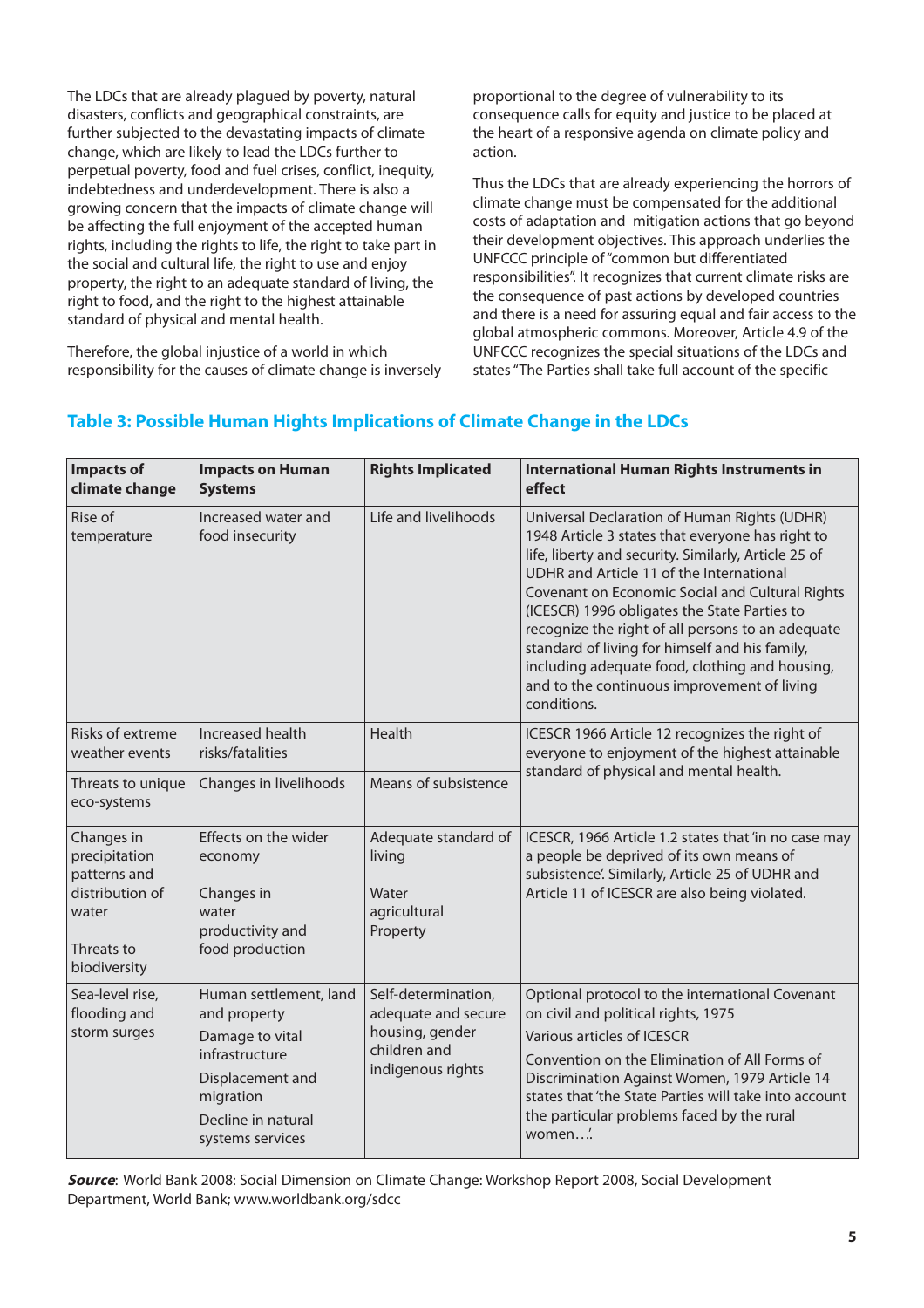needs and special situations of the least developed countries in their actions with regard to funding and transfer of technology."

### Addressing Climate Change: the Global Response

The publication of the First Assessment Report of the IPCC in 1990 on the state of the global climate had a potent effect on policy makers and on public opinion. It became the main basis for negotiations under the United Nations General Assembly on a climate change convention, which was launched in June 1992 at the Rio de Janeiro Earth Summit, where it was signed by 154 states. According to Article 2, the Convention's ultimate objective is "to achieve, in accordance with the relevant provisions of the Convention, stabilization of greenhouse gas concentrations in the atmosphere at a level that would prevent dangerous anthropogenic [originating in human activity] interference with the climate system". The principles of the Convention are stipulated in Article 3, which also state that these principles inter alia shall guide the actions of Parties: "...States shall cooperate in a spirit of global partnership to conserve, protect and restore the health and integrity of the Earth's ecosystem. In view of the different contributions to global environmental degradation, States have common but differentiated responsibilities. The developed countries acknowledge the responsibility that they bear in the international pursuit of sustainable development in view of the pressures their societies place on the global environment and of the technologies and financial resources they command" (UNFCCC 2006).

The Conference of the Parties (COP) to the Convention became the Convention's ultimate authority and it held its 1<sup>st</sup> session (COP 1) in Berlin in 1995. Following the recommendations of the 2nd Assessment Report of the IPCC in 1996, the 3rd Conference of the Parties (COP 3) adopted the Kyoto Protocol in December 1997. The Kyoto Protocol sets individual, legally-binding targets for industrialised countries prepared to take positive steps to curb emissions of carbon dioxide and other GHGs from sources within their remit. The Protocol came into force in 2004 with the first commitment period from 2008 to 2012. Well ahead of the termination of the Kyoto Protocol, the 13<sup>th</sup> Conference of the Parties held in Bali, Indonesia in 2007 adopted the Bali Action Plan for two-track negotiations for reaching a legally binding agreement beyond Kyoto. Bali Action Plan created two separate 'Adhoc Working Groups' respectively for Kyoto Protocol (AWG-KP) and Long-term Cooperative Action (AWG -LCA) to run the negotiation process in the subsequent years leading to COP15. Negotiations are on-going for far more ambitious GHG emission cuts for the second commitment period of 2013-2017.

### The Recent Dynamics of Climate Change Negotiation: LDCs are in Crossfire between Developed and Developing Country Parties

Discussions of the 15th Conference of Parties (COP15) of the UNFCCC in Copenhagen, will mostly center on the formulation of a new statement of commitment that will replace the Kyoto Protocol beyond 2012. This will then form the basis for future commitments of all State Parties. The new commitments will have implications for both Annex 1 (Industrialised Countries) and Non-Annex (Developing and Least Developed) Countries, but countries are found negotiating in several major blocs.

During the COP negotiations, as in the intersessional meetings, the country parties are found negotiating through three major blocs i) the European Union, ii) the United States, supported by Japan and Canada, and iii) the G77 and China. In addition, there are also regional blocs also, such as the Africa Group, LDC Group, The Alliance of Small Island Developing States-AOSIS, Environmental Integrity Group, etc.

Among the negotiating blocs, the G77 and China is the major one, comprising 138 countries, which includes developing countries, LDCs, and the SIDS. The G77 and China is the platform of almost all the Non-Annex Country Parties who are historically not responsible for the present climate crisis. Therefore, in a broader sense, G77 and China is a distinctive negotiating bloc of common interest. But given the context of economic disparity especially in the GDP growth of the country Parties, G77 and China is a heterogeneous group mostly driven by the development interests of the advanced developing countries. Members of the Organization of Petrol Exporting Countries (OPEC) as well as other emerging developing countries whose emission levels are rapidly increasing also constitute the G77 and China. Both the developed and advanced developing nations therefore try to keep ways open for GHG emissions, although the consequences of delay in the process of reducing the emissions will result in more climatic catastrophes, social imbalances and massive economic collapse in the LDCs. Hence, the key advocacy agenda of the LDC group to push concerned country parties towards reducing their GHG emissions gets compromised or watered down by being in the same negotiating bloc of the G77 and China.

Ideally, the LDC Group should be a separate negotiating bloc in order to advance its interests of mitigation and adaptation. Moreover, the LDC Group being given a special treatment under the UNFCCC, provides the political basis and rationale for a special negotiating bloc in the climate change negotiations.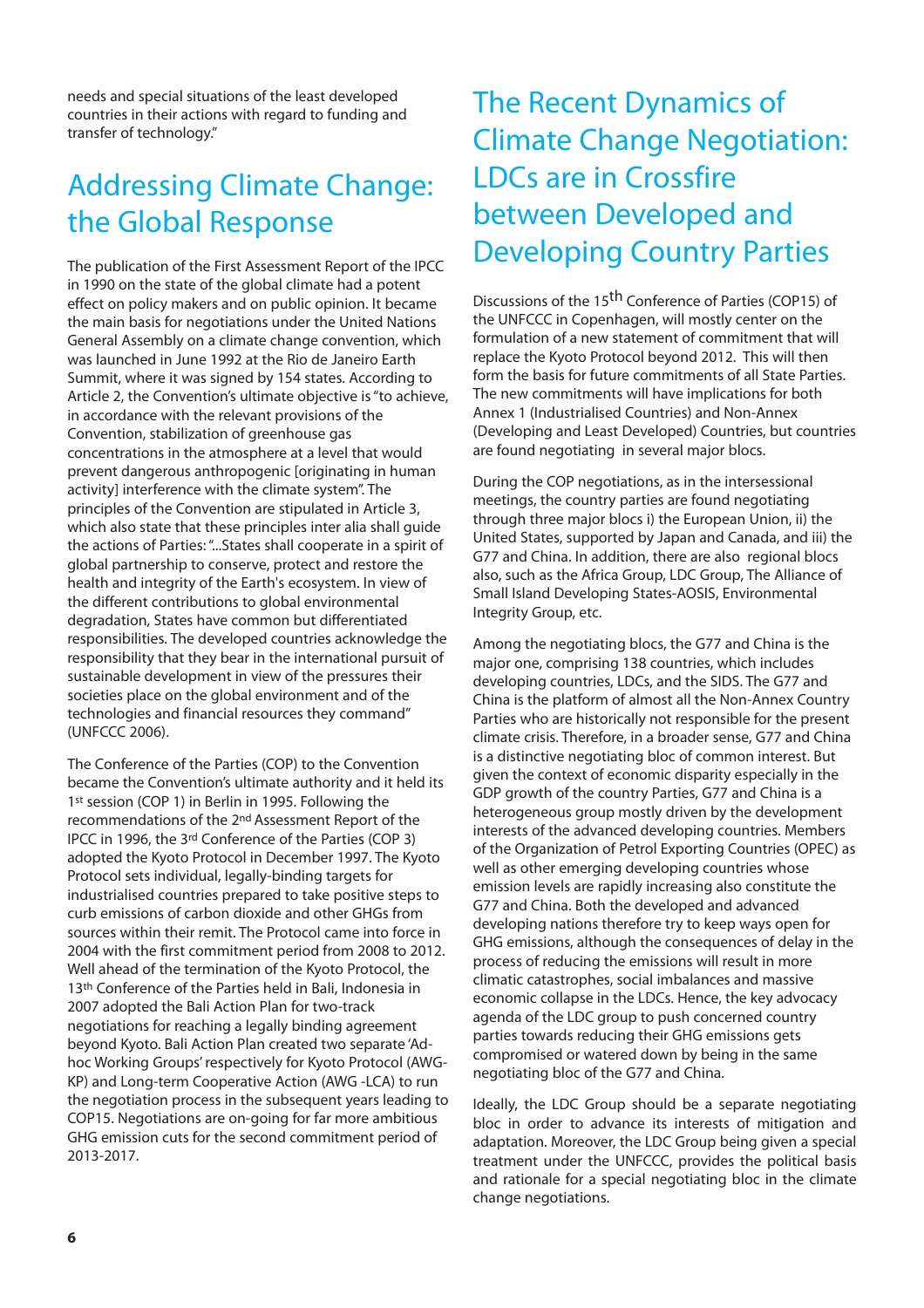### Major Agenda for Discussion at COP 15

The Copenhagen Climate Talks will hold the final session of the AWG-LCA under the UNFCCC and the session of the Ad Hoc Working Group on Further Commitments for Annex-I Parties under the Kyoto Protocol (AWG-KP). The work in Copenhagen will focus the negotiating texts on the key elements of the Bali Action Plan (BAP), namely: adaptation, finance, technology, mitigation, capacity building and a shared vision for long-term cooperative action (ENB 2009). The Bali Roadmap, an agreement on a two-year process started from CoP13 held in 2007, which covers negotiation "tracks" under the Convention and the Protocol and sets a deadline for concluding the negotiations at COP15 and COP/MOP5 (Member of the Parties). Thus, the two key bodies under the Bali Roadmap are the AWG-LCA and the AWG-KP.

On the other hand, discussion under AWG-KP rounded on Annex I parties' emission reductions beyond the first commitment period under the Kyoto Protocol. In addition, parties continued to discuss other issues in the AWG-KP´s work programme, including the flexibility mechanisms, and Reducing Emissions from Deforestation and Forest Degradation (REDD) in Developing Countries (REDD) plus, land use, land-use change and forestry (LULUCF) as well as potential consequences of response measures.

#### Position on Mitigation

Stabilising GHG concentrations in the atmosphere at a level that would prevent dangerous anthropogenic interference with the climate system, which is the ultimate objective of the Convention, can be achieved in two ways. The first is by limiting or, as appropriate, reducing anthropogenic GHG emissions by (?) sources and the second by preserving, or, as appropriate, enhancing sinks and reservoirs of GHGs. In relation to emission reduction, the Convention provides a strong foundation for an inclusive, fair and effective international climate change regime that effectively addresses the imperative to stabilize the climate system while recognising imperative and right of developing countries to develop, and address poverty and food security.

Article 3 of the Convention (referred to as the equity article) stipulates that: a) Parties should protect the climate system 'on the basis of equity and in accordance with their common but differentiated responsibilities and respective capabilities, and b) Developed countries should take the lead in combating the adverse effects. In relation to GHG limitation or reduction, the Annex-I Parties that are also Parties to the Protocol agreed to be legally bound by specific commitments on the reduction or limitation of GHG emissions – up to 5 per cent below the baseline levels of 1990 during the 2008-2012 period.

In framing the post Kyoto architecture, the BAP contains six sub-paragraphs on mitigation: of which discussion on 1(b)(i) and 1(b)(ii) created 'deep divides' between developed and developing country Parties. These are:

On mitigation by developed countries, paragraph 1(b)(i) of Bali Action Plan says measurable, reportable and verifiable nationally appropriate mitigation commitments or actions, including quantified emission limitation and reduction objectives, by all developed country Parties, while ensuring the comparability of efforts among them, taking into account differences in their national circumstances.

On the other hand, on mitigation by developing countries 1(b)(ii) calls for nationally appropriate measurable, reportable and verifiable mitigation actions by developing country Parties in the context of sustainable development, supported and enabled by technology, financing and capacity building,

However, in the recent climate talks it has been observed that the developed country Parties want creation of a separate sub-group to consider proposals relating to common elements of mitigation by all parties, which is inconsistent with the Convention as they would impose new requirements on developing countries. The intention of the developed countries to bring developing countries under 'binding commitment' on emission reduction and monitoring, reporting and verification system (MRVS) is in conflict with the Kyoto Protocol and also with the Equity Principle of the UNFCCC. The developed countries seem to be engaging in a concerted plan to reduce their own commitments while pushing their burden onto developing countries, which are asked to take on more than their fair share. Proposals on frameworks for mitigation action by all parties seek to erase the distinction between developed and developing countries and impose new mitigation and reporting commitments on the latter. G77 and China group opposes insertion of new sub-paragraphs in the mitigation text of BAP as this will disregard the distinction between mitigation by developed and developing countries both in magnitude and legal nature. Moreover, since the LDCs including the SIDS have the least significant GHG emissions, mitigation commitments by other country parties are a priority for LDCs and SIDS.

LDC Watch calls for:

- GHG emission reduction by developed countries by 45% by 2020 compared to 1990 level Emission reduction essentially shall in domestic level
- Keep temperature rise well below 1.5 degree Celsius
- GHG concentration below or at 350 ppm by 2100
- Allow GHG concentration peaking by 2015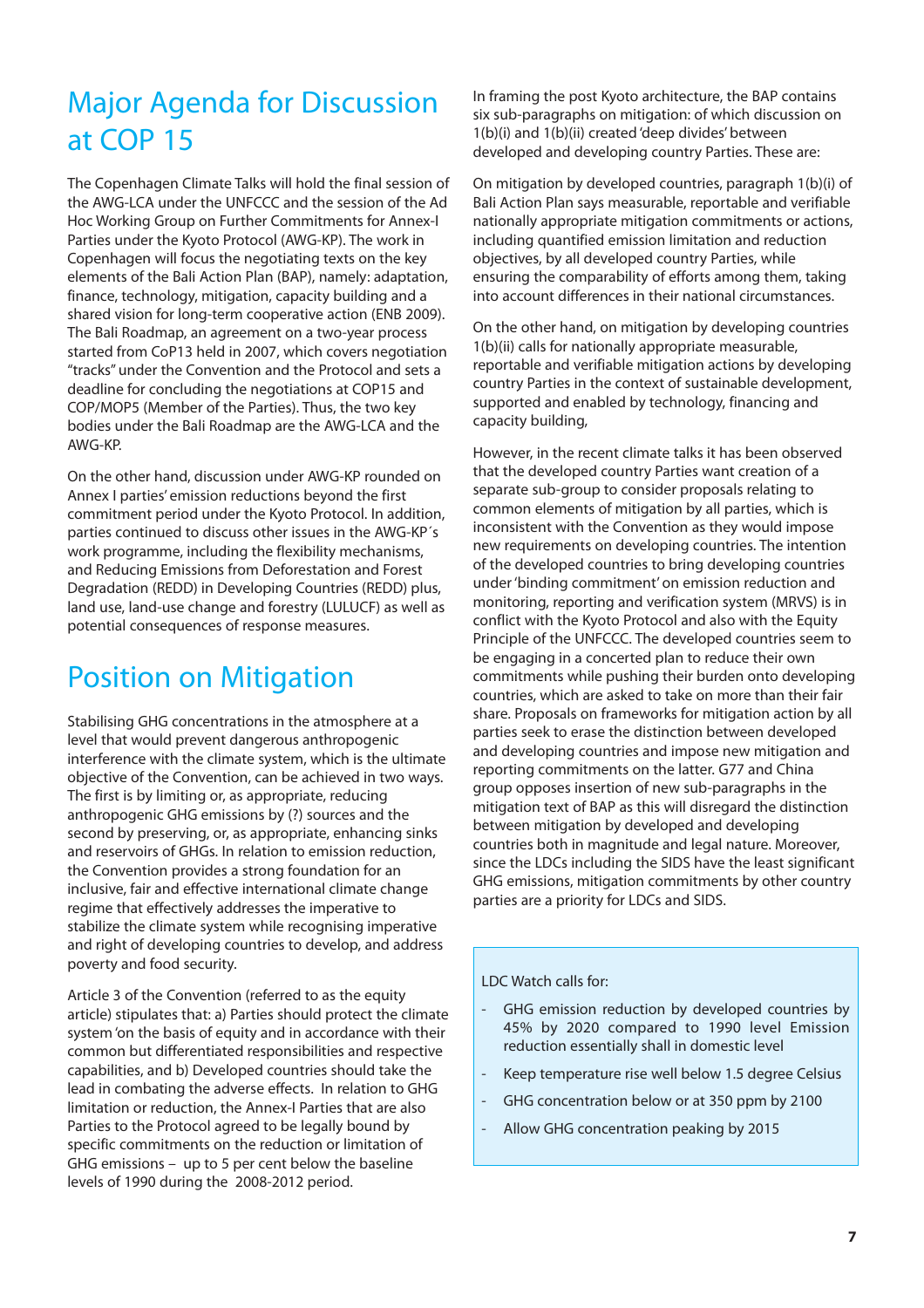### Position on Mitigation and Adaptation Finance

Although the strategies of addressing climate change e.g. mitigation, adaptation and support to existing development growth are interlinked, the latter two are particularly important and pose real challenge to the LDCs as they would require new, addition and incremental financial resources for implementation. In this regard, the Bali Action Plan refers to the need for "improved access to adequate, predictable and sustainable financial resources" and noted a provision of "new and additional resources" and "innovative means of funding to assist developing country Parties that are particularly vulnerable to the adverse impacts of climate change in meeting the cost of adaptation".

Additionally, in the context of LDCs, the IPCC 2001 report describes the requirements for a high adaptive capacity as (i) a stable and prosperous economy (ii) a high degree of access to technology at all levels (iii) well-delineated roles and responsibilities for implementation of adaptation strategies (iv) systems for the national, regional and local dissemination of climate change and adaptation information and (v) an equitable distribution of access to resources. Clearly, LDCs do not meet these requirements and hence are in dire need of both financial and technical adaptive capacities. The special LDC Fund that was created in 2001 in Marrakesh to tackle the adaptation challenge needs to be therefore further replenished by new and additional funds.

The LDC Party demand for "new and additional" funds from developed countries, as well as for their "adequacy" and "predictability" – demands which are by no means new or invalid. It has also, for example, been articulated in Article 4.3 of the UNFCCC. Given the patterns of differentiated (historic) responsibilities, the costs for developing country adaptation are seen as debts to be borne by the still largely responsible industrialised world, and debts cannot be repaid by loans, or even by 'grants'. Moreover, given this pattern of differentiated responsibilities, there are also strongly held views on the importance of an equitable distribution of the burden of such funding.

LDC Watch calls for:

- Mandatory contributions from Annex-I Parties for meeting the cost of adaptation, which should be supported primarily from 'public sources'
- Financial resources should be over and above the existing 0.7% Overseas Development Assistance (ODA) commitment; the proposed financial resources should not be less than 1.5% of the GDP contribution by the Annex-I Parties and with increased allocation to the LDCs and SIDS;
- Adaptation fund must be provided on a grant basis (not as concessional loans);
- Finance should be sustainable and in line with sovereign ownership of the recipient countries, and should be free from the domination of the existing international financial architecture especially from the World Bank that has been lobbying for its role in steering the adaptation funds;
- The level of financing shall be adequate and predictable with direct, simplified and quicker access for the recipient countries, especially by the LDCs;
- Immigration rights of the climate change induced forced migrants to the Annex-I countries with ensuring their social, cultural and economic rights.

The adaptation financing should address different types of adaptation needs, such as: climate-proofing Official Development Assistance (ODA); climate-proofing of existing infrastructure; additional investments for new infrastructure; costs on community level /community based adaptation, capacity building; restoration of ecosystem services; addressing mass displacement; and; mainstreaming adaptation into development and poverty reduction national and international development plans and processes (Benito Muller, 2008). Thus, the measures and financing of climate change adaptation should not be integrated with the efforts and financing on poverty reduction. Although some of the measures of climate change adaptation comply some with measures of poverty reduction, many of the adaptation measures like restoration of eco-system services, efforts of disaster risk

# The Kyoto Basics

The 3rd Conference of the Parties of the UNFCCC held in Kyoto, Japan in December 1997 agreed to a Protocol that commits industrialised countries and countries in transition to a market economy to achieve emission reduction targets. By this, Protocol countries, known as Annex I parties under the UNFCCC, agreed to reduce their overall emissions of six greenhouse gases by an average of 5.2% below 1990 levels between 2008 and2012 (the first commitment period). The Kyoto Protocol entered into force on 16 February 2005 and now has 189 parties. The Protocol provides commitment periods that set legally binding aggregate and individual targets for Annex I Parties to reduce greenhouse gas (GHG) emissions, and has a compliance system.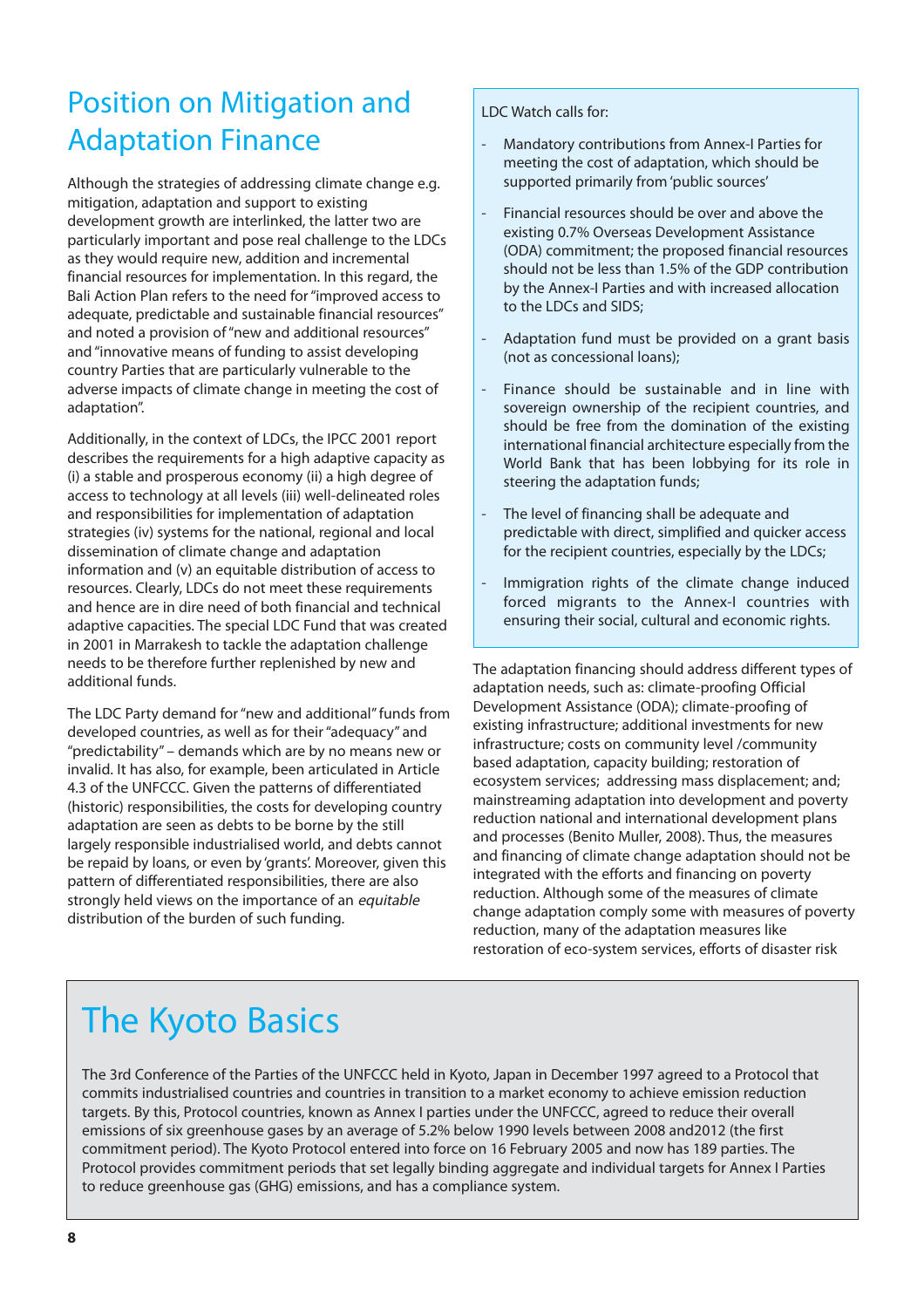reduction (DRR) to address additional risk factors caused by climate change, rehabilitation of the displaced people, technology innovation for agriculture development in the changed climatic condition etc. would require additional financing.

It's also important to look into the quality of financing and its effectiveness as emphasised in the Paris Declaration. Financing should be sustainable, predictable and with the sense of local ownership. The adaptation financing should be largely and primarily from the public sources of the developed countries not much depending on 'market based solutions'.

## Position on Technology **Transfer**

Technology is a major element in addressing climate change in terms of the potential for existing and new technologies to play key roles in global and domestic climate change monitoring, mitigation and adaptation strategies and actions.

Although the issue of technology transfer has been discussed among the state Parties, the governmental context is that governments could basically transfer nothing. As per intellectual property rights (IPR), the technologies are owned by the private sector and therefore the governments could not transfer these. That is why trade ministers from different country Parties and representatives from the World Trade Organization (WTO) are increasingly taking part in the climate talks – to explore possible options of trading environment-friendly technologies developed by the Annex-I Country Parties.

In the Bali Climate Conference, the trade ministers and senior trade officials from 32 countries reached an agreement to intensify high level engagement on trade and climate change, and they have high hopes that the WTO will play a wider role in technology transfer. Supporting the inclusion of WTO in the trade game, the US trade representative said that the WTO, under the Doha Development Agenda (DDA), already gave a mandate for member countries to focus on negotiation on environmentally-friendly goods and services (Md. Shamsuddoha and Rezaul Karim Chowdhury 2008)

Here, the pertinent question is how is DDA benefiting the LDCs? On paper, it is a matter of hope for the LDCs, but in practice it is a matter of frustration as the WTO members have not yet fulfilled the commitments they made under DDA to allow duty-free and quota-free access to goods originating from the LDC's. Meantime, most of the LDCs have opened up their economies due to pressure of the international financial institutions (IFIs) e.g. the World Bank, IMF. For example, there are proposals at the WTO for removing the non-tariff barriers e.g. removal of higher taxes on cars with a higher engine capacity, or the

government actions to facilitate financing of consumers' purchase of motor cars, etc. which directly will contribute increasing carbon emissions.

Technology transfer to the developing countries should not just be about the opening up of the environmental goods and services market, but about enabling developing countries to access and procure these goods and services, and facilitate the ability of developing countries to use these technologies for emission reduction and to adapt to climate change. Thus the trade liberalization for goods and services that has been pushed by the WTO's multilateral trade mechanism would result in nothing unless a 'package of capacity building and facilitation' measure is included with the process of technology transfer.

#### LDC Watch calls for:

- LDCs should be provided with necessary financial assistance and technology cooperation in upgrading indigenous technologies through innovation, creating markets for relevant technologies with the right kind of investment and enabling environment;
- LDCs should be exempted from the obligations of patent protection of climate related technologies for adaptation and mitigation, as required for capacity building and development;
- Development of Climate Change Adaptation and Mitigation Technologies must be kept outside the present IPR regime;
- Annex I Parties should support innovative climate change research and technology development and make it freely available to the LDC country Parties.
- Patented technologies should be made available free of charge to the LDCs/SIDS;
- Genetic resources, that are essential for adaptation in agriculture, must not be patented by multinational or any other corporations. These should also not be considered as traded items under the IPR regime of WTO.

## **Conclusion**

A new international agreement is urgently needed to effectively address climate change and it must include ambitious and robust commitments for reducing emissions by developed countries, nationally appropriate mitigation actions by developing countries, financial assistance to the LDCs including the SIDS for adaptation actions, and appropriate technology cooperation as outlined in the Bali Action Plan. We urge the governments of the world's leading economies to materialize the 1.5 degrees Celsius goal. All country Parties should maximize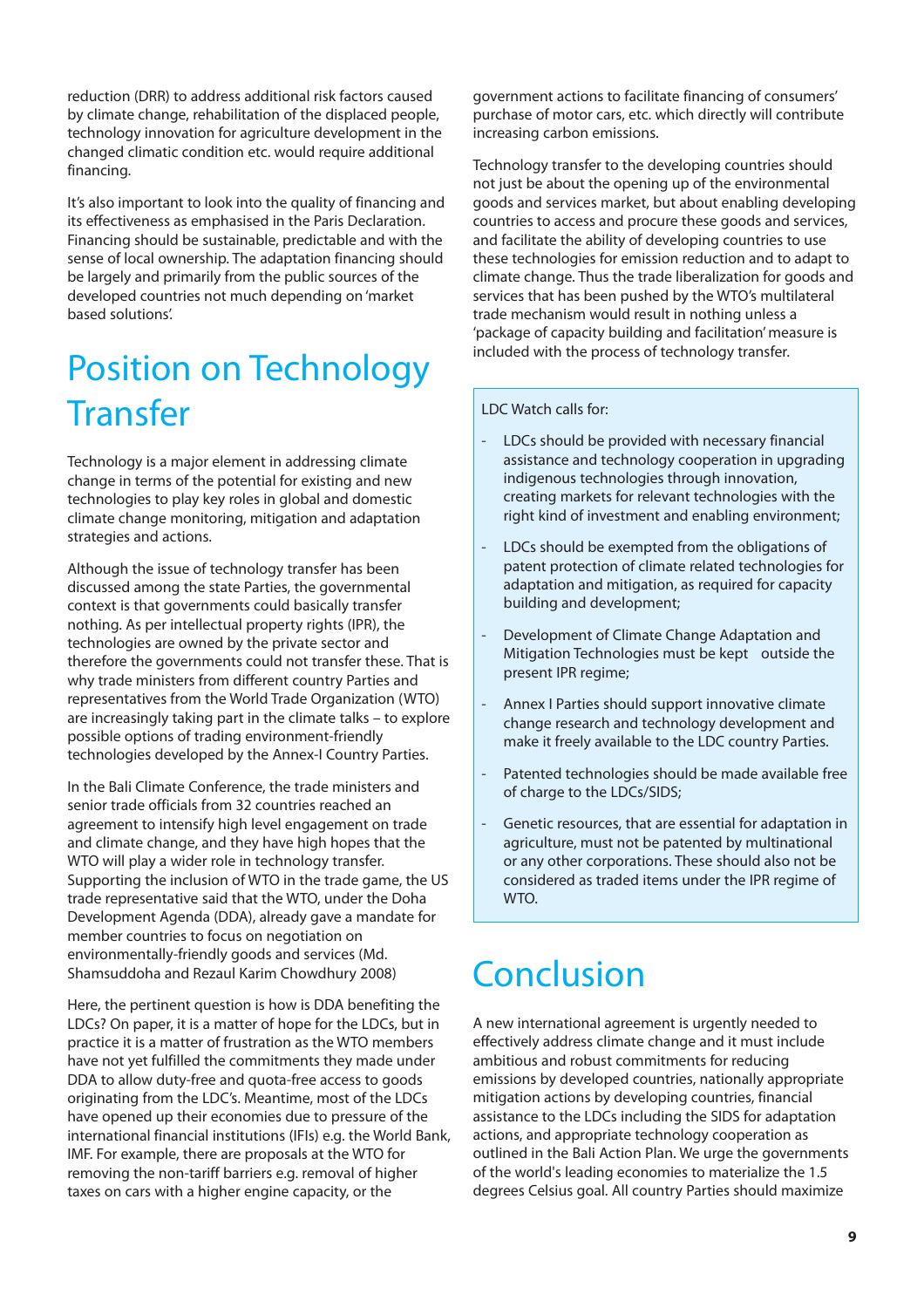the opportunities Copenhagen offers for a strong and coherent climate deal to "recalibrate" the international response to climate change in line with the danger posed to human security and development.

For the 49 LDCs, in particular, the effects of climate change is exacerbating the challenge of poverty eradication and sustainable development and posing a survival issue especially for the SIDS within the LDC group. LDC Watch wants to reiterate that the LDCs have little or no contribution to the catastrophic GHG emissions and thus, only adaptation is the rightful action for the LDCs in terms of climate justice. The international development community should therefore pay back this enormous environmental debt to the LDCs and mobilize itself to committing stronger financial and technological support by integrating this issue of climate justice into the broader development agenda for the LDCs. Finally, integration does not mean substitution; new commitments in favour of climate justice should not jeopardize existing and essential investment into the socio-economic development of LDCs.

LDC Watch calls for upholding the spirit of rights and justice on behalf of those 785 million citizens living the most vulnerable and marginalised lives in the 49 LDCs – it is no longer an issue of the Right to Development, but the Right to Life. We demand climate justice. And we demand it now.

#### References

ENB (Earth Negotiations Bulletin) (2009), IISD Reporting Services, Vol 12, No 439, International Institute for Sustainable Development, 12 October 2008, www.iisd.ca/climate/ccwg7/

IPCC (Intergovernmental Panel on Climate Change) (2007) Climate Change 2007: Synthesis Report, Contribution of Working Groups I, II, III to the Fourth Assessment Report of the Intergovernmental Panel of Climate Change, IPCC, Geneva, Switzerland

Muller Benito. International Adaptation Finance: The Need for an Innovative and Strategic Approach; June 2008

Shamsuddoha Md and Rezaul Karim Chowdhury; Political Economy of UNFCCC Bali Climate Conference: A Roadmap to Climate Commercialization, DEVELOPMENT Journal Volume 51, Number 3 (September 2008) published by Palgrave Macmillan.

UNDP (United Nations Development Programme) 2007. Human Development Report 2007/2008. Fighting Climate Change: Human Solidarity in a Divided World. New York: UNDP.

UNFCCC; Uniting on Climate: A guide to the Climate Change Convention and Kyoto Protocol, 2007

UNFCCC: United Nations Framework Convention on Climate Change: Handbook. Climate Change Secretariat, 2006 ISBN: 92-9219-031-8

UN-OHRLLS 2009; The impact of Climate Change on the development prospects of the Least Developed Countries and Small Island Developing States

World Bank 2009. South Asia Climate Change Strategy 2009.

World Bank 2008: Social Dimension on Climate Change: Workshop Report 2008, Social Development Department, World Bank; www.worldbank.org/sdcc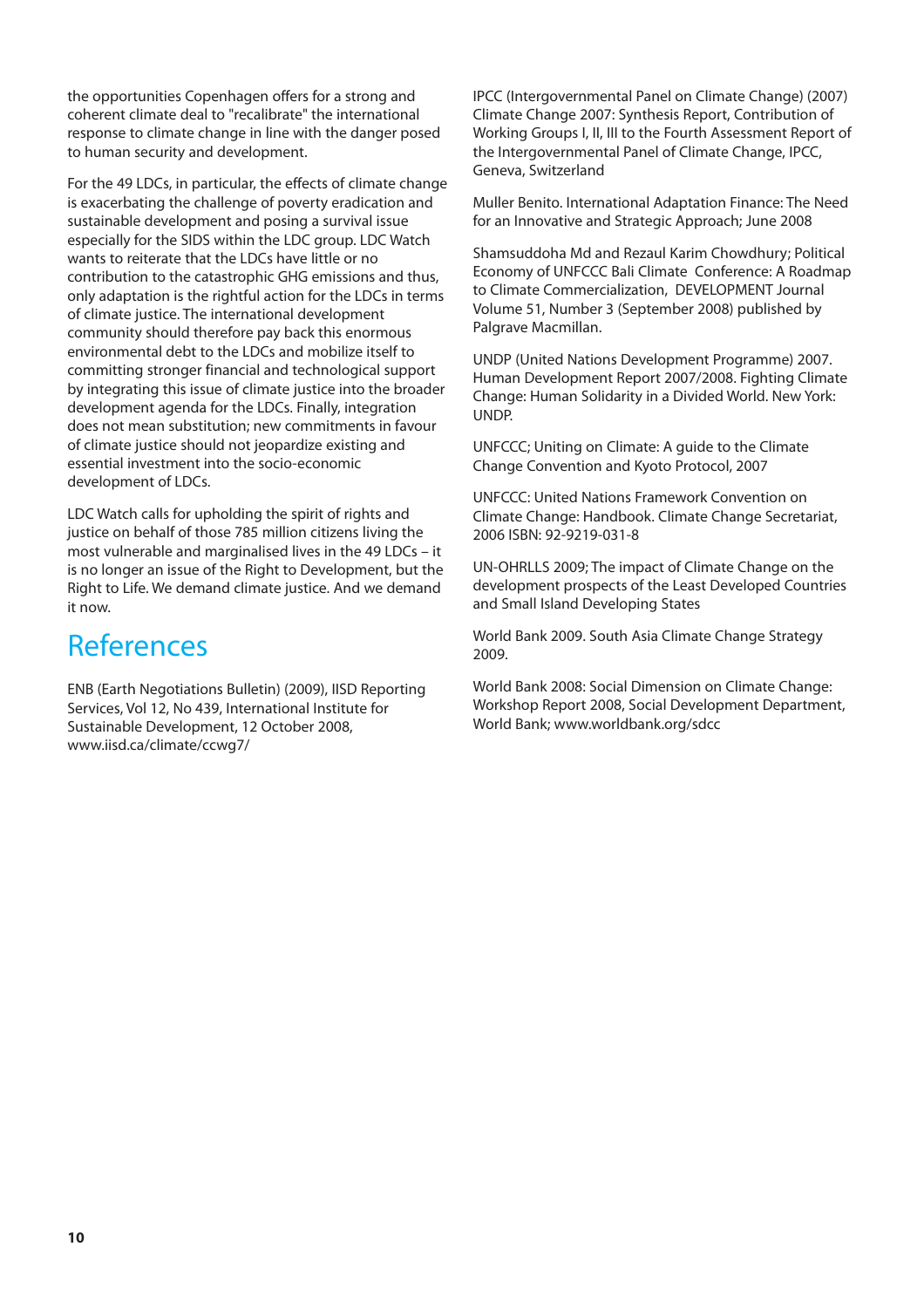# **People's Testimonies on the Impacts of Climate Change in the LDCs**



#### **BANGLADESH**

#### Geo-physical Features and Vulnerability to Climate **Change**

The geographic location and geo-morphological conditions of Bangladesh have made the country one of the places in the world that is most vulnerable to natural disasters. Bangladesh is situated at the interface of two different environments, with the Bay of Bengal to the south and the Himalayas to the north. This peculiar geography of Bangladesh causes not only life-giving monsoons but also the catastrophic ravages of natural disasters, to which now are added climate change and sea level rise. The country has a very low and flat topography, except the northeast and southeast regions. Around 10 percent of the country is hardly 1 meter above the mean sea level (MSL), and one-third is under tidal excursions.

Bangladesh ranks low on just about all measures of economic development. The low level of development, combined with other factors such as its geography and climate, makes the country more vulnerable than others to existing as well as to future disasters. This will be multiplied due to climate change. Having 147,570 sq-km land areas, Bangladesh is struggling to balance land usage for economic purposes such as agriculture and industrialisation on the one hand, and usage for noneconomic purposes such as housing and urbanization, on the other. At present, around 80, 000 ha of land areas is being eroded due to the latter. Population density is currently 926 sq-km and the annual population growth rate is 1.48 percent. The per capita income in Bangladesh is around US\$500. More than a third of the people still live in poverty – the majority of whom live in rural areas, risk prone locations and urban slums.

Around one quarter of the country's GDP comes from agriculture, which makes the country's economy sensitive to existing and impending disasters. Access to income and employment is limited, with a large service sector, a climate-sensitive agriculture sector and industry. Access to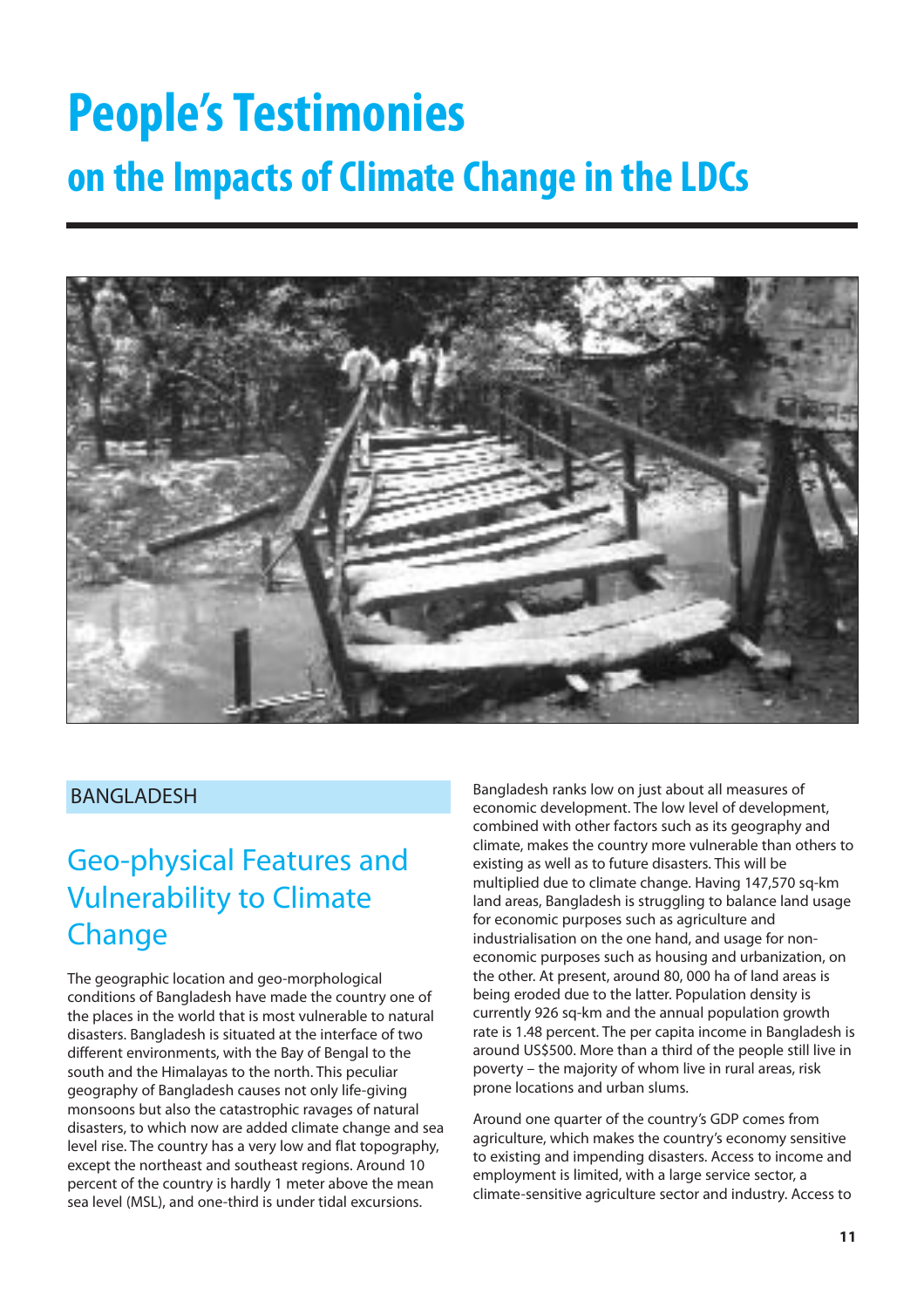drinking water is also insecure all year round in some parts of the country, due to saline intrusion in the coastal area, while a large part of the country's groundwater is contaminated with arsenic. So far, the country has demonstrated its will and effort to respond to national emergencies, particularly those with regard to natural hazards like flood, tornado, landslide, cyclone, storm surge, cold spell, etc. However, frequent and uncertain weather conditions and extremes have eroded the household and community safety nets. Local and national governments struggle to reallocate development resources or access external resources to help people and the economy recover.

Nonetheless, nature is harsh on Bangladesh. The country could be considered as nature's laboratory on disasters. The rivers swell with summer monsoons, filling Bangladesh's vast flood-plain and submerging a quarter to a third of the land in a typical year, and up to two thirds in the worst of years. Several cyclones usually tear through the heart of the country each year, drowning people in storm surges and ripping up trees and homes. Less sudden calamities – droughts in the country's few highland areas, erosion of the river banks and coastlines — also rob people of food and land. No country or people know this better than Bangladesh, where millions of people suffer from disasters each year. This is due to its unique geographical location, dominance of floodplains, low elevation from the sea, high population density, high levels of poverty, and overwhelming dependence on nature, its resources and services.

There are also indirect effects of disasters, such as the degradation of agricultural lands and the consequent decline in their productivity, income decline, loss of ecosystem services, loss of physical infrastructure etc. In this backdrop, the Fourth Assessment Report of IPCC (2007), recognised that the developing countries and the poorest people will suffer the most from climate change because of limited assets, and a greater dependence on climate-sensitive sources of income. Some of the impacts could be in the form of new challenges and others could emerge as old threats, made more severe by climate change. In the severe climate change scenario, sea level rise poses an existential threat that would inundate 18 percent of Bangladesh's total land, directly impacting 11 percent of the country's population. Salt water intrusion from sea level rise in low-lying agricultural plains, along with other hazards, could lead to 40 percent decrease in food grain production and would cause displacement of 30 people from their habitat.

According to IPCC in their recently published Fourth Assessment, the following changes have been observed in climate trends, variability and extreme events:

In Bangladesh, average temperature has registered an increasing trend of about 1°C in May and 0.5°C in November during the 14 year period from 1985 to 1998;

- The annual mean rainfall exhibits increasing trends in Bangladesh. Decadal rain anomalies are above long term averages since 1960s;
- Serious and recurring floods have taken place in 2002, 2003, and 2004. Cyclones originating from the Bay of Bengal have been noted to decrease since 1970 but the intensity has increased;
- Frequency of monsoon depressions and cyclones formation in Bay of Bengal has increased;
- Water shortages have been attributed to rapid urbanization and industrialization, population growth and inefficient water use, which are aggravated by changing climate and its adverse impacts on demand, supply and water quality;
- Salt water from the Bay of Bengal is reported to have penetrated 100km or more inland along tributary channels during the dry season;
- The precipitation decline and droughts have resulted in the drying up of wetlands and severe degradation of ecosystems
- Increased vulnerability in the social position of women, children, elderly and disabled persons, who suffer more than other sections of the community.

This variability in climate, stated above, will affect several vital sectors that are major water users, including agriculture, domestic/municipal, fisheries, navigation and industry.1 Climate change impacts result from the combined effects of higher tides, more penetrating storm surges, salt-water intrusion, erosion of land by the sea, and the congestion of river drainage that causes rivers to back up and flood. Likely effects of climate change in Bangladesh include: increased and/or more intense monsoon rainfall and decreased winter rainfall; increased vulnerability to irregular river flows due to the melting of Himalayan glaciers; more frequent and/or more severe cyclonic storms; and increased inundation and salt intrusion to surface and ground waters due to sea-level rise and drought. Added to these risks are the likely consequences of sea level rise, which may cause economic losses of an unprecedented magnitude in low-lying Bangladesh, where a 45 cm increase may result into 75 percent of Sundarban affected adversely.

The agriculture sector in Bangladesh that contributes 22 percent of the country's GDP and creates employment of 52 percent of the country's population will be affected severely by climate change. Untimely floods (tidal, flash, river) endanger harvests. Storms, cyclones, tidal waves endanger crop production. Climate change causes variation to the water regime including precipitation patterns in the country and water input from the catchments are projected to change significantly. A rise in temperature will decrease rice production around 16 percent, and wheat and potato production will also be reduced significantly. Further, changes in temperature,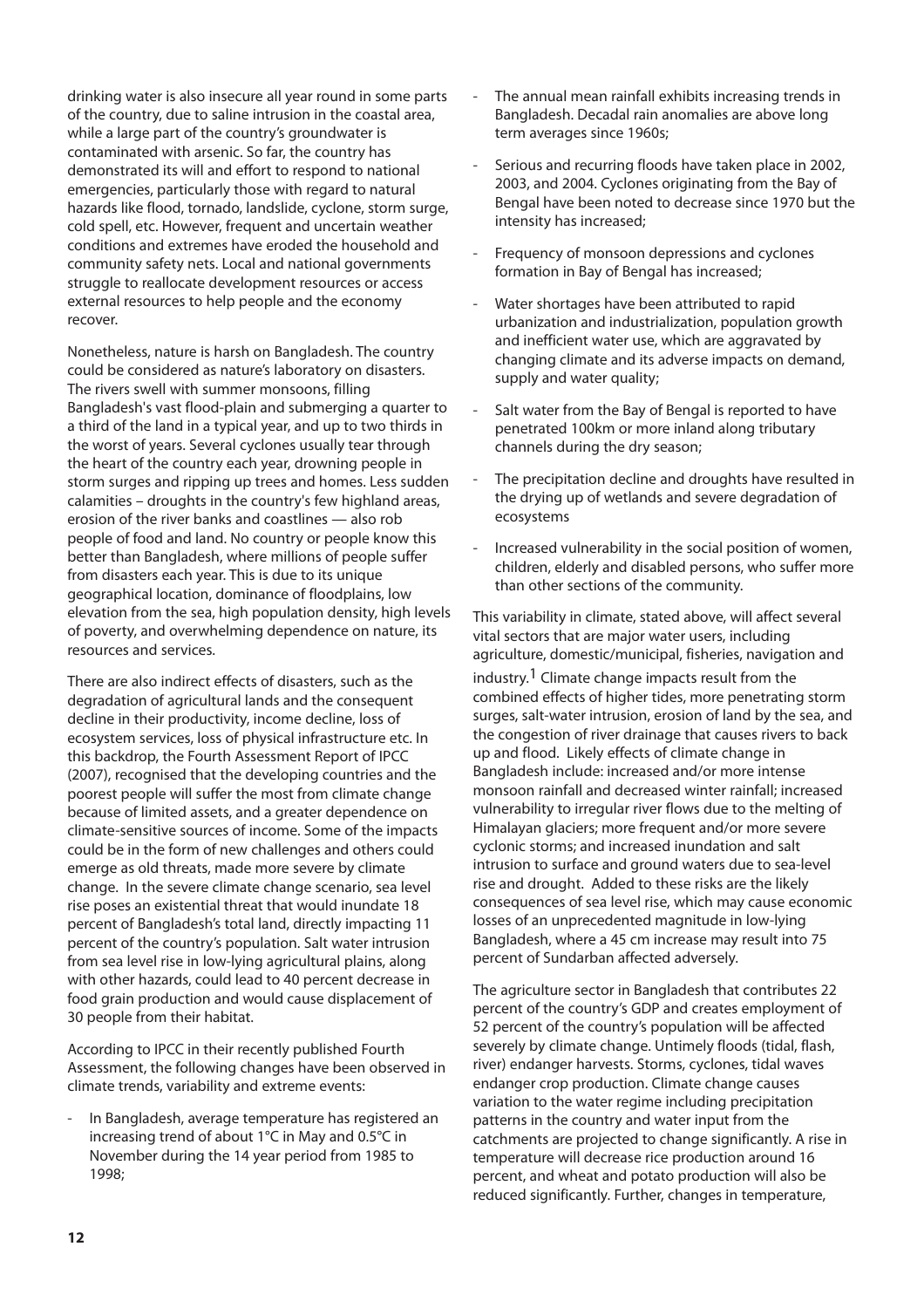humidity and radiation will have greater effects on the incidence of insect pests, diseases and microorganisms, which has a direct bearing on crop yield. Already food deficit in Bangladesh is again under risk of further exacerbating problems of food insecurity due to damage by disasters and gradual degradation of the production systems due to climate variability.

Water-related impacts of climate change will likely be the most critical concern for Bangladesh in terms of urgency, severity, and economic consequence. Bangladesh, a deltaic country drains water from a huge catchment area; around 92 percent of water that Bangladesh drains is from outside the country. It is likely that there shall be more water during monsoon and less water during dry season. There shall be more floods, droughts, water logging, drainage congestion, storm surges, salinity intrusion, and river bank erosion. Coastal zones shall be impacted due to salinity intrusions, cyclones, and storm surges. Offshore islands are particularly exposed to climate change impacts. Cyclone, salinity, storm surge burdening people's life and livelihood increasingly following climate change. Over 3 million people on 72 islands are not protected against storm surges or tidal waves.

Cross-boundary river flow being influenced by snowmelt variations in the Himalayas and other factors has direct bearing on the availability of upstream flow in the 54 rivers shared with India.

Freshwater availability is currently highly seasonal. Lower winter precipitation in combination with higher evaporation rates will lead to reduced availability of fresh water (for drinking, agriculture, industrial uses) in the drier months. Moreover, reduced winter flows may make surface water systems more vulnerable to increased saline water intrusion, and also exacerbate contamination from industrial and municipal effluents. Water borne and vector borne diseases will increase. Child health, maternal health and mortalities may increase, and it is predicted that Cholera, dengue, diarrhea and malaria will increase.

Among the natural forest ecosystems, the Sundarbans mangrove forest is likely to be severely affected by climate change. High evapo-transpiration and low-flow in the winter are likely to increase soil salinity. As a result, the growth of freshwater species would be severely affected. Over time, the species offering dense canopy cover would be replaced by non-woody shrubs and bushes, and the overall forest productivity will decline significantly. The degradation of forest quality might cause a gradual depletion of rich diversity of the forest flora and fauna of the Sundarbans ecosystem.

The impacts of climate change are very high and widespread across all sectors and all levels. The poorer section and marginalised community will be most affected. Climate change and variability threatens achievement of the Bangladesh Poverty Reduction Strategy (PRS).

#### Measures in Place to Battle Climate Change Impacts

The unprecedented impacts of climate change are becoming development challenges to the country's quest for growth and development; this situation is therefore preventing achievement of the Millennium Development Goals (MDGs). The goals of eradicating poverty, combating communicable diseases, and ensuring environmental sustainability are already in jeopardy. Major incidents that affect achievement of the poverty reduction strategies and MDGs are: (i) inundation or submersion of low-lying coastal areas due to sea level rise and displacement of huge population; (ii) incremental cost for disaster risk reduction and financial loss due to increased level of disasters; (iii) intrusion of salinity and thereby scarcity of drinking water; (iv) reduction in crop production which is around up to 30 percent, and; (v) increasing health hazards.

Considering all of these, and as a response to the decision of the Seventh Session of the Conference of the Parties (COP 7) of the United Nations Framework Convention on Climate Change, the Government of Bangladesh prepared its National Adaptation Programme of Action (NAPA) in 2005. The NAPA focuses attention on three impacts associated with climate change: increasing sea-level rise, changing rainfall patterns, and increases in the frequency and intensity of extreme events. The NAPA suggested 15 projects for 'immediate and urgent implementation', stating that 'delay in implementation would increase vulnerability and/or would increase adaptation costs later. Meantime, the Government of Bangladesh examined its vulnerability to climatic change, as part of the NAPA process, and as part of the core business of related governmental and scientific institutions.

In line with this, very recently the Government of Bangladesh formulated s Climate Change Strategy and Action Plan (CCSAP) and identified a number of projects under six main pillars: food security, social safety and health, comprehensive disaster management, infrastructure, research and knowledge management, mitigation and low carbon development, and capacity building. In 2009-10, the government allocated around USD 100 million for undertaking climate change adaptation measures. This financial contribution is very small in relation to the approximately 5 billion USD that the country needs a year for climate change adaptation.

The Government of Bangladesh has also taken several measures for forest conservation and afforestation in the new areas. The official forest coverage of Bangladesh is around 17 percent, which must be considered against 25 percent, the general standard that a country should maintain. Realising the alarming situation of low forest coverage, the government has set a goal to increase the forest coverage to 25 percent by 2015. The government has undertaken a massive project of 'social afforestation' which will cover nearly 1 million acres of land. Bangladesh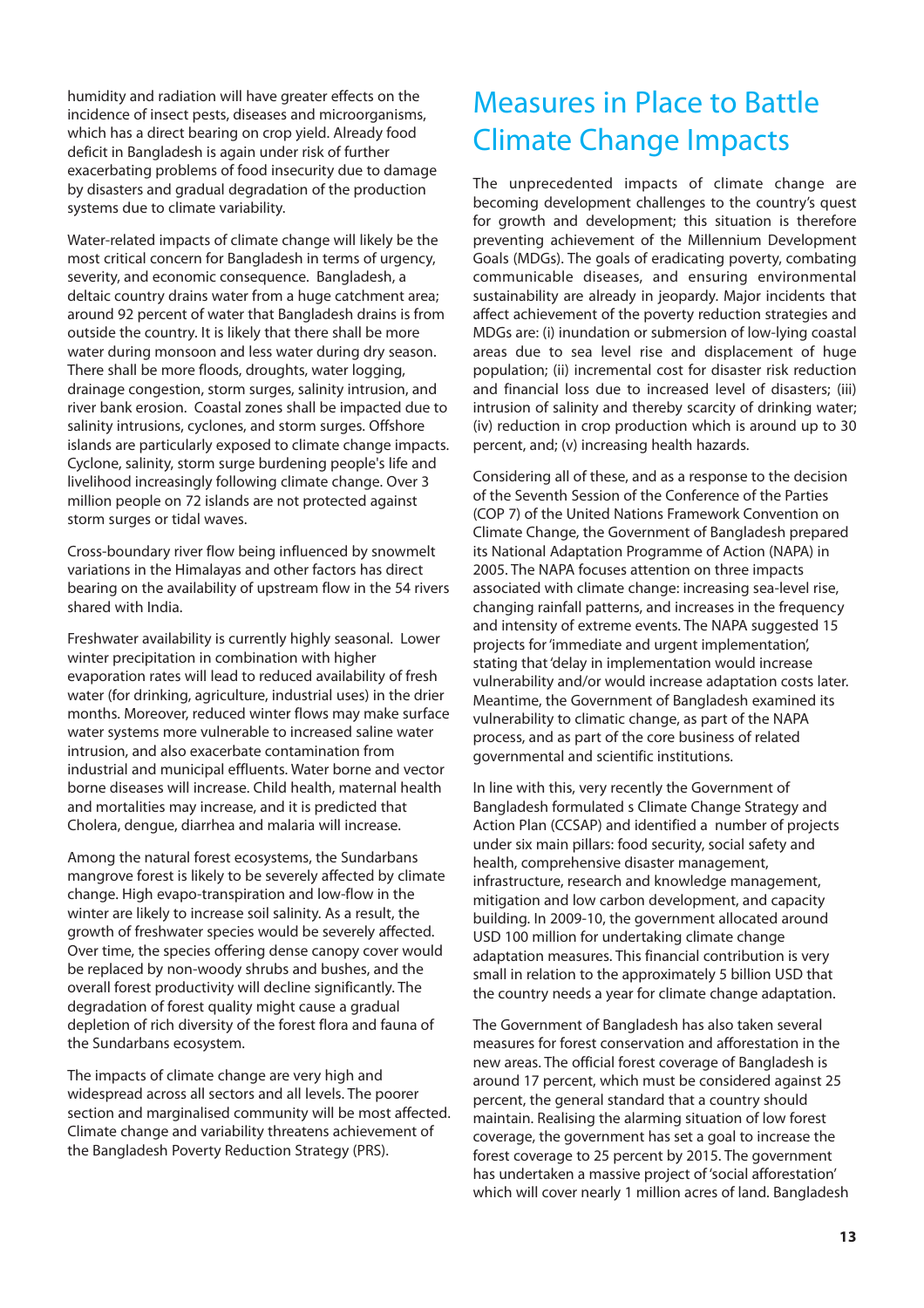### Climate Change Impacts and Debt Entrap in Bangladesh

The geographical distribution, frequency and intensity of climatic hazards are already being altered significantly by climate change. UN-ISDR estimates nine out of every ten disasters are climate-related. In Bangladesh, increasing trends of disasters have been observed, which have clear link with the climate change. These disasters are causing huge financial loss to the country and impeding county's economic growth. In 2007 Bangladesh faced two devastating disasters; consecutive monsoon floods in July and category 4 super cyclone, Cyclone Sidr, in November. Monsoon floods in June and August 2007 caused extensive agricultural production losses and destruction of physical losses, totaling near 1.1 billion USD. And the cyclone Sidr in November 2007 caused 3500 death of people along with extensive damage of resources totaling \$ 1.7 billion; roughly 2.8 percent of gross domestic product (GDP). There are also indirect effects of disasters, such as the degradation of agricultural lands and the consequent decline in their productivity, income erosion, loss of eco-system services, loss of physical infrastructure etc.

The occurrence of these events in close succession is a reminder of the country's extreme vulnerability to frequent hydro-metrological hazards, which stand to be further exacerbated because of climate change. The impacts of climate change (e.g. loss and damage of resulting from frequent and intense disasters caused by climate change) are causing billion dollars of economic loss annually, which again making the country more indebted to the IFIs. In Bangladesh, meantime, the increasing nature of debt servicing liabilities (which is around 20 percent of revenue expenditure during 2009) has become a concern as it is already surpassed our health and education budget.

has large designated forest areas devoid of crown cover or only having shrubs and the government is seeking more financial assistance to increase forest coverage and conservation of existing forest.

Aside with the increase of forest coverage, the Government of Bangladesh is also planning extensive institutional reform and capacity building to establish forest governance. There appears to be long-term commitment and political will to develop institutional and human capacity, as well as towards elimination of corruption for sustainable forest resource development.

#### Conclusion

Climate change is the major manifestation of global environmental change resulting from our pattern of socioeconomic development, which is damaging natural environmental and ecosystems. The upwards trend in disaster risk – primarily due to increasing numbers of poor people living in vulnerable conditions – has also been identified as a consequence of inappropriate socioeconomic development patterns. The centrality of sustainable development and the associated need to transition towards more sustainable patterns of production and consumption (away from consumption-based growth) including appropriate lifestyles changes has been

acknowledged in the climate convention's shared vision for long term cooperative actions.

Sustainable development and socio-economic transformation is fundamental to the maintenance and restoration of healthy ecosystems on which the security of millions of people depend. However, within the draft climate convention, sustainable development does not appear as a cross-cutting issue for adaptation and mitigation actions in both developing and developed countries. Whilst adaptation has been broadly interpreted to include a wide spectrum of development issues (e.g. sustainable livelihoods, agriculture development, food security, integrated water resource management, public heath services, etc) these activities are primarily seen as activities implemented in "developing" countries.

In the context of the "developed – developing country" relationship, adjusting growth patterns towards more sustainable patterns is not something that can be addressed by developing countries alone. Most fundamentally, it requires a change in the consumptionbased growth patterns as led by the rich countries, which lie at the root of the degradation of the earth's ecosystems and increase in social vulnerability. Therefore, in all development actions, irrespective of developed and developing countries, the issues of environment and sustainable development should be integrated.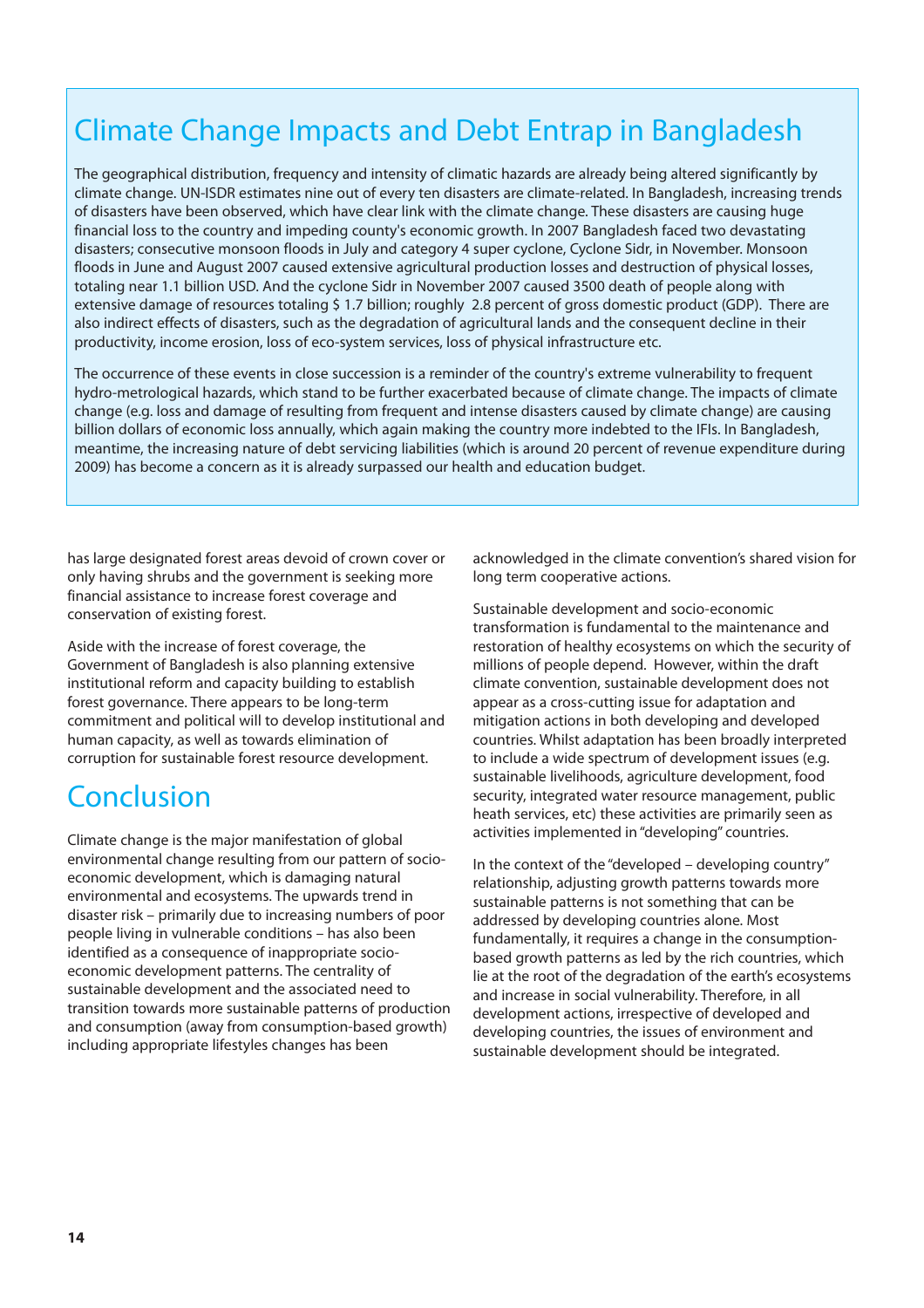#### CAMBODIA

### Geo-physical Features and Vulnerability to Climate **Change**

The Kingdom of Cambodia is located in Southeast Asia and in the Lower Mekong region. The country's land surface is 181,035 km², with a total population of about 13.4 million. The average family size is 4.7 and population density was 75 per km² in 2008 (NIS, 2008). Administratively, the country is divided into 24 provinces. Around 80 percent of the population lives in rural areas and over 30 percent live below the national poverty line with a spending capacity of little more than US\$ 0.5/day; 91percent of this group are the rural poor (NIS, 2008; WB, 2006).

Cambodia is of course among the LDCs, with a GDP per capita of US\$ 739 in 2008. Agriculture is the main source of income, contributing around 30 percent of Cambodia's GDP and supporting employment of 72 percent of the country's population (NIS, 2009). Limited access to public services is one of the major root causes of poverty; only 26.4 percent of total households have access to electricity and only 47 percent have access to improved water facilities. At 22.4 percent, the rate of illiteracy remains high, limiting people's access to employment opportunities. Health is also a major issue of concern; the infant and maternal mortality rate is high at 60 per 1,000 live births for infants.

Cambodia is highly vulnerable to climate change, due to the combination of limited capacity to invest resources in adaptation, and an economy that is based largely on agriculture. Most of the population lives along the Mekong River bank and Tonle Sap Lake, the centre plain, which is susceptible to potential flooding. Rice production, the main crop and staple food, occupies 83 percent of the 3.1

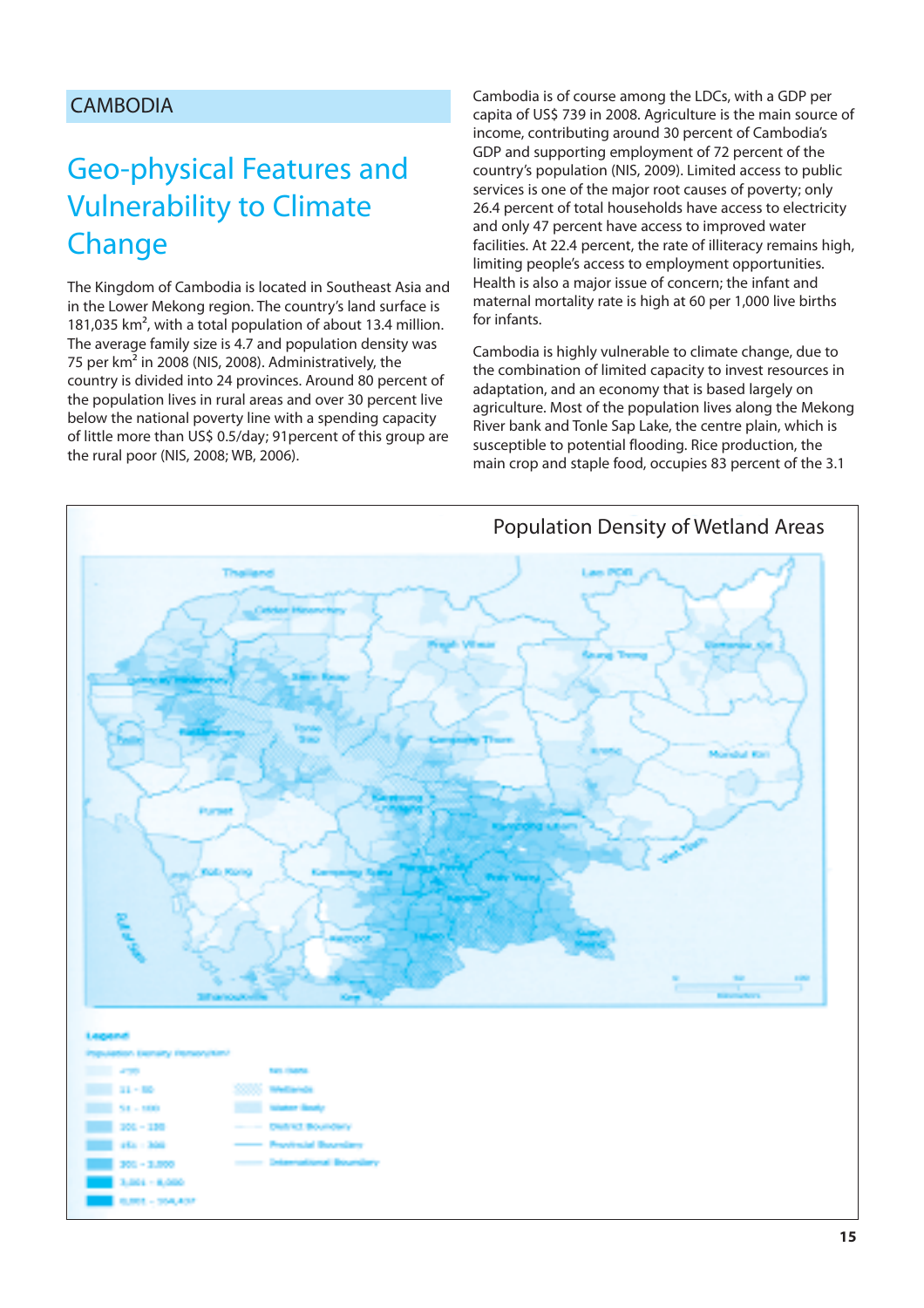million hectares of the agricultural land, and depends mainly on rainfall. 85 percent of the country's rice field is rain-fed. About 20 percent of farmers are landless and 35 percent have cultivated land less than 0.5ha per household (Pel et al, 2006). The average rice yield is 2.26 ton/ha in wet season and 3.1 ton/ha in dry season, which is very low compared to averages from Cambodia's neighboring countries.

The country naturally experiences an annual "dry season" from November to April, which does not constitute drought; and "wet season" from May to October (with monsoon break of about 15-30 days between July-August) typically causes the inundation of large tracts of land in the floodplain areas – an important process that assists in maintaining biodiversity, fish stocks and soil fertility. The average temperature normally ranges from 22-28ºC in the rainy season to a maximum of 38ºC in the dry season. There is no publicised data regarding temperature increase but a recent study on people's perceptions on climate change shows significant increase in temperature in the past two years2. This corresponds to the Meteorology Department of Prey Veng province that reported that average temperature in the province has increased about 0.2ºC during 2007-2008. However, though this increased temperature causes discomfort in working and living, there has not yet been a proven significant negative effect on people's health. However, rapid changes in temperature in short periods of time are reported to be associated with cough and fever. The average annual rainfall varies from 1,000 to 3,400mm during 1994-2004 (high in mountain area and low in the central plains).

According to projections conducted by Cambodia's Ministry of Environment, the frequency and intensity of floods would increase with changing climate patterns, the annual rainfall would increase between 3 and 35 percent from the current condition and low land areas seem to be

more affected than upland areas. The temperatures in Cambodia would increase by 0.3-1°C by 2050 and up to 1.35-2.5ºC by 2100. These result in the increased occurrence of extreme climate events. In addition, the sea level rise may affect the 435 km long coastline, large parts of the Mekong River floodplain areas and Tonle Sap Lake ecosystem. A one-meter sea level rise would submerge a total area of approximately 44km² of the low-lying coastal city of Koh Kong.

A study by the Economy and Environment Program for Southeast Asia states that four provinces (Preah Vihear, Kompong Speu, Mondolkiri and Ratanakiri) are among the most top ten vulnerable regions in Southeast Asia (see maps below).

Changing weather patterns negatively affect rural livelihoods in Cambodia, where the majority of the population depend mainly on agriculture and natural resources. Drought and flood are found the most severe climate hazards in Cambodia, followed by windstorm. Uncertainty of precipitation also is recorded. Drought has occurred with an increase in frequency and intensity, and rain fall has changed in distribution pattern, timescale and intensity. Although there is limited reliable data on climate records in Cambodia, recent studies and observations revealed that there is an increase in temperature, change in rainfall pattern and rise in sea level. For instance, in 2009, the monsoon break has extended for more than two months which dried up large amounts of rice seedlings and early season rice paddy. In the same year, early rainfall which started since March caused decreased or in many cases, loss of yield of rice – an important cash crop

In coastal zones such as Sihanuk province, sea level has risen 0.2m from the previous level during 2008-2009 – a first in recorded history. In November 2009, the sea level rise submerged more than 100 ha of rice paddy in Prey Nup district (RKa, 2009).







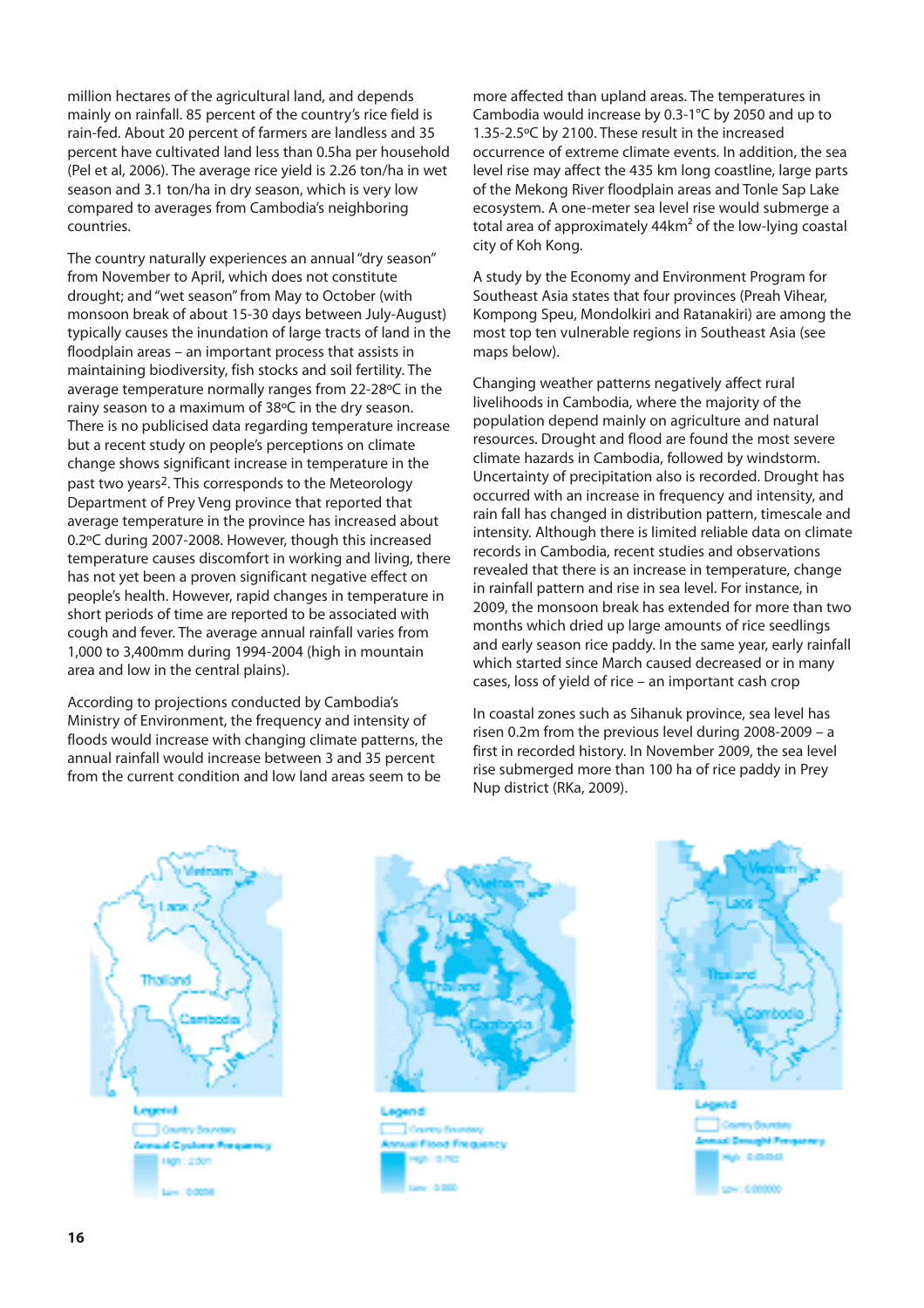

Storms were widely regarded as increasing in strength and frequency and some isolated incidents involving particularly severe damage to houses and trees (for example, a storm in Kampong Trabek district, Prey Veng, damaged 17 houses this year). The increase in thunder/lightning and the associated danger is a big concern, given that it has killed a hundred people in recent years. Typhoon Ketsana in 2009 was the worst storm event to hit Cambodia in its history, resulting in more than 20 deaths and 50 injured, destroyed hundreds of homes and caused damage to an estimated 30,000 hectares of rice paddy (Oxfam, Oct 2009).

Vector-borne diseases such as malaria cases were reported at 476 per 100,000 people in 2001, (some 800 deaths per year), the highest fatality rate from malaria in Asia (CNM, 2003). However, the number of malaria-related deaths generally declined since the late 1990s to 2008 due to the introduction of improved drugs and health facilities. However, in 2009, evidence emerged that the number of cases and the mortaility rate from these cases has started increasing3. The link between this and climate has not yet been investigated, and this must be done; however, this is line with findings from other countries.

Cambodia's greenhouse gas (GHG) emissions are relatively low compared to other countries. This chart indicates Cambodia's GHG emissions profile by sector, including Land Use Land Use Change and Forestry (LULUCF) which

was the largest emitter of GHGs in Cambodia in 1994. The government reports indicate that Cambodia emitted 6.2 million tonnes  $CO<sub>2</sub>$  by 2000, while other countries in Asia

like Thailand emitted 286 million tonnes  $CO<sub>2</sub>$  and China emitted 3,650 million tonnes CO<sub>2</sub> in 1994 (Kim, 2009). It

has been projected that the Cambodia's total GHG emissions would increase by more than 14 percent from 2000 to 2020, reaching nearly 44 million tonnes  $CO<sub>2</sub>$ .

### Impacts of Climate Change: Peoples' Testimonies

During 1987-2007, the National Committee of Disaster Management reported 12 floods which killed 1,125 people (most of them are children) and caused damages to infrastructure, property and crops. The total estimated damage was over US\$300 million. Floods in 2000 were the worst to hit Cambodia in 70 years, followed by similar floods in 2001 and 2002. During the same period, five droughts caused damages of more than US\$140 million. While production losses from floods and droughts have been connected with El Nino and La Nina (ENSO) events (in 1996, 1997 and 1998 especially), flooding and drought episodes in the past 10 years that are not associated with ENSO events have also destroyed crops at certain times and endangered food security.4 For example, the 2002 flood affected 45,003 ha of rice and created food shortages for 477,472 people and a drought during the same year damaged 62,702 ha of rice, causing food shortages among 154,069 families. It was observed that there were no severe floods from the Mekong River from 2004 until 2008. However, in October 2009, floods and heavy rainfall caused by Typhoon Ketsana affected thousands of people who have fallen into poverty and are still facing alarming food shortages.

### Drought: A New Threat to the Agricultural Productivity

Mr Om Venn, of Kork Dangkor village in Kampong Seu, said he has been dealing with the impacts of frequent and prolonged drought since around 2003. He said that drought has caused failure during seedling transplantation, increased pest populations, depleted soil quality and decreased rice yield. His rice yield decreased from around 1020kg/0.5ha in 2003, to 75kg/0.5ha in 2004-2005 and he had to borrow money from other villagers to buy rice for consumption. To improve the production, he has used more chemical fertiliser. In 2005, he started planting corn in his homestead area in order to address the lack of food and to generate some more income. He also started cutting firewood in the mountains to supplement the family's income. To manage water shortage for rice paddy, his family started pumping water from a pond to irrigate his rice field since 2005; however, there is insufficient water to provide for all his fields.

Om noted some future plans to increase the water available for agriculture but acknowledged that the main barriers to rehabilitating water storage infrastructure in the community include reliance on the cooperation of all villages, which would involve huge cost.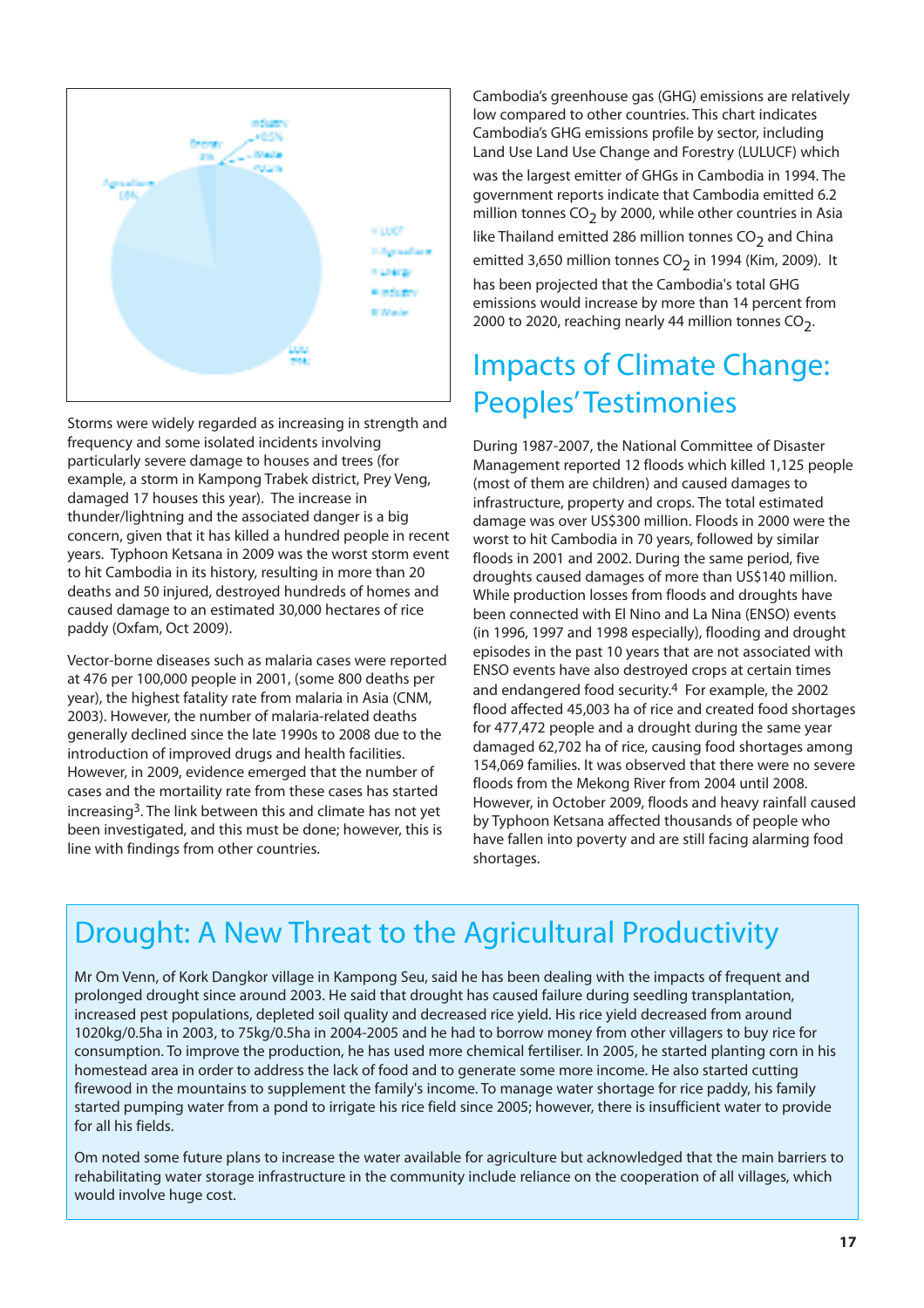### Change in Rainfall Pattern Causing Crop Loss

Ms. So Sophal, 36, a farmer in Kandal province. Her family has 1.5ha of rice field that can produce about 3,000 kg a year (single cropping). She has planted water melon on her 0.4ha rice field since 1994, from which she earns around 50,000- 60,000 riel each year. But between 2008 and 2009, the water melon could not yield because of too much rain water during the time of the plant flowering and bearing the fruit which caused the spoilage of its fruits. She said that her family could save money as much as before for coping with any difficult circumstances particularly health treatment.

She had planted water melon from April to June before rice growing but during these years, the rainfall came unseasonably. Learning from the past failure experience in these two years, she noted to reschedule the planing time and may start from March-April.

The combination of high poverty levels and a high dependency on agriculture has made the country extremely vulnerable to climatic events. As a coping strategy with the shock, some of the affected families have migrated temporarily or permanently to find job in the city, nearby towns and Cambodia-Thailand border; while the others have tried to diversify their income generation activities and invest more in irrigation systems (digging well, buying pumping machine etc). In addition, numerous cases showed that many women and girls are engaged in intense family recovery efforts since the migration for work by men, sons and/or daughters.

#### Measures in Place to Battle Climate Change

In 1995, the Cambodian government ratified the UNFCCC and acceded to the Kyoto protocol in 2002. As a signatory to the UNFCCC, and as a non-Annex I country, in 2002 Cambodia submitted to the UNFCCC its first National Communication report which examined the country's vulnerability to climate; the second National Communication report is expected to be completed in 2010 and will focus on Cambodia's emissions. The country has also adopted a National Adaptation Programme of Action to Climate Change (NAPA), which was endorsed by the Council of Ministers in October 2006 and aims to develop a realistic and achievable country-driven programme of action and priority activities addressing the adverse effects of climate change. Cambodia's NAPA identifies 39 priority adaptation projects in different fields and sectors. However, only few of these identified projects have been operationalised due to a number of barriers including limited funds available and limited awareness of climate change issues. With support from various donors, Cambodia has implemented a number of projects to address climate hazards: for the period of 1995-2003, Cambodia implemented 98 projects to address institutional strengthening, infrastructure development, and human resource development with a total value of approximately US\$ 328 million with funding support mainly from UNDP, GEF, LDC Fund etc. The MoE was appointed Cambodia's Interim Designated National

Authority (DNA) to facilitate the CDM project and the Cambodian Climate Change Office (CCCO) was established under MoE to serve as the Secretariat of the DNA and the country climate change focal point. In addition, the National Poverty Reduction Plan set the objective of improving the lives and livelihoods of the rural poor a top priority through improving agriculture productivity and rural infrastructures including water resource management particularly the irrigation projects.

However, the analysis shows that current national policies and programmes do not integrate global policies on climate change, focusing mainly on post-disaster emergency relief. The long-term programmes on research and education and for improving community capacity and enhancing community-based initiatives to cope with climate hazards and adapt to climate variability have not been developed and receives little attention in Cambodia.

A group of NGOs recently created National Cambodian Climate Change Network to develop capacity among stakeholders. The network began in July 2009 led by Danish Church Aid and Oxfam, and currently has more than 20 organization members. In Cambodia, the European Commission has supported the government and its development partners to implement Natural Disaster Preparedness Program (DIPECHO) and will support the "Cambodia Climate Change Alliance" together with other funding agencies and contribute Euro 2.2 million. In addition, the World Bank and Asia Development Bank have selected Cambodia to implement their Pilot Program for Climate Resilience, with a grant of more than US\$ 30 million.

#### Conclusion

As in many other LDCs, climate change is a new concept for the Cambodian people, and awareness among the public is very low. The country economic still largely depends on agriculture, and therefore Cambodia has to move quickly forward to adapt to the changes of global warming rather than implement mitigation plans. Civil society has a key role and responsibility to push for change and to be a strong voice in setting the agenda through information exchange, awareness raising, advocacy and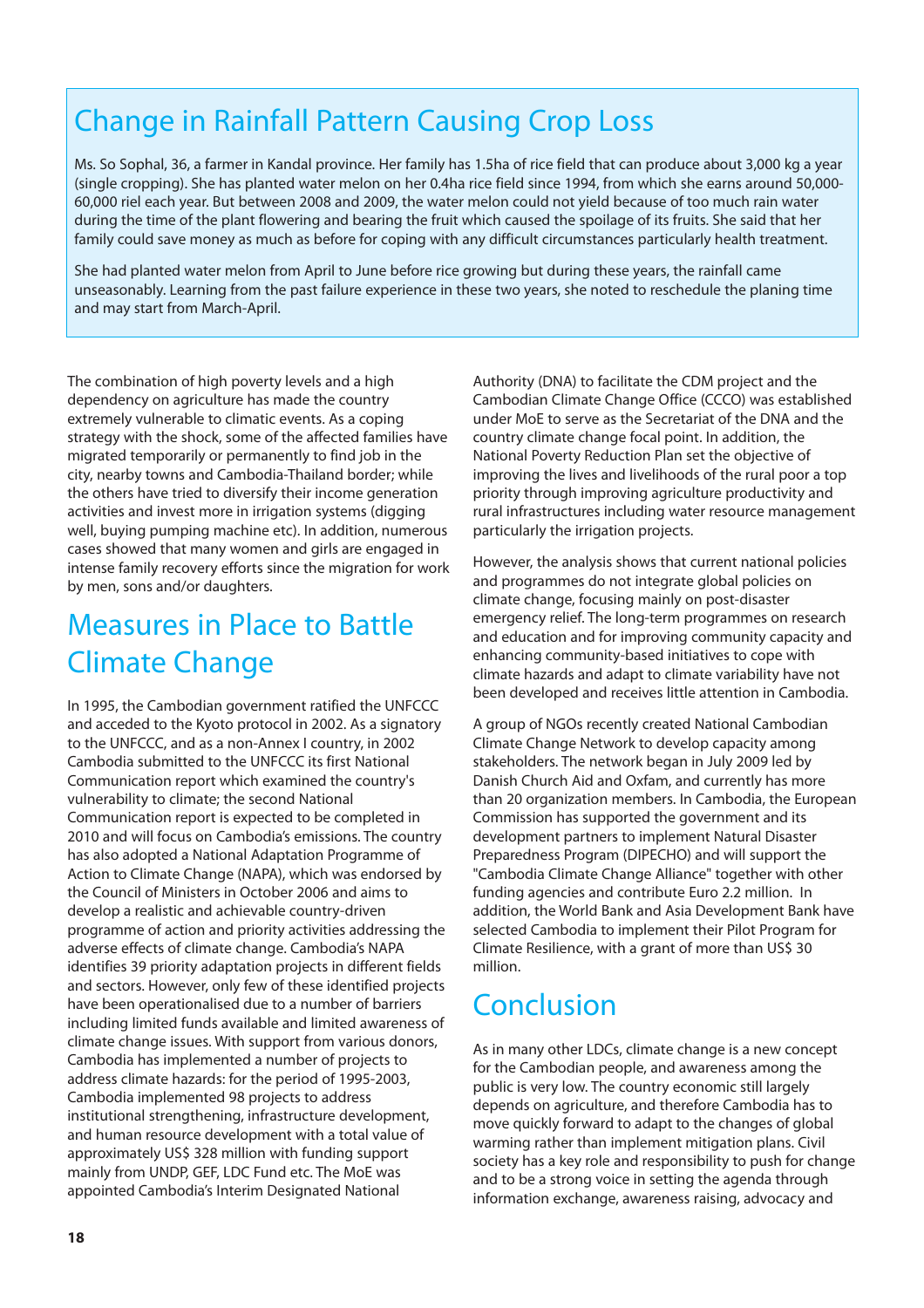capacity building to address climate change issues. There are some key recommendations:

- Increase public awareness including the awareness of local authorities on climate change issues; this would help in mainstreaming adaptation into national development.
- More capacity building on climate change issues, impact management and adaptation involving CSOs, GOs, local authority and community is needed.
- Sustainable agriculture and community-based water resource management is identified as the key climate change adaptation strategy to improve rural livelihood; while the same time conserving ecosystems in Cambodia.
- Advocacy to policy makers at national level and international level should be paid attention in order to support and encourage indigenous knowledge and local innovation development on climate change adaptation (e.g. community participatory seed breeding).

#### References

Cambodian Governmental Declaration: Statement by His Excellency Mr. HOR Namhong, Minister of Foreign Affairs and International Cooperation of the

Kingdom of Cambodia, New York, 26 September 2009.

Ministry of Environment (MoE): National Adaptation Programme of Action to Climate Change (NAPA), Phnom Penh, Cambodia, 2006.

NAPA Team: Vulnerability and Adaptation to Climate Hazards and to Climate Change: A Survey of Rural Cambodian Households, Ministry of Environment, Phnom Penh, 2005.

National Institute of Statistics (NIS): Population Consensus 2008, Phnom Penh, 2008.

http://www.wpro.who.int/sites/mvp/epidemiology/malaria

The World Factbook, April 2007

Kent Helmers and Sanny Jegillos: Linkage between flood and drought disasters and Cambodian rural livelihoods and food security, DiPECHO, 2004.

Kim Kimberley BUSS et al: Public perceptions of climate change in Cambodia, GERES Cambodia, 2009.

Pel Sokha et al: Review the Existing Sectoral Policies, Strategies Related to Wetlands: Agriculture, Land Use & Irrigation, CEDAC, Phnom Penh, 2006.

RKa: Rasmey Kampuchea newspaper on 03 Oct 09 and on 18 Nov 2009

Tin Punlok: Presentation paper in the EC climate change repercussions in rural Cambodia workshop, Phnom Penh, 19 November 2009.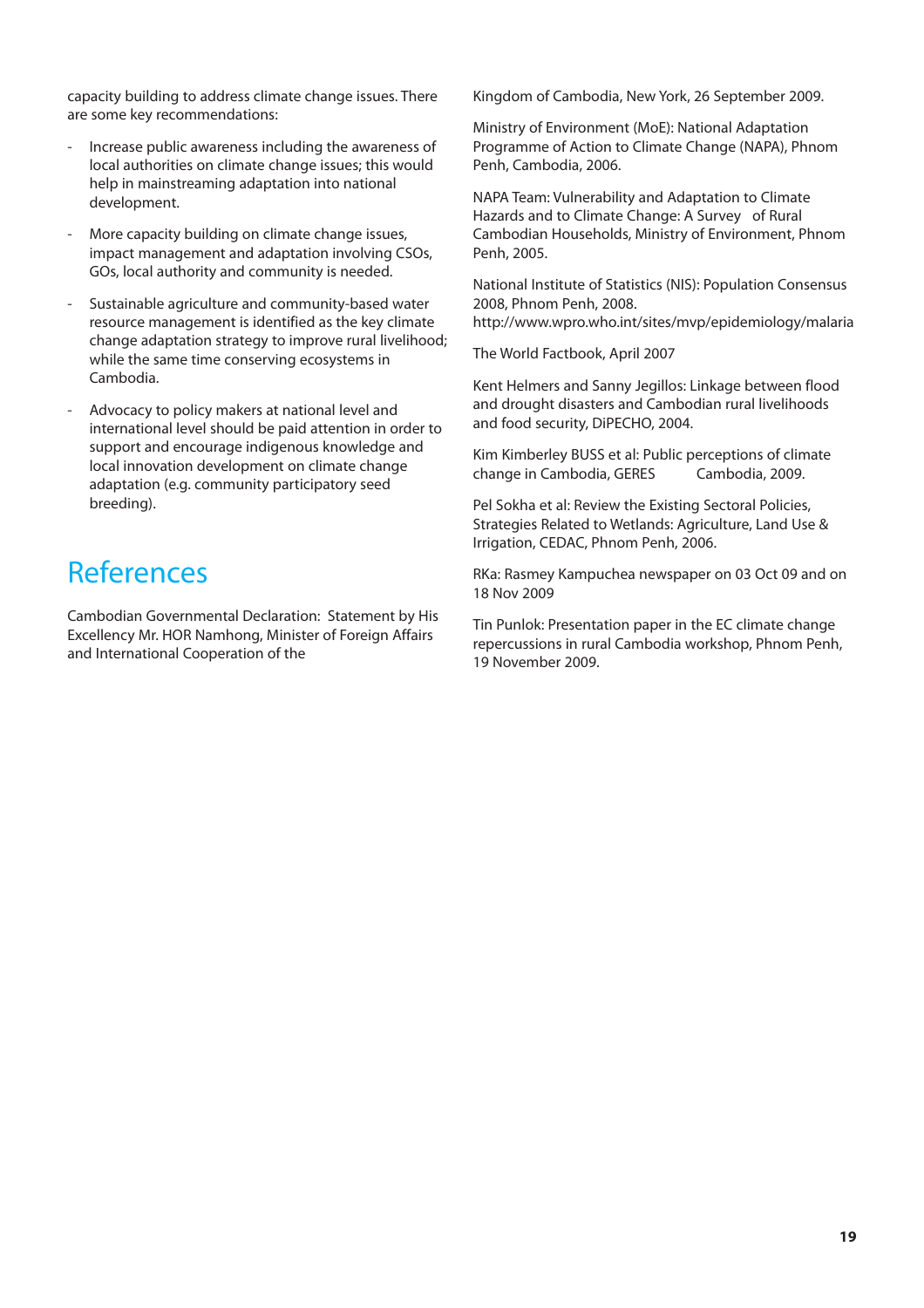#### ETHIOPIA

### Geo-physical Features and Vulnerability to Climate Change

Ethiopia is a land of great contrasts. With a total area of 1.1 million km<sup>2</sup> and a population of over 74 million (CSA 2008), it is the second most populous country in Sub-Saharan Africa. With very weak economic bases and fragile agroclimatic conditions, it is among the bottom of the world's LDCs. Its per capita income of US\$ 164 is only a fifth of the sub-Saharan African average and its reliance on agriculture among the highest in the group, at 22.1 percent of the country's GDP, and a population that is 84 percent rural.

In the Human Development Index, Ethiopia's rank is 170th out of 177 countries, and 99th out of 103 developing countries in the Human Poverty Index (UNDP, 2007/08). Poverty is deep, widespread and unequal. About twothirds of the population earns less than US\$ 2 a day. 5-6 million people are chronically food insecure and food insecurity affects as many as 15 million Ethiopians (MoFED 2006; MEDaC 1999). Recent government reports showed substantial reductions in national poverty levels. For instance, the 2005 national poverty head count index is lower than the index for 2000 by 12 percent, while the food poverty index fell from 42 percent in 2000 to 38 percent in 2005 (MoFED 2006). Global debt relief initiatives have also substantially reduced the country's external debt stock to around USD 3 billion. Foreign aid contributes 26 percent to the national budget of the country (CSA, 2008).

Once known for its wealth of natural resources and biodiversity, five thousand years of poor land and environmental management records and demographic and settlement expansion have degraded the natural environment of Ethiopia (Shibru and Kifle, 1998). Although the actual rate of forest destruction and soil erosion are debatable (annual loss of natural forest cover is estimated in the range of 150,000 to 200,000 hectares while soil loss is estimated at 1 billion cubic meters per annum), most agree that both are occurring on a massive scale. Soil erosion is believed to affect 82 percent of the country; the high forest now covers only 2.4 percent of the country, down from an initial estimate of 40 percent.

The current government instituted the environmental rights of citizens in its Federal Constitution, ratified a number of international conventions (including the UNCCD, UNCBD, and UNFCCC), enacted a National Environmental Policy in 1997 and formulated a number of environmentally-oriented policies and programs. Unfortunately, most environmental policies and programmes have hardly been operationalised.

#### Peoples' Testimonies on the Impacts of Climate Change

Ethiopia is especially vulnerable to climate change because of its geographic exposure, high incidence of poverty and social inequality, inadequate financial and technological resources, and greater reliance on poorly performing and climate sensitive socio-economic sectors such as agriculture, pastoralism and biomass energy. Presently, the national average precipitation is 2.4mm per day, but simulations suggest that the average daily rainfall amount will fall and lie around 1.97mm during the period 2070- 2099 (Cline 2007). Decreases in rainfall amount will be exacerbated by high evapo-transpiration rates associated with the increasing temperatures and aridity. On the other hand, the average annual temperature is projected to rise from 23.8°C during 1961-1990 to 26.92°C during 2070- 2099. According to the country's first national communications to the UNFCCC, temperature across the country could rise by 0.5-3.6°C by 2070.

According to the aggregate social vulnerability index developed by the Tyndal Centre for Climate Change

### Burning Sun and Changing Winds' as Sura Waqqo Feels

Sura Waqqo, aged 52, is an agro-pastoralist in Wachilie village, Arero district in Borana zone in southern Ethiopia. He associates the warming atmospheric conditions, the sharply falling and irregular rainfalls and the drought that has been recurring for the last 30 years in his locality with God's wrath. Sura complains that "despite our longings no rain is coming to our villages. Because of the drought, our land is unable to support our cattle. Our cattle are dying from under-nutrition and unidentified diseases. God is unhappy with us and that is why we do not get rain on time…We have only drought, hunger and livestock death." He is angered and puzzled by the situation.

When asked to explain what climate change means to him, Sura's response was straight forward, "it is drought and disease caused by the lack of God's rain and the change in the wind system". He goes on to say that "the wind and burning sun are bringing diseases and illness to our children and cattle. Our trees, which are the sources of our food, medicine and shelter, are dying and toxic weeds and thorny bushes are rapidly invading our grasing areas… The change is very serious nowadays. If it were not for relief rations (water and fodder from government and local NGOs) many cattle and children would have died".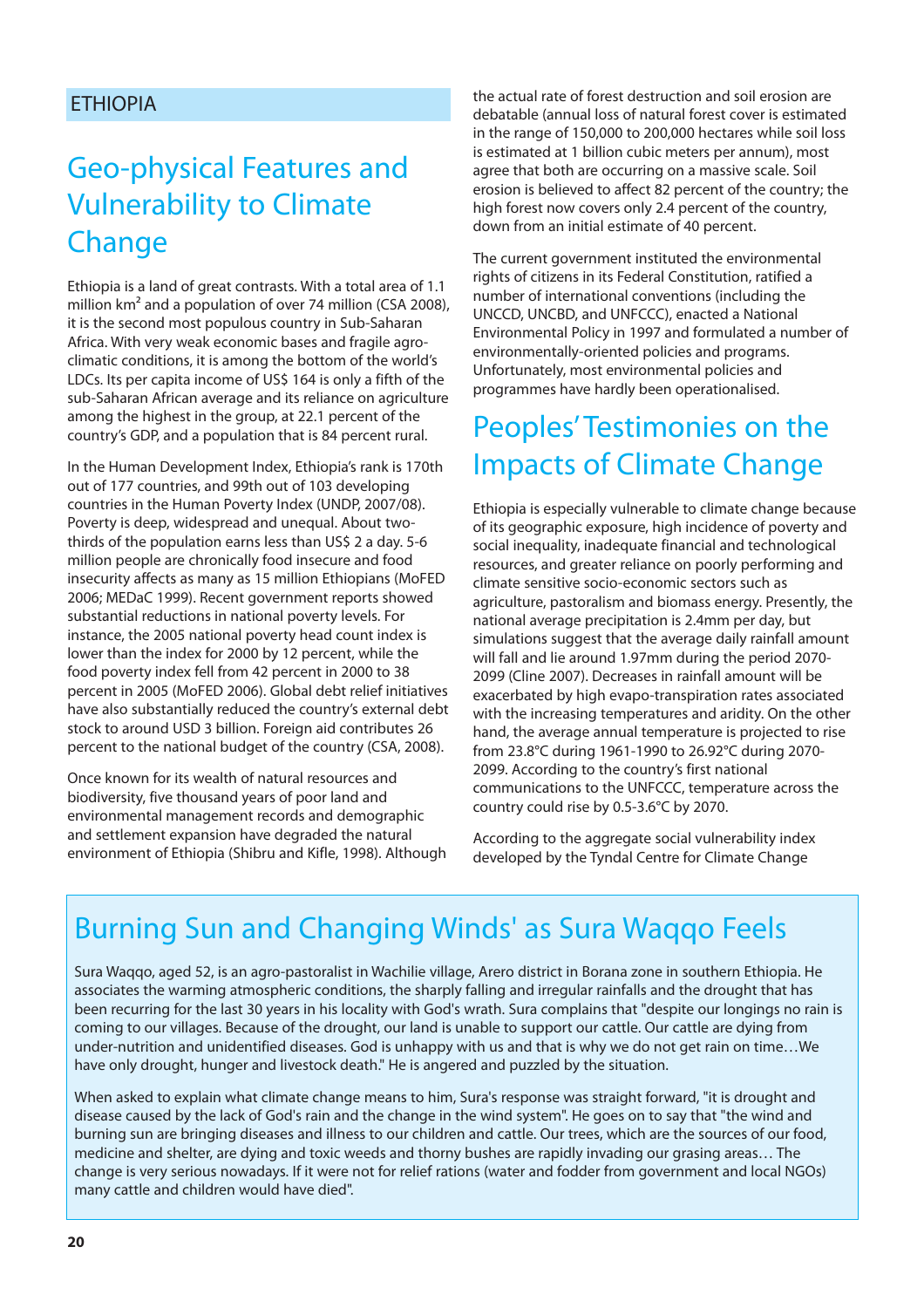Research, Ethiopia is the 7th most vulnerable country to the impacts of climate change in Africa (Vincent, 2004)6. According to IPCC's (2007) regional review and the Ethiopian NAPA, the country may face many of the impacts of climate change in the form of droughts, floods, strong winds and heat waves (high temperatures), frost, pests and diseases affecting the wealth and health of the people and the natural ecological systems. Generally, there is wide consensus that climate change will worsen the food security problem in the country, mainly through increased extremes and temporal and spatial shifts (NMA, 2001, 2007; Aklilu and Alebachew 2009). Even without the effects of climate change, weather variability threatens the livelihoods of millions of small farmers and herders in the country. Over the last two decades the frequency of droughts and floods has increased in many areas (Campbell, 1999), and since 1980, at least five major national droughts and dozens of localised droughts were recorded (NMA 2007). These drought shocks are a major cause of chronic and transient poverty. The official estimates are that climate change will reduce wheat yields by 33 percent (NMA 2001).

In addition, major flood hazards which hit the country consecutively in 1988, 1993, 1994, 1995, 1996 and 2006 inflicted heavy loss of life and property (NMA, 2007). In particular, the tragic flood in 2006 led to the loss of 700 human lives, drowning of 3600 cattle and the displacement of 35,000 people in Dire Dawa, South Omo and West Shewa (NMA, 2006). About 200,000 people were critically affected by the flood (DPPA). Spread of Acute Watery Diarrhea (AWD), cholera, acute respiratory infections and malaria outbreaks have caused widespread illness and many more deaths. In terms of malaria outbreaks, climate change is projected to cause encroachment of the disease from lower altitudes in Somalia and Afar regions to higher altitudes in Tigray and Amhara (NMA 2007). In 1990, the total population at risk of endemic malaria in areas where the climate is more than 75 percent suitable for malaria was 6.5 million. From 2000- 2005, about 50, 000 people died from climate changeinduced malaria (McMichael, 2006).

On the other hand, climate change is expected to worsen the problem of environmental degradation (NMA, 2001). Simulations by NMA show that with a temperature rise of 2.4°C - 3°C and a 5percent decline in precipitation, the spatial coverage of subtropical dry forests and subtropical moist zone will decline by 21-24percent and 4percent, respectively. On the other hand, models predicted an

### Farmers Mulualem and Wubalem: "From Insecurity to Hell and Death Valley"

Mulualem Berhane, 52, and his wife Wubalem Mengist, 38, are model farmers from the small rural town of Dembecha in the Amhara Region of Ethiopia. When asked to define climate change in their own terms, Mulualem and Wubalem simply give a pragmatic definition "It is an environmental and economic challenge and a threat to food security and human dignity". Wubalem says "because of climate change, we are experiencing rising temperature and very little and spatially uneven rainfall" and "as a result of the unpredictable and changing rainfall, we no longer produce the traditional sorghum and pumpkin crops. Some 20 years back, we had rain continuously. There was no drought. Our land was fertile and the region had a surplus of food. The cattle were fat and we also got large amounts of milk and butter. We had ample water supplies in our own village. There were more than 40 springs around Dembecha … But these days nature has changed its face. I believe the main reasons are destruction of forests and changes in the patterns of temperature and the rains."

According to Mulualem, in Denbecha, drought is characterised by late start and early cessation of the main rains. "As the land continues to get barren and dry, production is falling and pasture is lacking. Because of illness and underfeeding, our cattle became small, weak and physically unattractive…In the past our cows used to give birth to calves frequently. Now they stay two or three years without giving birth to calves. Sometimes cows remain unproductive for about three or five years. Even if cows give birth to calves, the quality and quantity of milk yield is too low. Mulualem has the opinion that these changes are due to "inappropriate technology and our mishandling of nature."

Mulualem says "Previously we never experienced malaria. It was unknown. Now it is common and rampant everywhere. .. In 2008, the people of Arabi village near Gulla River were wiped out by malaria epidemics. The number of people who died from the epidemic was so high that it was not possible to practice the traditional burial ceremony for the dead. Unusually, donkey-driven carts were employed to take the dead to the burial sites... The perennial Gola River dried up… Because of the flood-induced landslide, a long rift was created between Kobiet village and the town of Denbecha… Because of drought and insecurity, people are resorting to begging, prostitution and migration to the cities. But hell is the city, which are the sources of insecurity, misery and death. As a desperate attempt to get out of the deadlock, the people in Dembecha were all praying in the church last year (2008). People were fasting, praying day and night for the rain to come.''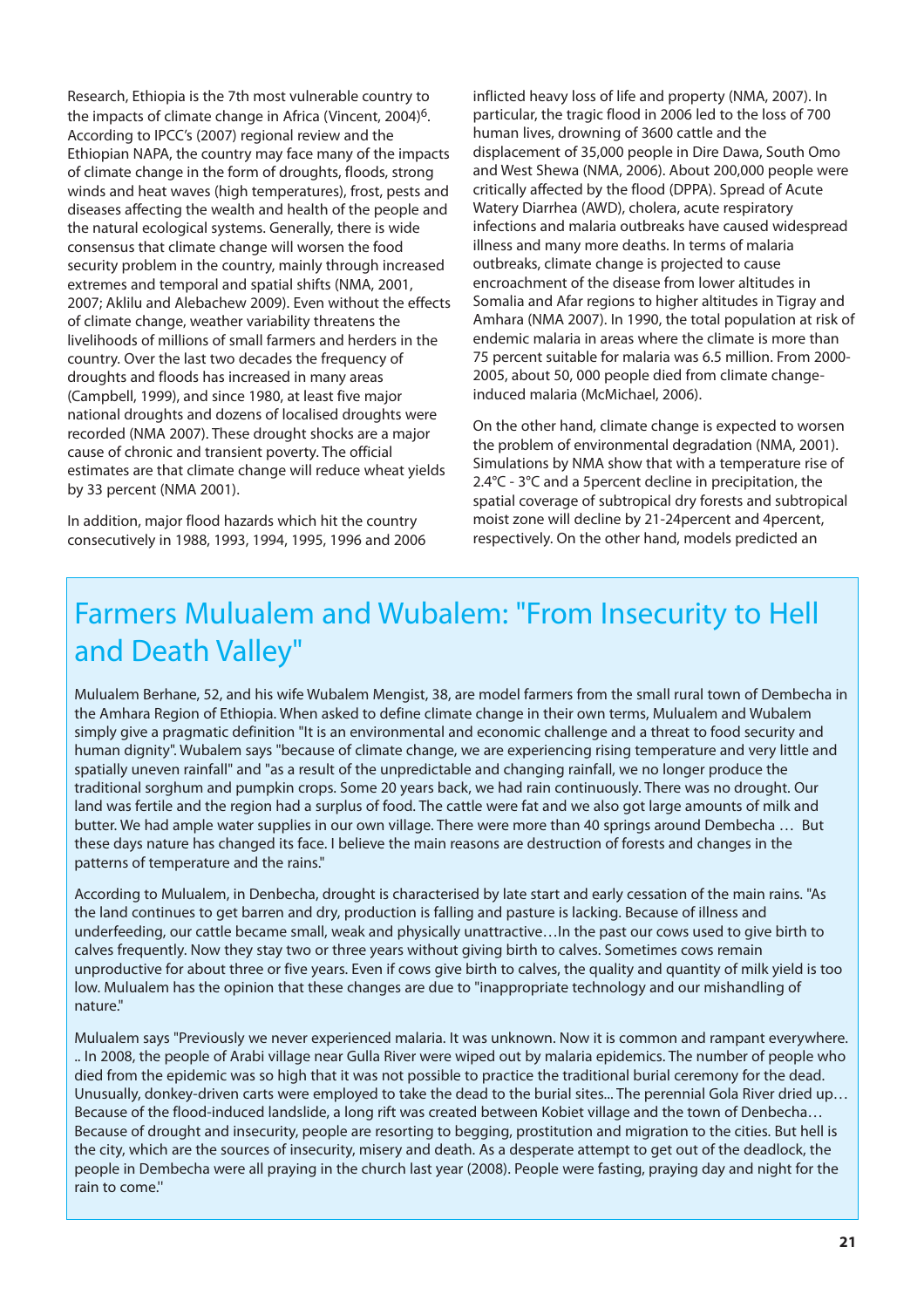### Unrelenting of Droughts, Water Trauma and Diseases in Arero District

Dureti Fejjo is a young agro-pastoralist (aged 31) from Arero district in Borena Zone of the Oromia Regional State in southern Ethiopia. She is married with 5 children (2 boys and 3 daughters). None of her children attend school. Duretie's husband is an old man (aged 64) who passes most of his time in the tribal council managing community affairs with the village elders. According to Duretie, the people in her village are living under difficult circumstances. She says "We are facing the stress from repeated and prolonged droughts and acute water shortages. Cattle are sufficient for a good life but water and grass are totally essential. Years ago, our grandparents had a very prosperous life and before that for generations, life was great. The rain was sufficient, the water wells full and tall grass abundant… The change is very serious nowadays. Rainfall has been continuously decreasing and our water sources dwindling. With the long absence of rain, pastures also failed and the animals died of fatigue and weakness…"

Duretie appeared disillusioned by the drought and the stress from water scarcity. She bitterly complained that "Livestock and water are extremely vital for our way of life. But the droughts in the past few years have become unusually prolonged, aggravating the problem of water and pasture shortages. …Long ago, we used to have plenty of milk and butter to feed the family. But our cattle are weak and emaciated now. They don't give us adequate milk… Unidentified diseases are attacking and killing our herds and eroding our assets… In the past 5 years, we lost 12 cattle, 4 sheep and a goat from unidentified diseases… Our traditional healers failed to treat our cattle. What is worse, last year (in November 2008) our maize crops failed because of lack of rain... I don't know what to say or what to do."

expanded coverage of semi-arid and arid forests replacing subtropical high forests. Similarly, regional and local survey results reported bush encroachment (invasion of toxic weeds and thorny bushes) as a threat to indigenous tree and grass species ((MoFED 2006; Coppock 1994; Gemedo Dalle 2004; Aklilu and Alebachew, 2009). On the other hand there is justified fear that intensified change in climate may force some animal species to migrate. One estimate is that up to 75 percent of Ethiopian species could migrate out of the country (Nkomo etal, 2006; see also Hillman, 1991, 1992). In addition, since the climate crisis is regional, affecting neighboring Kenya, Somalia, Djibouti, and Eritrea, the feeling of insecurity and the potential risk of conflict, both internal and cross-border, and accompanying population movements are also great.

### Measures in Place to Battle Climate Change

Ethiopia has ratified the UNFCCC and its related legal instrument, the Kyoto Protocol, and submitted its initial national communication in 2001, and NAPA in 2006, to the UNFCCC. A high level National Climate Forum was established in 2008 and recently the Ethiopian Prime Minister was elected to lead the African group for climate negotiation in Copenhagen (COP 15). On the other hand, there are various national policy initiatives and sectoral programs which may address climate change, albeit indirectly. However, the country has not yet developed specific climate change policy. The effective implementation of existing environmentally-oriented policies and programs is also severely constrained by lack of capacity, poor coordination and oversight of long-term

environmental impacts of short-term economic benefits.

Ethiopia has not yet received support from the Global Environment Facility's Clean Development Mechanism packages or any of the international financial mechanisms for adaptation support. However, the Ethiopian civil society is doing commendable work in pushing the climate agenda nationally and lobbying for solidarity and climate justice at the international front. One such example is the organi of a successful campaign and submission of an appeal "African Climate Appeal" to the African Union.7. In 2008, more than 50 environmental and development CSOs/NGOs formed a united network, the Ethiopian Civil Society Network on Climate Change, which is now proactively engaged in international climate negotiations (as observers) and in research, awareness raising, capacity building and the implementation of adaptation and mitigation projects.

#### References

Aklilu A. and Alebachew A. 2009. Assessment of climate change-induced hazards, impacts and responses in the southern lowlands of Ethiopia. Forum for Social Studies, Addis Ababa.

Campbell D. J. 1999.Response to drought among farmers and herders in southern Kajiado District, Kenya: a comparison of 1972–1976 and 1994–1995.Human Ecology 27:377–415

Cline, W. 2007. Global warming and agriculture: Impact estimates by country (Washington: Center for Global Development and Peterson Institute for International Economics). Rosenzweig,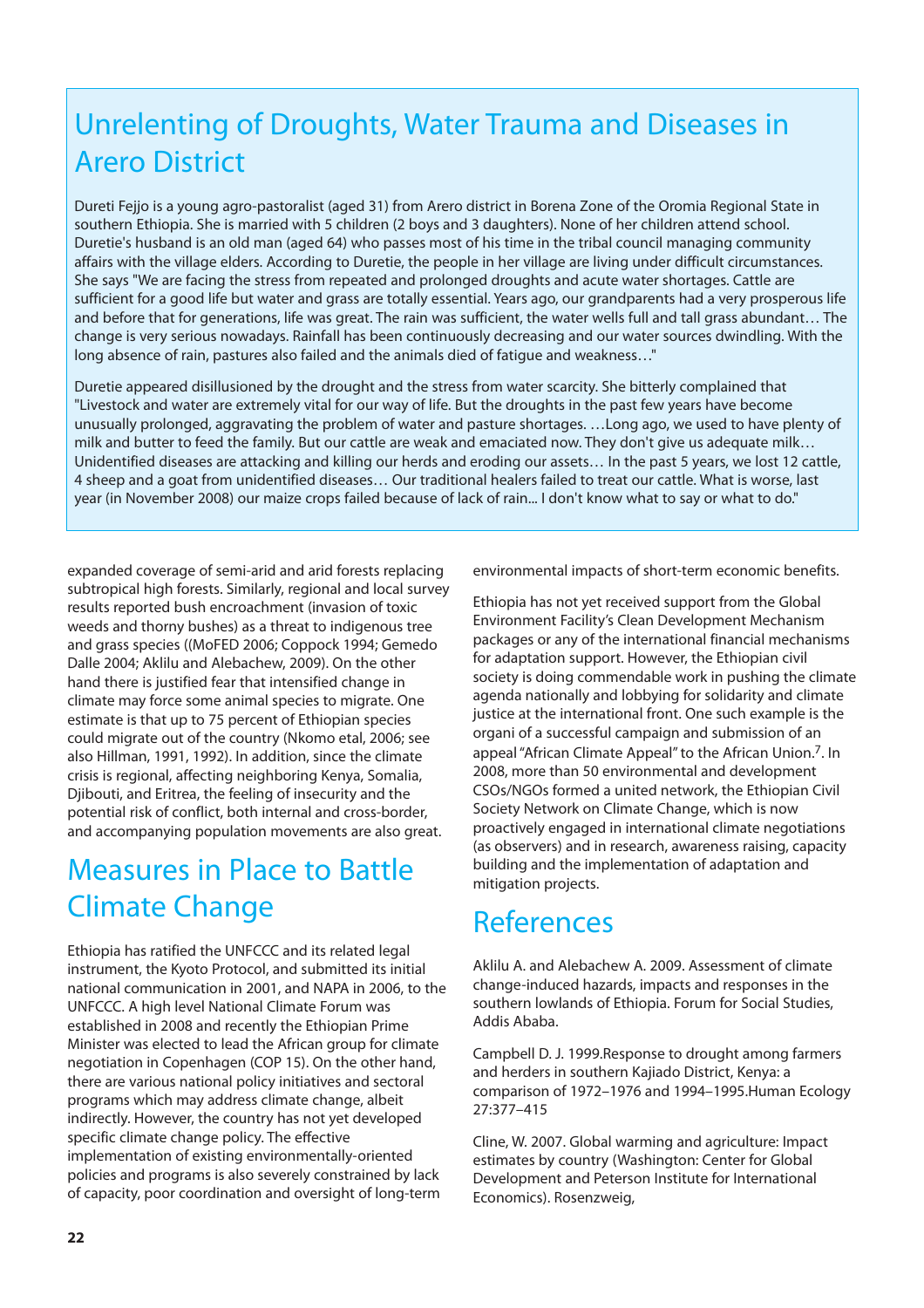Coppock, D. L. 1994. The Borana plateau of southern Ethiopia: Synthesis of pastoral research, development and changes 1980-1990. International Livestock Center for Africa, Addis Ababa, Ethiopia.

CSA. 2008. Summary and statistical report of the 2007 population and housing census. Addis Ababa, Ethiopia.

EPA. 2003. State of environment report for Ethiopia. Addis Ababa, Ethiopia.

Gemedo-Dalle T. 2004. Vegetation ecology, rangeland condition and forage resources Evaluation in the Borana lowlands, southern Oromia, Ethiopia. Georg-August-University: Gottingen.

Hillman, J. 1991. The current situation in Ethiopia's wildlife conservation areas. EWCO, Addis Ababa.

Hillman, J. C. 1992. The Government of Ethiopia - Wildlife management policy and strategy. Addis Ababa, October 1992.

IPCC.2007. Climate change 2007: The fourth assessment report of the Intergovernmental Panel on Climate Change. Cambridge: Cambridge University Press.

McMichael, A. J., Woodruff, R. E., and Hales, S. 2006. Climate change and health: Present and future risks. Lancet, 367: 859-69.

MEDaC.1999. Poverty situation in Ethiopia, Ministry of Economic Development and Cooperation, Addis Ababa, Ethiopia.

MoFED. 2006. A plan for accelerated and sustained development to end poverty (PASDEP), 2005//06 – 2009/10. Addis Ababa.

Nkomo, J., Nyong, A. and Kulindwa, K. 2006. The impacts of climate change in Africa. Report prepared for the Stern review. www.sternreview. og.uk.

NMA. 2001. Initial national communication of Ethiopia to the UNFCCC. Addis Ababa.

NMA. 2006. Agro-meteorology bulletin, Addis Ababa, Ethiopia.

NMA.2007. National adaptation programme of action of Ethiopia (NAPA). Final draft report.

National Meteorological Agency, Addis Ababa.

Shibru T. and Kifle L. 1998. Environmental management in Ethiopia: Have the national conservation plans worked? Environmental forum publications Series No. 1. OSSREA, Addis Ababa.

UNDP, HDR 2007/08).Human Development Report 2007/2008. Fighting climate change: Human solidarity in a divided world. Washington, D.C: The World Bank

Vincent, K. 2004. Creating an index of social vulnerability to climate change for Africa. Tyndall Centre for Climate Change Research. Working Paper 56.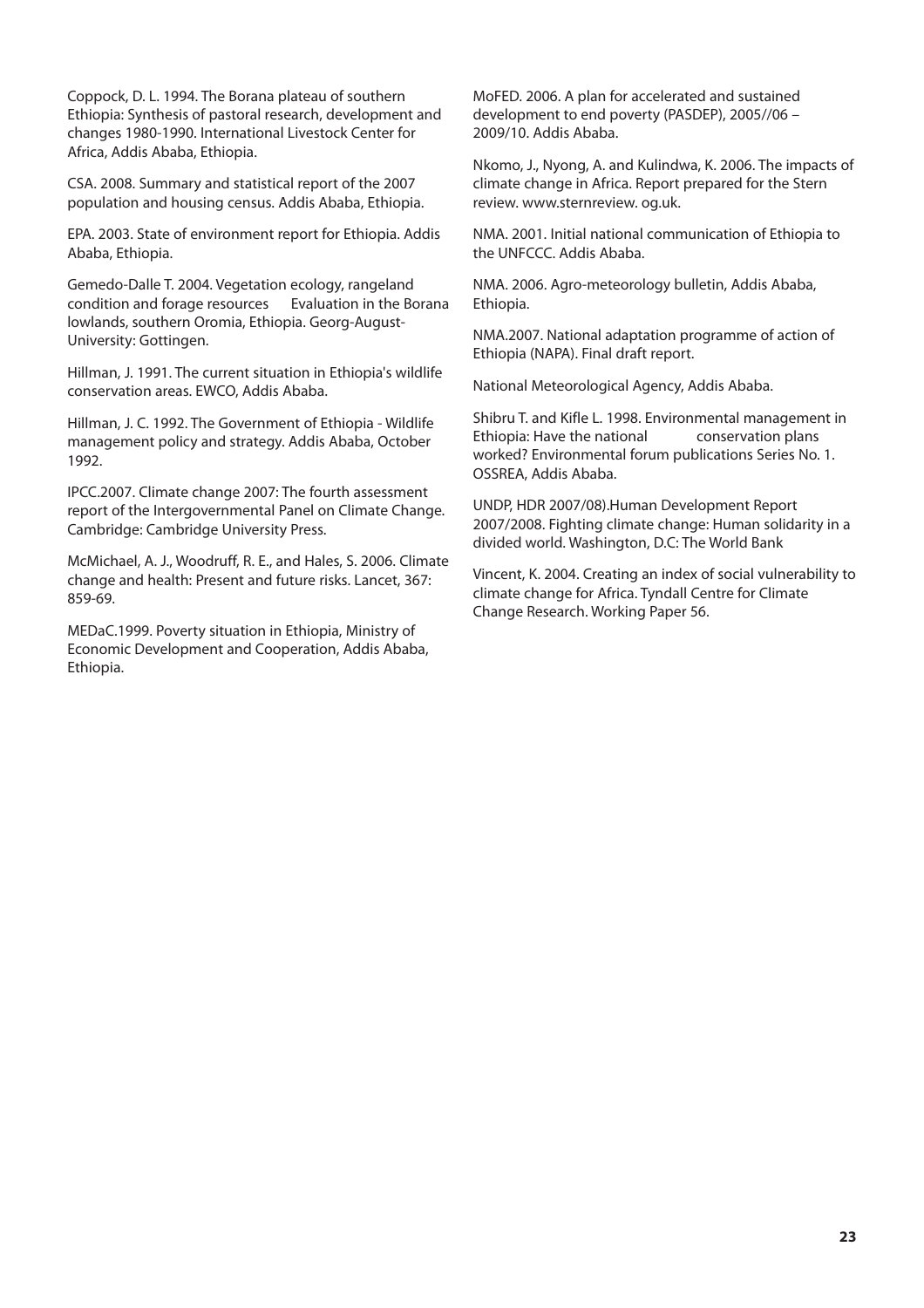#### **NFPAL**

### Geo-physical Features and Vulnerability to Climate Change

Famous for its natural beauty, Nepal is also at great risk from the impacts of climate change. As the country with the highest poverty rates in South Asia, it is ill equipped to deal with the implications of increased temperatures, flash flooding and other environmental changes that have become more frequent in recent years. Nepal has a total landmass area of 147.2 thousand km<sup>2</sup> and with 80 percent of its 28.58 million inhabitants depending on agriculture (IPCC 2007a), changes in predictability of the climate have an enormous impact. Nepal fares badly in several development indicators, which lessens its capacity to respond to environmental change. The GDP per capita (PPP) is US\$ 1,049 and life expectancy at birth is 66.3 years. The value of its Human Development Index (HDI) is 0.509 (UNDP 2009), placing it at 144, among the lowest in the world. The past decade and a half in Nepal has been marred by intense political turmoil as a result of the rebel insurgency and civil war between the Government and the Maoist party that officially ended with the signing of a Comprehensive Peace Accord (CPA) in 2006. As the country makes a slow recovery, it is imperative that steps are taken to adapt to the multiple impacts of climate change, particularly among the poorest and most vulnerable communities across Nepal.

Despite one of the world's lowest global rates of greenhouse gas emissions (0.025 percent), Nepal is one of the countries most vulnerable to the impacts of climate change. Many of the consequences of climate change in Nepal are due to geographical changes across the Himalayan region. Temperatures in Nepal have increased 0.6ºC per decade compared to a global average of 0.74ºC over the last 100 years (ICIMOD 2009:1) and there are indications that temperature changes have been more pronounced at higher altitudes, with hotter summers and cooler winters (CARE 2009) – what is termed extreme climate variability.

'Floods are the main natural disaster aggravating poverty in the Himalayas and downstream' (ICIMOD 2009:15). Floods destroy agricultural land, homes, infrastructure and human lives. Worryingly, large floods are expected to increase in Nepal in coming years due to temperature rises across the Himalayan region and subsequent glacial melt. Glaciers, which are reservoirs of freshwater at high altitudes, are melting and feeding into glacial lakes. When such lakes become too full they burst, causing glacial lake outburst floods (GLFOs) – which have catastrophic consequences. The IPCC has declared 'with high confidence' (IPCC 2007a) that one of the impacts of climate change is 'enlargement and increased numbers of glacial

lakes' (IPCC 2007b). There are currently around 2,323 glacial lakes in Nepal, of which 20 are hazardous. As a result of a GLOF in August 1985, 10-15 metre high wave of water and debris surged down the Dudh Koshi and Bhote Koshi rivers for a total of 90 kilometres, causing incalculable damage to infrastructure (e.g. a hydropower project), homes, land and livelihoods. Landslides are another result of increased water levels in rivers. In one district of Nepal alone, landslides killed more than 37 people between 2003 and 2009, left 100 households without homes, and caused damage of US\$1m (CARE 2009). Changes in monsoon predictability and patterns have resulted in crops being destroyed.

IPCC (2007a) also notes decreasing biodiversity as a major problem, due to its impact on food security. Local level livelihood studies find evidence that biodiversity loss and precariousness of local livelihoods are linked, with each impacting the other. In order to make ends meet, communities facing severe difficulties securing basic needs tend to exploit the natural goods and services on which they rely, while at the same time changing ecosystems force communities to face much more insecure livelihoods. Climate change in Nepal has the potential to send the delicate relationship between ecosystem protection and livelihood security into a downward spiral.

Diseases such as malaria and Japanese encephalitis are becoming common in previously un-affected areas (CARE 2009; ANFPa 2009), with mosquitoes being observed at higher altitudes than has previously been known (Eriksson et al. 2008). A recent study by CARE indicates an increase in the development of allergies and skin infections as a result of intense heat – to which women and children are more prone. Floods also bring with them negative health implications. Inhabitants of an area recently affected by heavy flooding noted that more than 60 percent of children and the elderly faced water-borne diseases such as cholera, diarrhea and skin infections in the immediate aftermath of flooding (CARE 2009). Despite strong evidence of direct health impacts on communities, research on the health implications of climate change in Nepal is extremely limited at this stage.

#### Peoples' Testimonies on the Impacts of Climate Change

The impacts of climate change are most keenly felt by the most vulnerable; in the case of Nepal, the burden falls most heavily on those that have historically been most marginalised in Nepali society, especially Dalits (ANFPa 2009). However, studies in Nepal strongly suggest also that women are more vulnerable to climate change impacts than men (Regmi et al 2009; CARE 2009). In particular, due to women being responsible for water collection, they are most affected by changes in access to water – be it changes in quantity or in collection points (ibid.). Women are also the primary caretakers in cases of illness from new diseases such as malaria, as well as those responsible for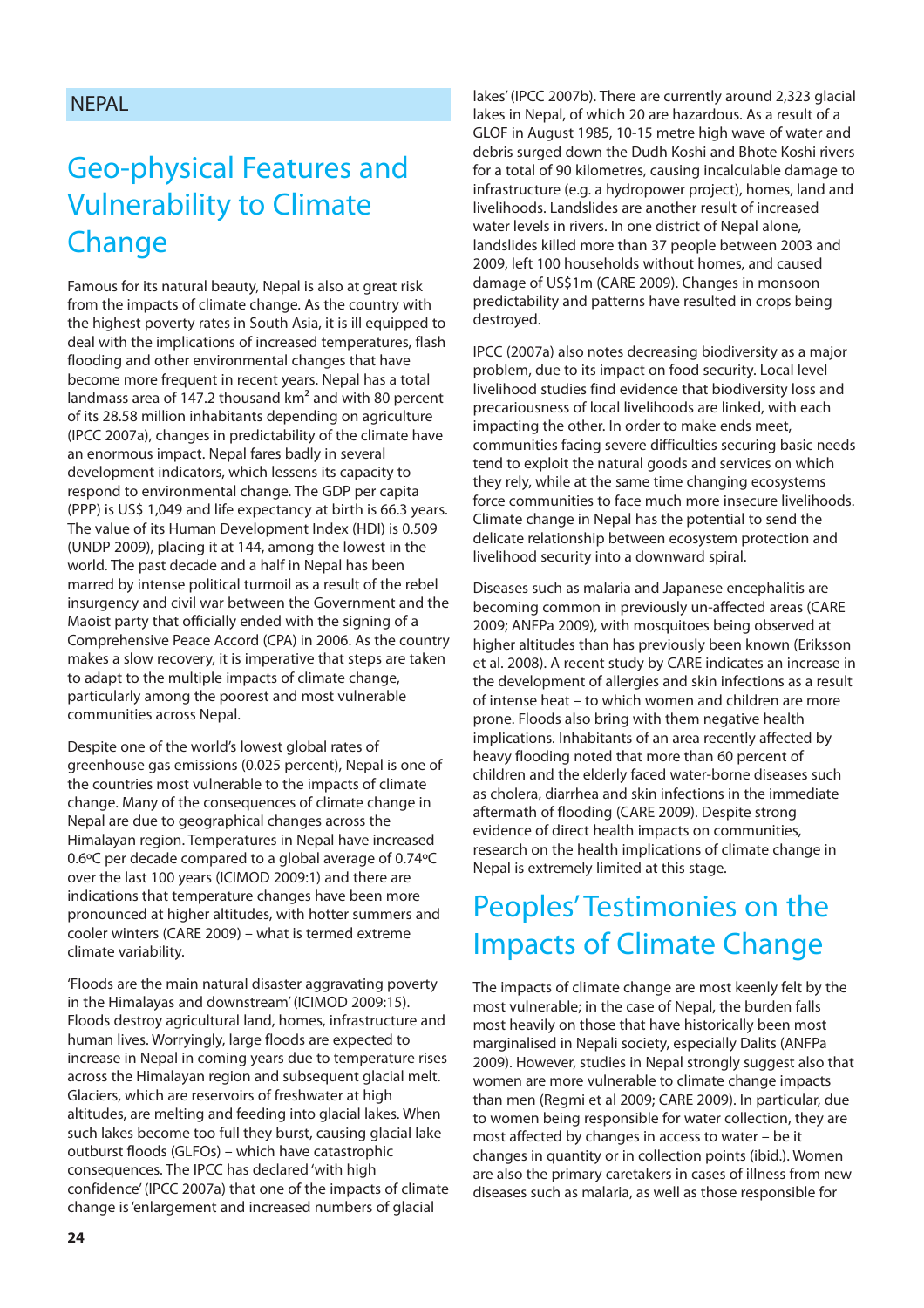#### Bajaru Tharu Seeing the Changes

Bajaru Tharu, 47, lives in Phattepur, in the south western Banke district of Nepal. He migrated from the Dang valley some forty years ago with his parents, and now lives in a joint family of 19. Subsistence agriculture is the mainstay of the people in this area: Bajaru has a small piece of land, some cattle and draws on his family to provide the necessary labour.

Flash floods are not a new phenomenon in Phattepur, but villagers are facing increasing stress from their mounting frequency, as well as other climatic hazards such as drought and temperature extremes. Bajaru recalls, "When we migrated here from Dang, we had a better life: crop productivity was good, we did not have a problem arranging food [Bajaru enjoyed effective food security]. But now we face sometimes severe malnutrition. Floods coming through the forest would bring decomposed leaves onto our land, creating very fertile soil for us. We never experienced the flooding of the Rapti [the nearby river]. But the river bed has risen and river flooding is now not uncommon, especially since around 2006. And it also wiped out our cattle and food grain stored in the house."

Temperature extremes are also a big problem now. Bajaru's 75 year old father explains that ground temperature has a large effect on the productivity of rapeseed, grams, potato and lentils. The family used to grow fair quantities of these crops. But the cold waves have decimated yields. The old man's pain shows, "I used to grow fifteen quintals [1500 kg] of lentils and twenty quintals [2000 kg] of gram. Now I can hardly grow five of lentils and two, maybe three, of gram. It does not cover my expenses for seeds, fertilizers and labour wages."

Droughts and heat-waves are also an escalating problem. Bajaru and his family have a long list of difficulties caused by high temperatures and lack of moisture in the early summer: Most severe are the heat stress on work animals and labourers, the further detrimental impact on crop yield, and the resurgence of endemic diseases (jaundice, skin diseases, viral fevers, and diarrhea) that thrive on the climatic environment.

Source: RIMS Nepa.

the home when males migrate for employment because of decreased opportunities to earn a living from the land. Many climate change impact assessments, however, continue to overlook the differences in impacts between men and women and thus it remains difficult to draw conclusions on the exact extent of the impact that climate change is having on women in Nepal – this is an important area for research. Below are four case-studies of affected individuals, households and communities across Nepal.

"We have no certainty about the weather these days. In the past we knew we would get a little rain in the winter, not just in the summer months. Winter rain is so important for our winter crops. We used to be able to rely on the seasons to help us in our agriculture and livelihoods. We would sow the maize seeds after the rains in May and go plant in the paddy fields at the beginning of the summer. But now every year is different, we don't know what will happen. Increasingly we sow the maize before any rainfall. And some years we endure very long droughts until the end of July! How can we plant our crops in time?" asks 25 year old Bir Badahur Chepang from Jawang, a village in Dhading District. Min Maya Chepang recounts a similarly bitter story, "I used to cultivate Sathiya maize, [a local variety that grows in only sixty days]. It is used to be very productive. But now I have had to give up on that variety because I cannot count on the weather."

Another farmer, Mr Prem Bahadur Chepang, recalls the acute hardship of last year's prolonged drought. The maize on which his family relies died and they faced starvation.

At that time everyone in the village was forced to go into the forest to forage for wild tubers and other edibles. But even wild yam was scarce because of the drought, and villagers spent days and night searching for food. Prem Bahadur has good knowledge on the diversity of yam varieties, "We have ten different species of yam: Gittha, Bhyakur, Tarul… But if the drought continues like this, increased pressure on the forest will result in the loss of many of these varieties. Already now we can't find all the species as easily as we used to." Prolonged drought, high winds and hailstone have especially affected fruit. Orange blossom is often destroyed by wind and hail, and drought slows the growth of the fruit. Orange was once a good source of income in Jawang, not any more. Hom Kumari Chepang also wonders why plum trees flower in February now instead of March or April, as traditionally expected. Villagers have also noticed that in recent years the Sal, one of the most valuable timber trees of the area, sheds its leaves at least a month earlier than in the past. Birka Chepang, a young Chepang leader in Jawang concludes that increased climatic uncertainty has made the community people's livelihoods much more precarious.

One of the respected elders of the village, 65-year old Aita Ram Chepang, believes that his community is forgetting to respect nature. He says he can see the exploitation, and believes that a god may be angry and punishing them: "If people continue not to look after nature, [the god] will only make it even more difficult!"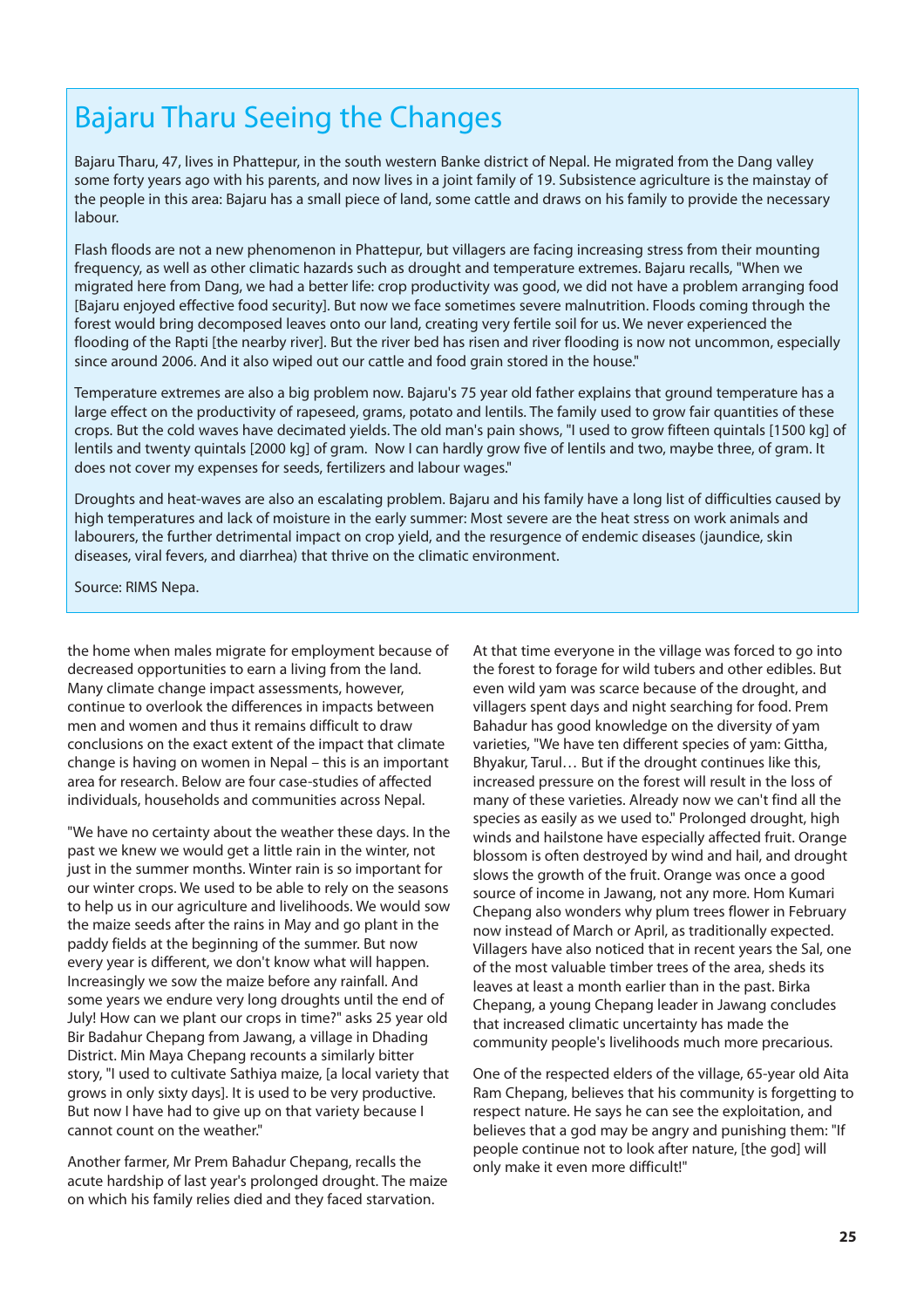### Grasslands are Disappearing; Scarcity of Food-stuff for the Livelihoods

Seventy six year old Darma Raj Paudel is an agro-pastoralist from Padumari, a hamlet in the Gorkha District of Nepal. For the last four decades he has been rearing cattle. His father and grandfather did the same. But while past generations enjoyed a prosperous existence, life is increasingly hard for Darma. Grasslands in the temperate high hills on which he depends are shrinking, invaded by Chutro and Gurans bush. Over the past twenty years, these bush species, traditionally found in the lower regions, are creeping up the hills. "I don't know why the grassland is disappearing. Why are these bushes invading the higher pastures? We can no longer feed our cattle. And we do not have much education, so we can't get other jobs. And we have nowhere to migrate to. Why is nature punishing us like this?"

In Padumari, part of the Kharibot Village Development Committee, this story is found in the mouths of most of the community. At 2800 metres in altitude, the area is not suited to other types of income-generating land use. But the people's traditional occupation of pastoral livestock-rearing is no longer securing their livelihoods.

Ecologists agree that increasing carbon content of high altitude air permits Chutro and Guran bushes to survive on higher parts of the hills. This is transforming the form of the social economy: "Many people have left cattle rearing. Everyone can see the number of cattle sheds in the village has decreased sharply. I think we only have one third of the cattle that we used to compare to twenty years ago. It's all because of the invasion of bush on the pasture land. I only have eight cattle left that is just not enough. I'm going to have to start doing something else, but I don't know what. There are not many alternative opportunities for me."

How else can the people of Padumari adapt? Darma looks defeated, "What can we do? If we cut the bush down, it only grows back even more aggressively! And we can't uproot the whole forest! The government needs to help us control it."

Source: Lila Nath Sharma, Tribhuvan University, Kathmandu

### Kariga Tharu Lost Land and Household Assets

Kariga Tharu is from Kanchanpur, Banke District. "The impact of decreased rainfall and flooding is massive in our village. I lost around 1 hectare of my agriculture land, two dozen livestock and a house. My agricultural land was converted into desert land. Less rainfall led to loss of local landraces (deruwa, syajira, sunga pankhi, rudhani, dhanmuniya), increased land erosion hence contributed to conflict between landowner and tenants. Climate-induced disasters decreased food security and now I can feed my family for only 6 months. It damaged 7 hectares of forestland and contributed to the loss of major species. The flood also damaged infrastructure (roads and buildings)."

Source: SAGUN Program, CARE Nepal 2009.

### Measures in Place to Battle Climate Change

In 1992, Nepal signed the United Nations Framework Convention on Climate Change (UNFCCC) and in 2005 became party to the Kyoto Protocol. At present, Nepal is

the only LDC that has not prepared its National Adaptation Programme of Action (NAPA). Having been granted a 1 year extension until December 2009, it remains unlikely that the Government of Nepal will complete the task by this date. The NAPA project is being supported by UNDP in Nepal. The Government has prepared and initial draft of a National Climate Change Policy, with support from the European Commission (EC) and WWF Nepal; however, this has not been finalised or been passed through Parliament.

Like other LDCs, Nepal's contribution to the process of global climate change is low. Therefore, the focus needs to be on adaptation to climate changes rather than mitigation. Climate change projects are in early stages in Nepal, and largely involve projects to determine the human impacts of climate chance at community level, as is currently being carried out by WWF Nepal and local partners such as RIMS Nepal. A national consultation on climate change was hosted by Rural Reconstruction Nepal, a national NGO in November 2009. Recent adaptation projects in Nepal are employing a community-level strategy to climate change adaptation, with many containing a strong research element, drawing on experience in the related fields of disaster risk reduction and natural resource management. Large investments in infrastructure are an essential part of the adaptation process. However, in the context of Nepal, communitybased models of resource management that aim at sustaining and enhancing the livelihoods of vulnerable people, are considered to be a large part of the necessary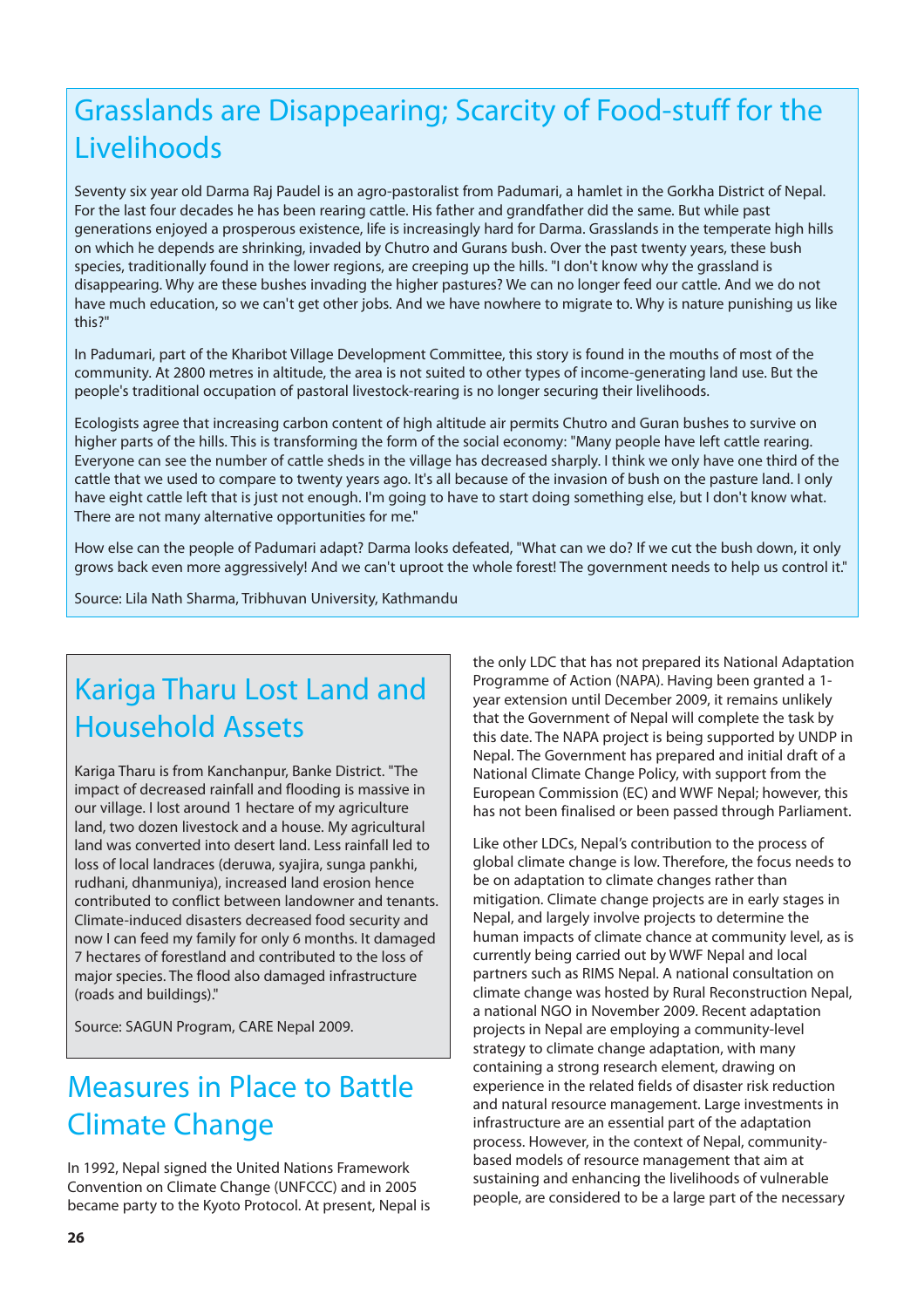response to climate change. Grassroots initiatives need to be one of the main points of departure for the identification and assessment of adaptation strategies.

### **Conclusion**

The fact that Nepal remains the only LDC who has not completed its NAPA before CoP 15, is not an encouraging sign for CSOs or for Nepali citizens. Many civil society organisations see this as demonstrative of the fact that the Government has been slow and in some cases reluctant to take leadership on the issue. However, there are also practical implications for NGOs and CSOs, which are the source of some frustration – that is, that organisations in LDCs are not eligible to apply for funding under the Global Economic Facility (GEF) of the LDC Fund until the NAPA has been completed, which further delays relevant activity on climate change in Nepal. The need for quick action is clear – from the government as well as the international community.

Aita Ram Chepang noted that current difficulties are the result of people not looking after the land. However, what he does not realize is that what the impacts that the residents of Nepal and other LDCs are suffering are not strictly or even mostly their fault. Developed countries achieved their own economic development at the incalculable expense of the environment and human livelihoods in other parts of the world. We as Nepali civil society want to use CoP 15 to emphasize this message, and ensure that solid commitments are made to reducing future impacts, so that stories such as those of women. Tharu and Chepang communities do not become even more commonplace.

#### References

All Nepal Peasants Federation (ANPFa) (2009) Impacts of Climate Change on Food Security Under Market Mechanisms: Focusing Dalit and Fisher-folks of Nepal

CARE Nepal (2009), Strengthened Actions for Governance in the Utilisation of Natural Resources (SAGUN) Program – Study Report

Eriksson, M., Fang J. and J. Dekens (2008) How Does Climate Affect Human Health in the Kindu Kush-Himalaya Region? Regional Health Forum 12(1):11-15

International Centre for Integrated Mountain Development (ICIMOD) (2009) The Changing Himalayas: Impact of Climate Change on Water Resources and Livelihoods in the Greater Himalayas

IPCC (2007a) Up in Smoke? Asia and the Pacific: The Threat from Climate Change to Human Development and the Environment

Intergovernmental Panel on Climate Change (IPCC) (2007b) IPCC Fourth Assessment Report (2007) Climate Change 2007: Impacts, Adaptation and Vulnerability

Regmi, B. R., Thapa, L., Suwal, R., Khadka, S., Sharma, B. D. and B. B. Tamang (2009) Agro-Biodiversity Management: An Opportunity for Mainstreaming Community-Based Adaptation to Climate Change

Journal of Forest and Livelihood 8(1):111-119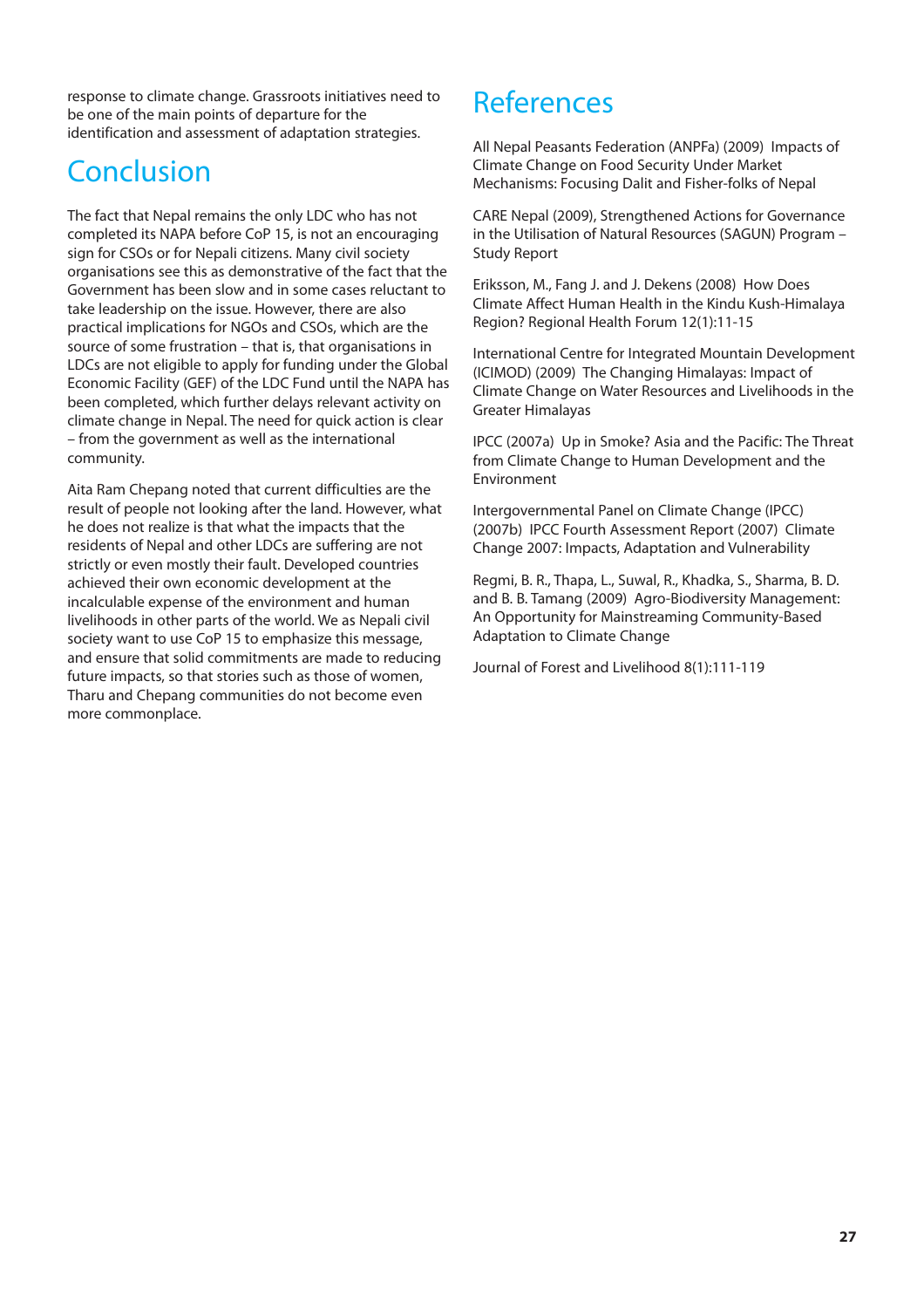#### SENEGAL

#### Geo-physical Features and Vulnerability to Climate Change

Like many other African countries, Senegal is experiencing the effects of climate change at several levels. The impact of this change is examined for two sectors on which nearly 75 percent of the population depends for their living. This aims to highlight not only the immediate impact on people's lives but also the serious implications of climate change for the long-term development of the country.

In Senegal, climate change has translated into the drying up of lakes and waterways in some parts of the country, the spread of desertification but also floods and out of season rains. Successive droughts and floods makes the production cycle unpredictable. This has serious consequences for food production and for agriculture in general on which more than 60 percent of the country's population depend for their living. For instance, food production has dropped dramatically as a result of the impact of climate change. Already, Senegal covers less than 50 percent of its needs in cereals, making it a net importer of foodstuffs and increasing its external dependency and debt. The deficit in this area has increased from 97 to 186 billion cfa francs between 1997 and 20028. Each year Senegal registers a net loss of 150 billion cfa francs due to imports of foodstuffs.

During 2007/2008, Senegal spent 232 billion cfa francs in subsidies for food products of mass consumption, such as rice, wheat, milk and wheat flower, among others. To give a measure of the food dependency, one should bear in mind that prices of food have tripled between 2007 and 2008. The price of rice, the main cereal imported by Senegal, has tripled between August 2007 and April 2008. It increased by 180 percent between January and April 2008! To further give an idea of the difficult situation of Senegal in the area of food, one should know that Senegalese households devote nearly half (46 percent) of their income to spending on food and beverages, according to the National Statistical Agency.

However, the impact of climate change is not limited to the agricultural sector. The fisheries are affected sometimes in a more dramatic way. According to experts, fisheries will be worsened by climate change for several reasons. In Senegal, in coastal cities, like Dakar (the capital), Rufisque, Mbour and Djiffer, among others, the sea level is rising with serious consequences the inhabitants of these cities, especially for the fishermen and their families. Over the last few years, climate change has destroyed housing and facilities in sensitive areas. In recent years, it has become more difficult to find fish nearby as in the past. This forces fishermen to go beyond Senegal waters to

neighboring countries, like Gambia or Mauritania. This has resulted in incidents sometimes accompanied by loss of  $l$ ife.

#### Climate Change and its Impacts on People's Livelihoods

The most dramatic impacts of climate change on fishermen is the rise in recent years of the phenomenon of illegal migration that has led thousands of young fishermen to give up their activities and embark on the adventure of migration to Europe.

Some of them have transformed their rickety boats into means of transportation to migrate to the Canary Islands. However, women are even more negatively affected by this climate change. For instance, a report entitled Gender, Climate Change and Human Security, by Women's Environment and Development Organisation (WEDO), looks at various cases, including women in fisheries in Senegal and Ghana<sup>9</sup>. The Senegalese coasts are exposed to climate change through the erosion of sandy shorelines. Erosion destroys the infrastructure and housing in sensitive areas.

Women in Senegalese fisheries, who control the processing sector, will be affected by the disappearance and the displacement of their work centers and habitat inland. Hard working conditions and the lack of energy sources for the processing activities also make these women more vulnerable. With more men attempting to leave for migration, the situation of these women has become even more desperate. When one adds to this the migration phenomenon evoked earlier one understands how precarious the situation of these women has become.

To cope with this situation, Senegalese women have involved themselves in multiple economic activities in addition to the fish processing activity. Some of them have also started informal saving schemes, like Tontines. Other strategies include organising themselves into cooperatives, financing fishing trips and inputs so they can have first access to the day's catch. In spite of these measures, climate change and dwindling stocks have affected the whole social structure of the communities and limited their ability to maintain the security of their families. Many of them complain about their inability to pay for school fees and medical bills.

Therefore, the impact of climate change on two vital sectors in Senegal – agriculture and fisheries – on which almost 75 percent of the population depend for their living, has accentuated the economic and social problems of Senegal. The contribution of these two sectors to the gross domestic product (GDP) has steadily decreased in favor of the services sector. This explains why the majority of the households called poor are in the rural and fisheries areas.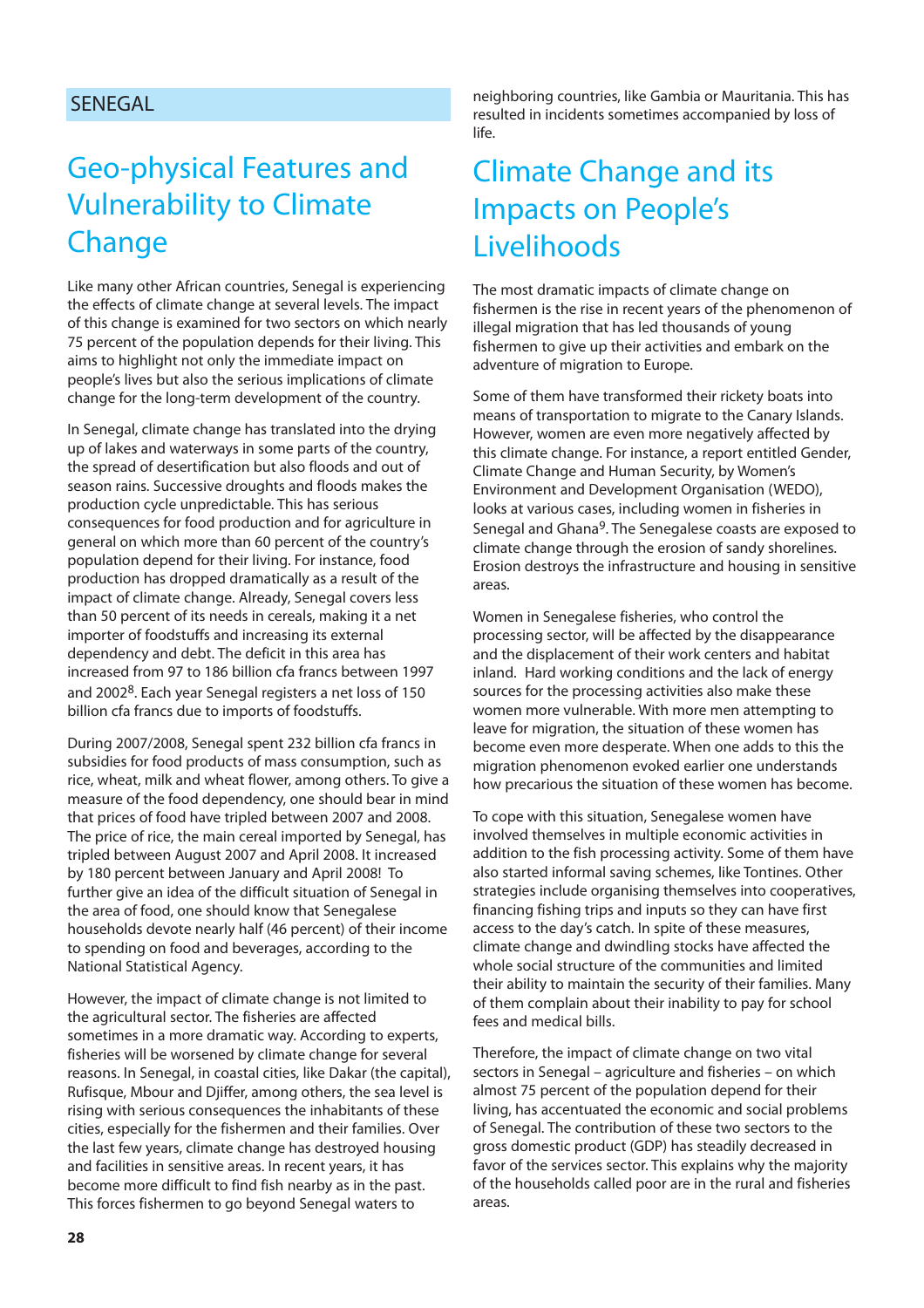Experts predict a fall of 50 percent of food production by 2020 if nothing is done in the area of environmental degradation. It is clear that this would be an unsustainable situation in the area of food. This calls for an urgent need to implement policies aimed at tackling climate change. In this regard, civil society organisations (CSOs) working on environmental issues urge the government of Senegal to ratify and implement all the Conventions on environment that it has signed.

#### SOLOMON ISLANDS

### Geo-physical Features and Vulnerability to Climate **Change**

Solomon Islands, a scattered archipelago of about 1,000 mountainous islands and low-lying coral atolls, lies over 800,000 km² of sea, stretching east of Papua New Guinea in the South Pacific and lying between Bougainville and the northern islands of Vanuatu.

As part of the Pacific rim of fire, and being inside the cyclone belt, Solomon Islands is highly susceptible to natural disasters, earthquakes, landslides, cyclones and flooding which results destruction of homes, food crops and sometimes lives. 90 percent of Solomon Islanders live in rural villages on customary land, and are almost entirely dependent on the productivity of their land and sea resources. The future of these precious resources is being threatened by climate change. Climate change is emerging as a crucial issue for the nation, particularly for low-lying regions and those that are subject to flooding. Here, the impacts of climate change are affecting valuable village gardens, sources of fresh water and healthy reefs where islanders have fished for generations. While individual events cannot be proof of serious climate change, the multiple events, the observations in nature, the observations by people living close to nature tell the tale.

Climate change, combined with high population growth, over exploitation of forests and marine resources, and an increasing demand for cash to supplement subsistence incomes is placing unsustainable pressure on the our natural resources and the people who depend on them to meet their everyday needs. The small low lying atolls are especially at risk of complete inundation due to sea level rise .There will be less land available for crop production;

#### Looking to the North from a Disappearing Island: The Story of Patterson Baea, of Sepo Hite Island, in the Western Province

SEPO HITE ISLAND: While climate negotiators gather in Copenhagen in December, **Patson Baea**, 48, in the Solomon Islands, will also be looking to the North. But he won't be watching television broadcasts of the proceedings - he'll be watching the wind.

Baea has lived all his life on a coral island that is disappearing into the sea. "December is the worst because of the North wind blowing the waves onto the island," he says."The coastline is washing away now, three to four feet every year washes off. The tides are getting very high now. The water never used to cover here," he says, pointing to a line of mangroves at the end of the island, "but now they do go under."

Now, Baea fears that he and his family may have to leave the island that his father owned before him; a grim prospect. "For me, my life has been on this island, and me, I'd wish to stay on this island until I'm dead," he says.

It's not hard to understand his attachment to Sepoe Hitae Island. It looks like a postcard paradise. Seated on the deck with the blue sea rippling below, Baea and his family look out over a vista of water, sky and thick green mangroves. The doors and windows of their wood and palm thatched house are almost permanently open to the balmy air. On a calm day, the sea seems to lap too gently to be a threat. But when high tides combine with high winds, the low-lying island offers the family little refuge. Baea says he tries not to cut any trees at all, and has planted mangroves to help combat erosion. But the sea is advancing. Predictions of further rises in sea levels linked to climate change have Baea deeply worried; with such a small margin of safety now on their island, even small differences are a threat.

For his part, Patson Baea has no doubt that the climate in his part of the Solomon Islands is changing. "It's warmer and warmer," Baea says. "And it's very unpredictable now. My father used to say 'this is the wet season' and 'this is the dry season'; now, it's everywhere."

The encroaching sea makes everything uncertain. Within a half-hour boat ride of the popular coastal town of Gizo, the family had hoped to make a living from ecotourism. But the 2007 tsunami that devastated parts of the Solomons caused a sea surge that swept across their island and battered the wooden lodge they'd built for house visitors. Although the tsunami was not a result of climate change, Baea and his wife aren't certain it's wise to invest in rebuilding on an island they may have to abandon.

For the moment, they are exploring coral farming, and perhaps lobsters. But again, they are wary. Certainty is in short supply. "We've been to the Lands Office to try to get any land on higher ground. But at the moment, I don't think there's a policy on what to do," Baea says. "The effect is that I think basically people are getting scared now."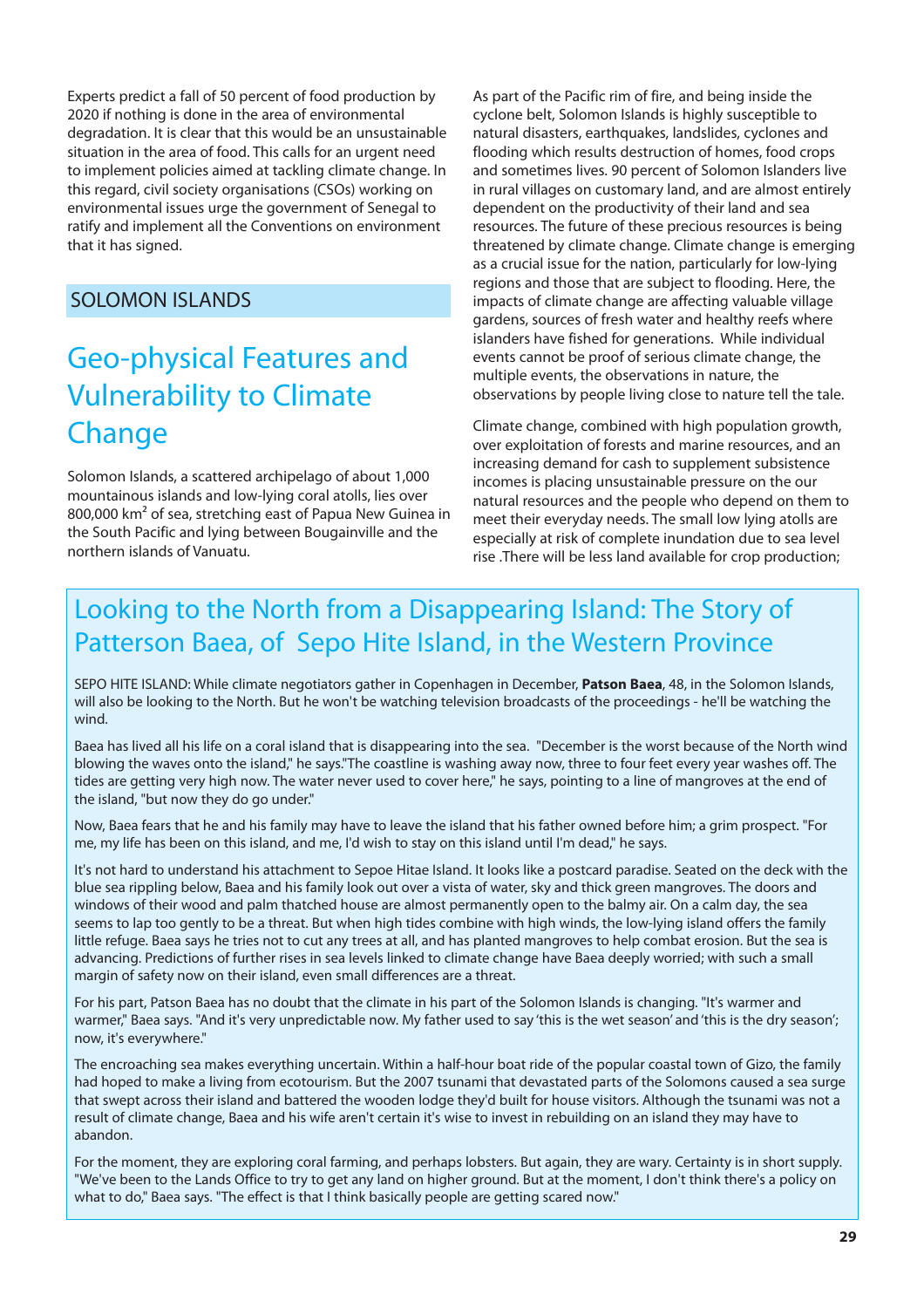most of the agricultural lands either will be inundated or will be contaminated with the ingress of saline water. On the other hand, reef and marine resources also will be affected severely. Increased ocean temperatures will degrade coral reefs which also will affect productivity of those species dependent on reefs. Some migratory species, such as tuna, may move to areas where ocean conditions are more suited for their survival.

The Solomon Islands are right at the centre of the Coral Triangle, which spans the seas of six countries, the others are Papua New Guinea, Malaysia, Indonesia, the Philippines and Timor Leste. The Coral Triangle has over 30 percent of the world's coral reefs, and 76 per cent of reef-building corals. But, over the past 40 years, some 40 percent of the region's reefs and mangroves have been lost. And unless the world takes decisive steps to combat climate change, an ecosystem that supports the livelihoods of 100 million people could be irreversibly damaged by rising temperatures, acidification and rising sea levels. Under a worst-case scenario, with little or no action on climate change, the ability of reef systems to provide food for coastal populations would decline by 50 percent by 2050 and by 80 percent by 2100. Sea level rises that inundate low lying areas may threaten homes, gardens and crop areas and fresh water supplies. Ultimately, whole communities may need to relocate.

#### **Conclusion**

The beginning of the 21st century is a pivotal time for industrialised nations to break the pattern of unsustainable resource use and pollution that has characterised the past.

2010 falls in the middle of the so-called first 'commitment period' (2008 -2012) agreed in the Kyoto Protocol, at the end of which signatory industrialised nations should have reduced their emissions by 5.2 percent below their 1990 levels. 2009 in Copenhagen: It's time to act now.

#### TIMOR LESTE

#### Geo-physical Features and Vulnerability to Climate Change

Timor Leste was colonised by Portuguese for 500 years and was occupied illegally by the Indonesian military for 24 years. During these years of occupation and colonisation, the people of Timor Leste lived as captive in their own country, particularly those living in rural areas. Following the 1975 invasion, many people became IDP's and survived in the hills without any food and shelter; it was a big famine and many children died of malnutrition. Timor Leste became the first new nation of this millennium on May 20, 2002 following a quarter century of occupation and conflict. The country experienced a fundamental destruction after

the people voted for independence from Indonesia in a referendum in August 1999.

The total population of Timor Leste is less than 1 million, and around 75 percent of the population lives in rural areas where subsistence agriculture is the dominant livelihood activity. In Timor Leste, among agricultural households, incomes are linked to the level of assets. Poverty is a complex phenomenon that involves multiple deprivations. Economic well-being varies across the country. Poverty affects two in five persons and predominantly affects rural areas and its incidence is higher in the West than the East. 40 percent of the population is illiterate, and the maximum level of education is secondary level. The rate of unemployment is very high, especially among the youth.

Timor-Leste has amongst the highest rates of malnutrition in Southeast Asia, with acute malnutrition rates being unacceptably high. 90 percent of the population suffers from food shortages for at least one month a year, with the majority suffering from shortages for 3-5 months. Poor feeding, hygiene, and caring behaviors, some traditional norms and cultural practices, inaccessible health services, recurrent infections, household food insecurity, including food production, management, and storage, gender disparity, and poor socio-economic and environmental conditions all contribute to the poor nutritional status of the Timorese population.

Improving agricultural productivity is one of the priority strategies for improving food security. Upland areas are more vulnerable to climatic and other shocks than the lowland areas. Low agricultural productivity is compounded by lack of roads and transportation and frequent natural disasters, which are all limiting access to markets. Key environmental issues include unsustainable farming techniques (Hivos 2009).

#### Detrimental Behaviour; But No Way Out?

**Manuel de Jesus** used to be a wood seller. From his experience he explains that lack of control of farmers to stop felling trees, has contributed to climate change. "There is no other option than for us to continue felling trees and selling it and for people to buy it. It is a big part of our livelihood as we get the income from this activity." He notes that "This country is very rich, we have oil and gas, we have huge natural resources but we cannot use them, we gave the opportunity to the big companies to explore our natural resources but we don't have scope to use them. Only few Timorese that can afford to buy gas or petroleum as another alternative. So since we don't have new alternatives then we do this work of selling woods to households. Now I realize that this activity had contributed to climate change, the impact that we face is that the temperature is very high and almost every day I feel very hot. I cannot breathe fresh and cold air anymore, as I used to ten or fifteen years ago."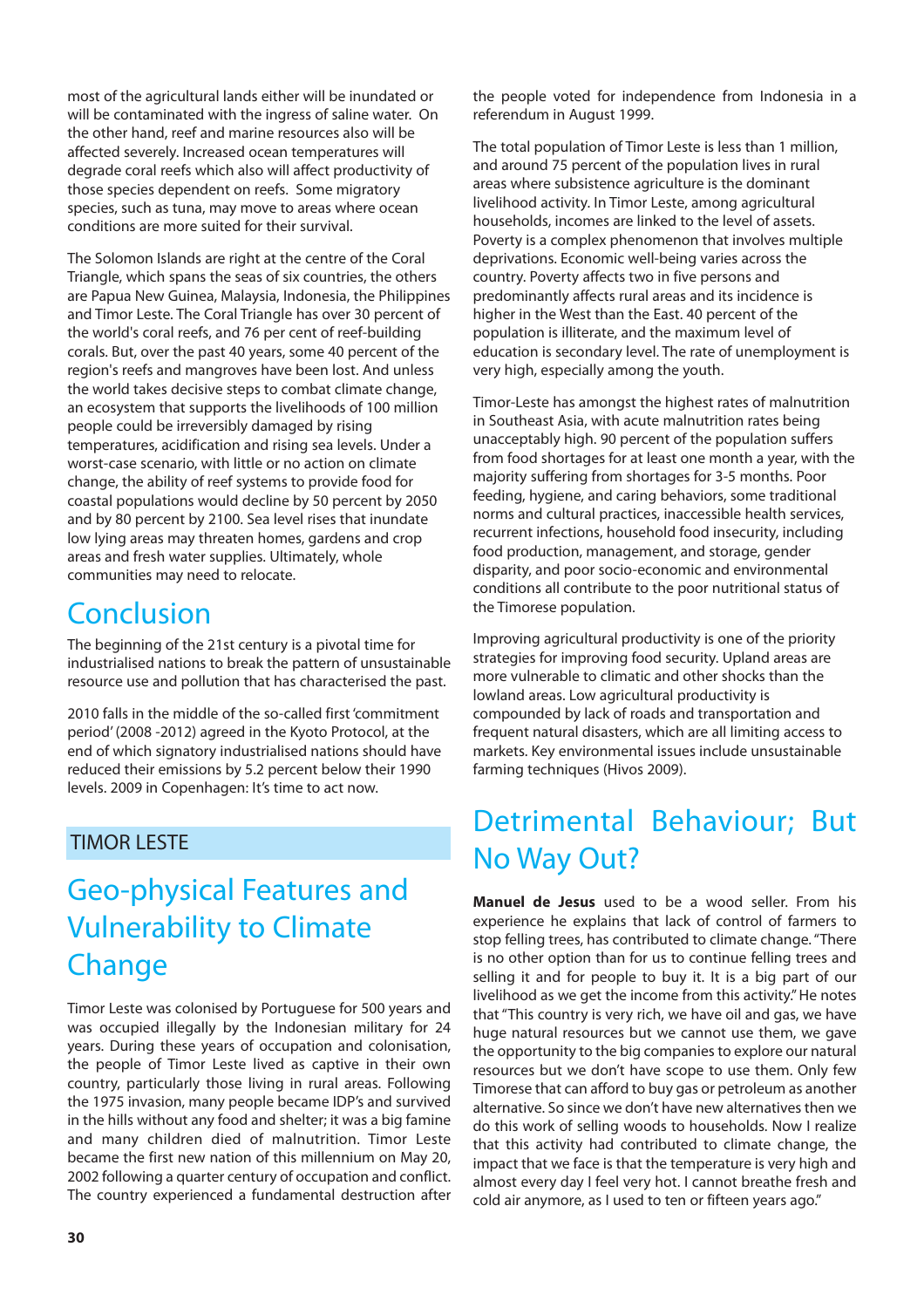In Timor Leste, rainy season usually starts in late October and ends in March or April and now we are seeing the changes; for example this year rain starts in December and ends in March. The seasonal agricultural products – such as corn, rice, vegetables and other food crops – that usually grow well only in the rainy season are affected by these changes. In some parts of Timor Leste, particularly in Southern and Eastern parts of the country, the high soil humidity favours production of certain crops like rice and corns throughout the year. However, during Portuguese colonisation, monoculture was widely adopted, whereby most farmers shifted their attention to growing only coffee rather than mixed products that were adaptable to the soil. For example, Ermera district is the largest coffee plantation and there only one product is planted. Once the price decreases on the international market, the farmers don't have any other options for survival.

#### Dealing with Water Shortages in Baucau

**Mrs. Rosa,** a farmer from Baucau district, said that climate change has affected her life, particularly in terms of water resources. "We face difficulties to manage water for daily use. Every day we have to walk for almost three kilometres to get water for household uses and for our children. Our village is situated right at the bottom of a famous mountain called Matebian. Once, this was an abundant source of water and we knew that we could always collect water from this source. But in recent years, water is gradually becoming scarcer. Now I and my neighbours have to walk around 2 hours every day to collect water. In our culture, women and children have the responsibility to fetch the water. With this situation, we are not only walking for about two hours to fetch the water but also we need to wait until a sufficient

volume of water gathers to allow everyone to collect and fetch the water. Again, due to reduction in soil moisture we do not get good harvests of quality vegetables, onion, potato, cassava etc. Once our land was very productive and fertile; now we are getting minimum outputs from our lands.

#### Changing Climate? Coffee-Growing in Timor

"Since I was young, my experience as a coffee grower has been very different to what I am experiencing now", said **Ms. Adelina.** "My district is well known for coffee plantations. The farmers have been growing coffee since our ancestral time and every family has a huge coffee plantation. I actually don't understand what climate change is but I feel that the weather is different from the past. Now we are facing long drought. During the last two years we could not harvest the coffee due to low productivity." She explained that "when the coffee flower starts to grow, sometimes strong winds destroys the blooming flowers; again sometimes we face little or delayed rain at the time of blooming, and consequently the coffee becomes dry. At the moment we are trying to organize a reforestation program with our youth in my village and we are also developing our communal farm together."

#### Conclusion

The devastation of the ecological resources by colonial as well as military occupancy by the Portuguese and Indonesians should be considered as 'Ecological Debt'. The people of Timor Leste deserve to have this enormous debt paid back to them.

#### **End Notes:**

- <sup>1</sup> Bangladesh Department of Environment (2006): Climate Change Impacts and Vulnerability, A.U. Ahmed, Climate Change Cell.
- <sup>2</sup> The study jointly conducted by GERES and CEDAC and surveyed in four provinces with different ecosystem and involved more than 300 people.
- <sup>3</sup> For example: National Center for Parasitology, Entomology and Malaria Control, n.d.; Jacobson, 2004; Department of Planning and Health Information, Ministry of Health, the Reproductive Health Association of Cambodia, and Population Reference Bureau, n.d.
- 4 Up-to-date information regarding Cambodia's current greenhouse gas (GHG) emissions profile is limited. Reliable information is confined largely to the Cambodian Government's 2002 Initial National Communication to the UNFCCC, which is based on data from 1994.
- 5 Nesbitt, 1996 (cited in Tin et al., 2001b).
- 6 The social vulnerability index is a theoretically-driven index formed through weighted averages of the following five sub-indices: economic wellbeing and stability, demographic structure, institutional stability and strength of public infrastructure, global interconnectivity and natural resource dependence. According to the index, the eight African countries with the highest level of social vulnerability in the order of their vulnerability are Niger, Sierra Leone, Burundi, Madagascar, Burkina Faso, Uganda, Ethiopia and Mauritania.
- <sup>7</sup> The patron of the Appeal is Kenyan environmentalist and Nobel Peace Prize laureate Wangari Mathai but the overall coordination and organisational responsibilities were undertaken by the Ethiopian environmental advocacy CSO, Forum for Environment.
- 8 1euro equals 655 cfa francs.
- 9 WEDO Gender, Climate Change and Human Security: Lessons from Bangladesh, Ghana and Senegal, May 2008